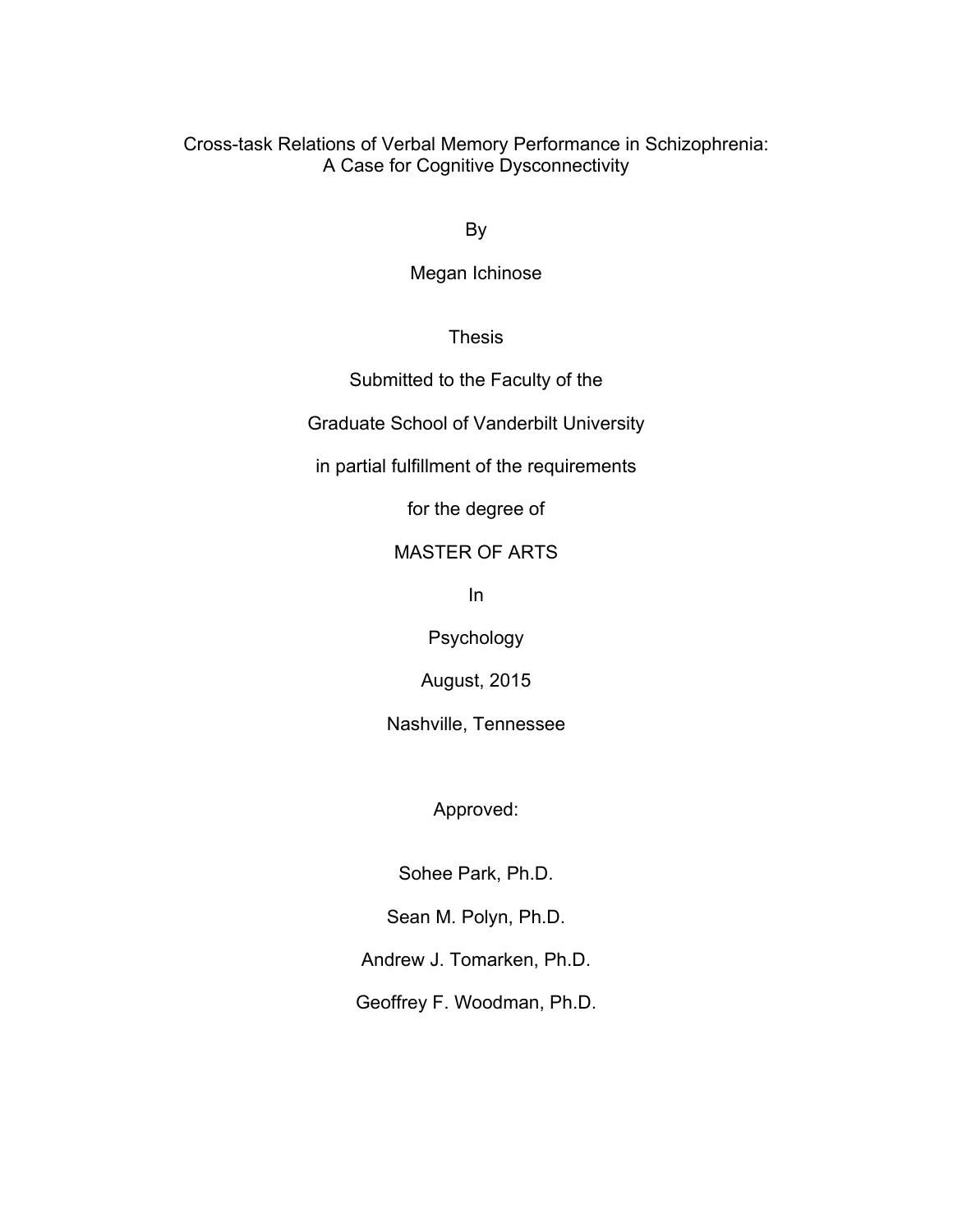#### ABSTRACT

The neural 'dysconnectivity' hypothesis of schizophrenia proposes that core symptoms of schizophrenia arise from abnormal connectivity between distinct brain regions. While this hypothesis is supported by a mounting number of neuroimaging studies, few have examined how dysconnectivity might manifest behaviorally through cognitive task performance. Here, we present the concept of cognitive dysconnectivity as aberrant connections between cognitive processes, as observed in the disintegration of normal correlations across cognitive abilities. We specifically examined cross-task relations within the domain of verbal memory – a core area of dysfunction in schizophrenia. Twenty patients with schizophrenia (SZ) and 20 demographically matched healthy controls (HC) completed a battery of verbal memory tasks meant to assess working memory (letter-number span), long-term memory (verbal free-recall), and semantic memory processes (category fluency and a remote associates task). As expected, performance across tasks was impaired in SZ. Cross-task correlations were also significantly different between groups. While the majority of task intercorrelations were significant in HC, none of the intercorrelations were significant in SZ. A comparison of covariances also confirmed differences between SZ and HC in the crosstask covariance matrices as a whole. Differences remained after employing robust correlation and regression analyses that accommodate deviations from standard correlation testing assumptions. These findings suggest that verbal memory deficits in SZ could result from disrupted connections between various component cognitive processes, and thus offer a behavioral interpretation of neural dysconnectivity in schizophrenia.

ii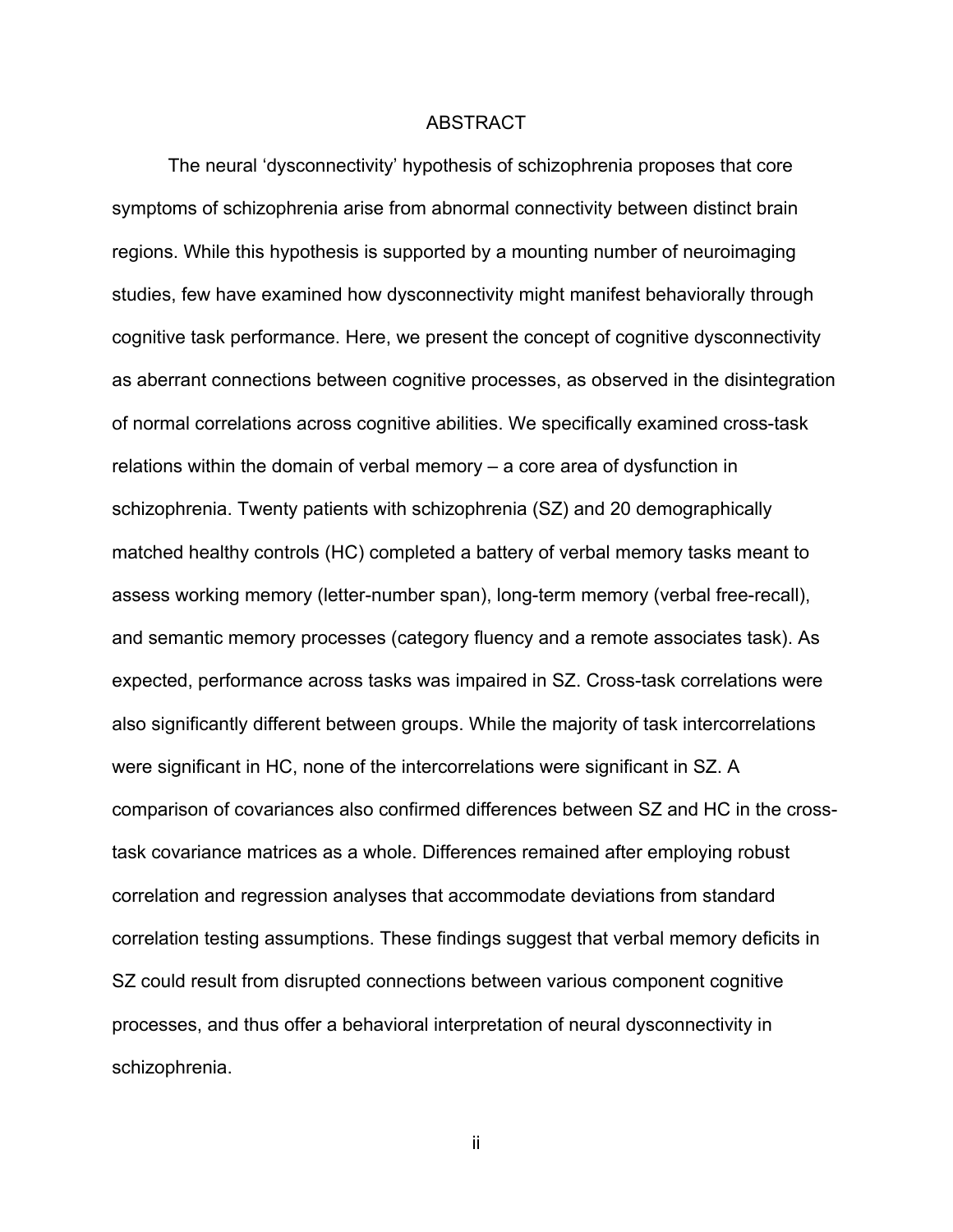# ACKNOWLEDGEMENTS

I would like to express my appreciation to my advisor, Dr. Sohee Park, for her support and guidance throughout this process. She continues to encourage and challenge me to pursue the important questions pertaining to this field. This work would also not have been possible without the guidance of Dr. Andrew Tomarken, Dr. Sean Polyn, and Gloria Han, who contributed to the analyses and conceptualization of the present study. I would additionally like to thank Michael Geoghegan and Lindsey McIntosh, who played a pivotal role in data collection. I am very grateful for the support of my fellow graduate students and lab members for their assistance, helpful advice, and friendship. Finally, I would like to thank my family for their constant love and encouragement.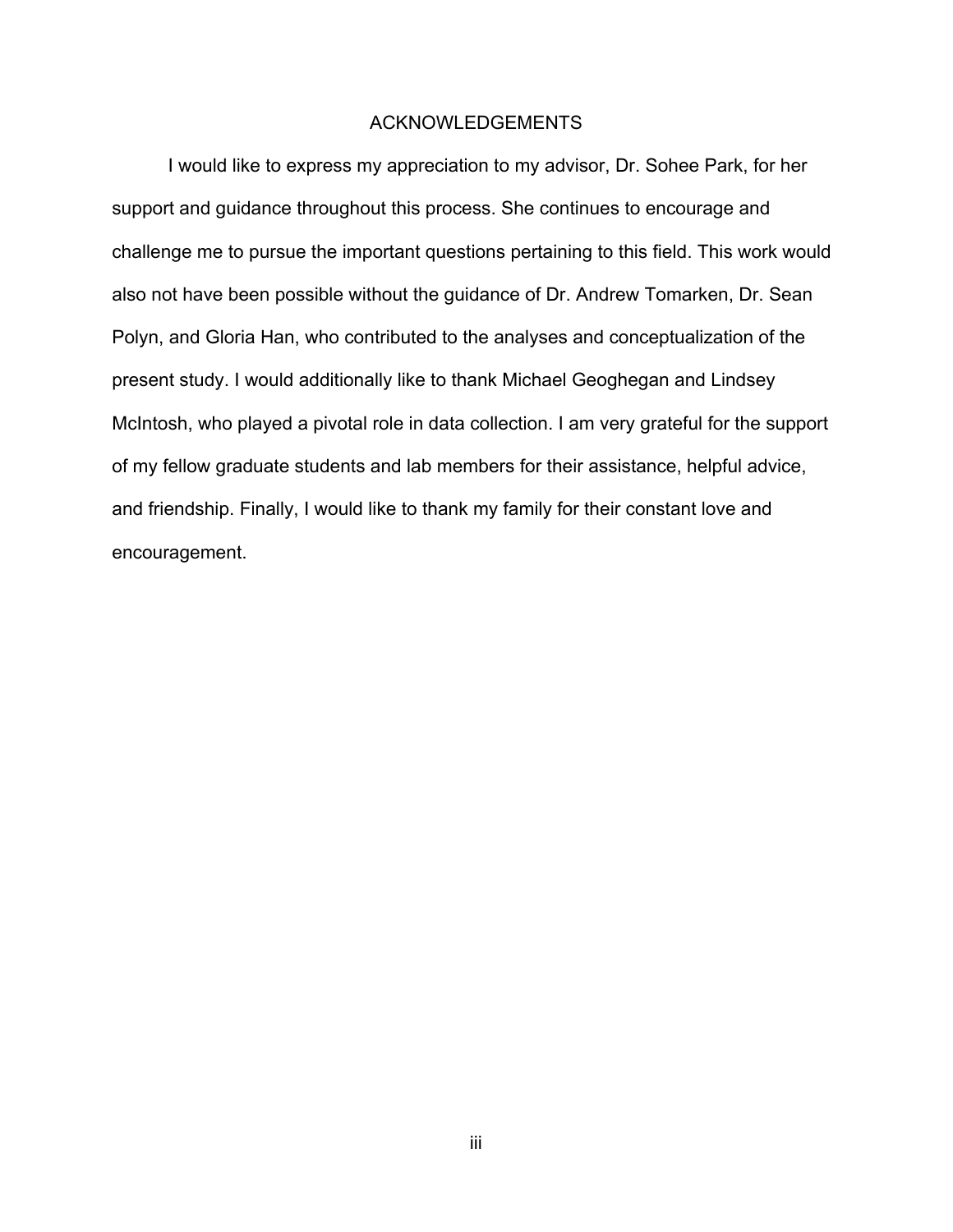|                                                                                                 | Page |
|-------------------------------------------------------------------------------------------------|------|
|                                                                                                 |      |
|                                                                                                 |      |
|                                                                                                 |      |
| Chapter                                                                                         |      |
| Cognitive Dysconnectivity and Memory Impairment in Schizophrenia 3                              |      |
|                                                                                                 |      |
|                                                                                                 |      |
| Cross-Task Partial Correlation Analyses: Controlling for Working Memory (LNS)25<br>Reliability. |      |
| IV. DISCUSSION<br>Putative Cognitive Processes Underlying Cross-Task Correlations 31            |      |
|                                                                                                 |      |

# TABLE OF CONTENTS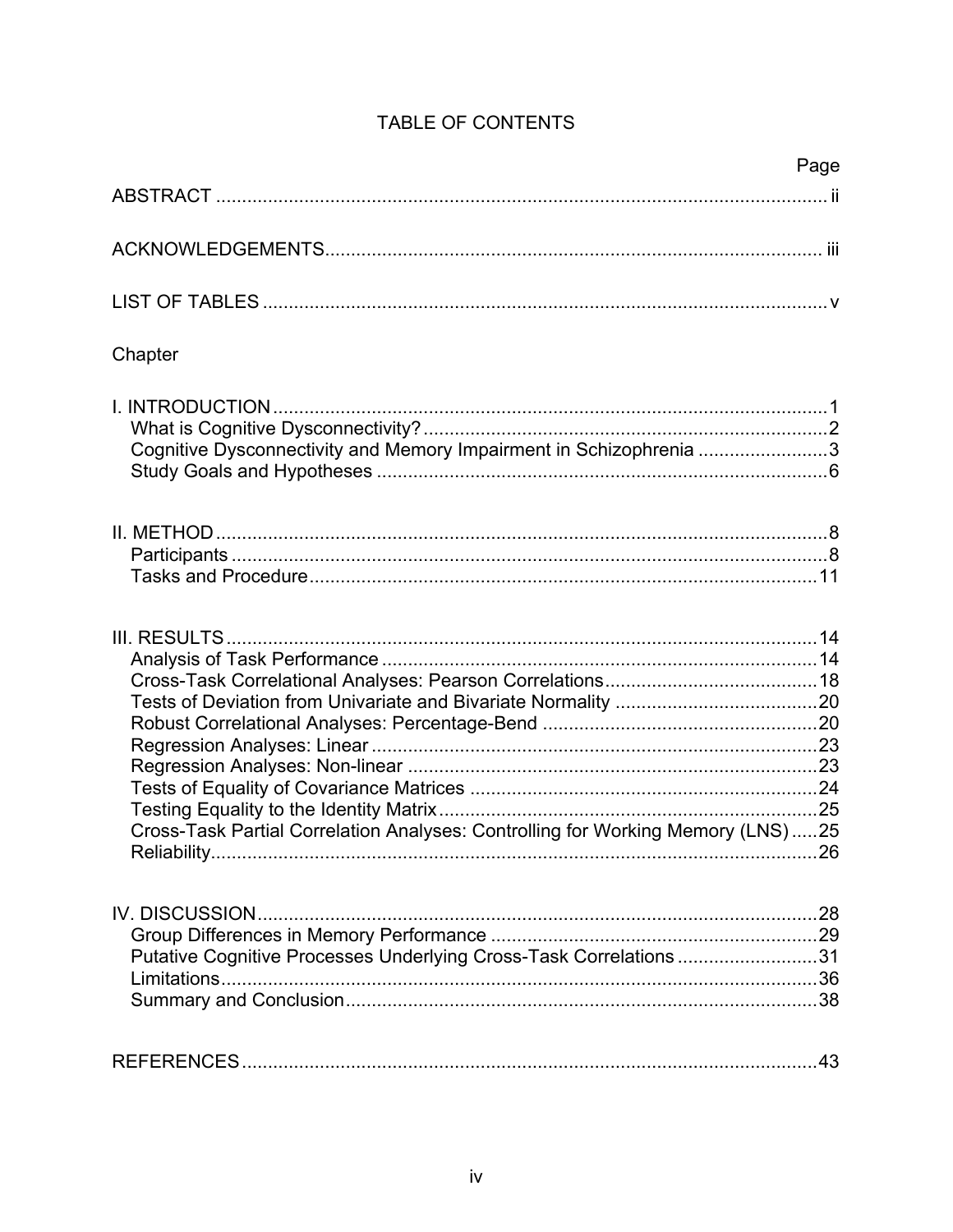# LIST OF TABLES

| Table                                                                               | Page |
|-------------------------------------------------------------------------------------|------|
|                                                                                     |      |
| 2. Verbal Task Performance of Schizophrenia and Healthy Control Groups 16           |      |
| 3. Correlations Between Tasks, IQ, Medication Dose and Clinical Symptoms 17         |      |
|                                                                                     |      |
|                                                                                     |      |
| 6. Cross-task Pearson Partial Correlations Controlling for Letter Number Span (LNS) |      |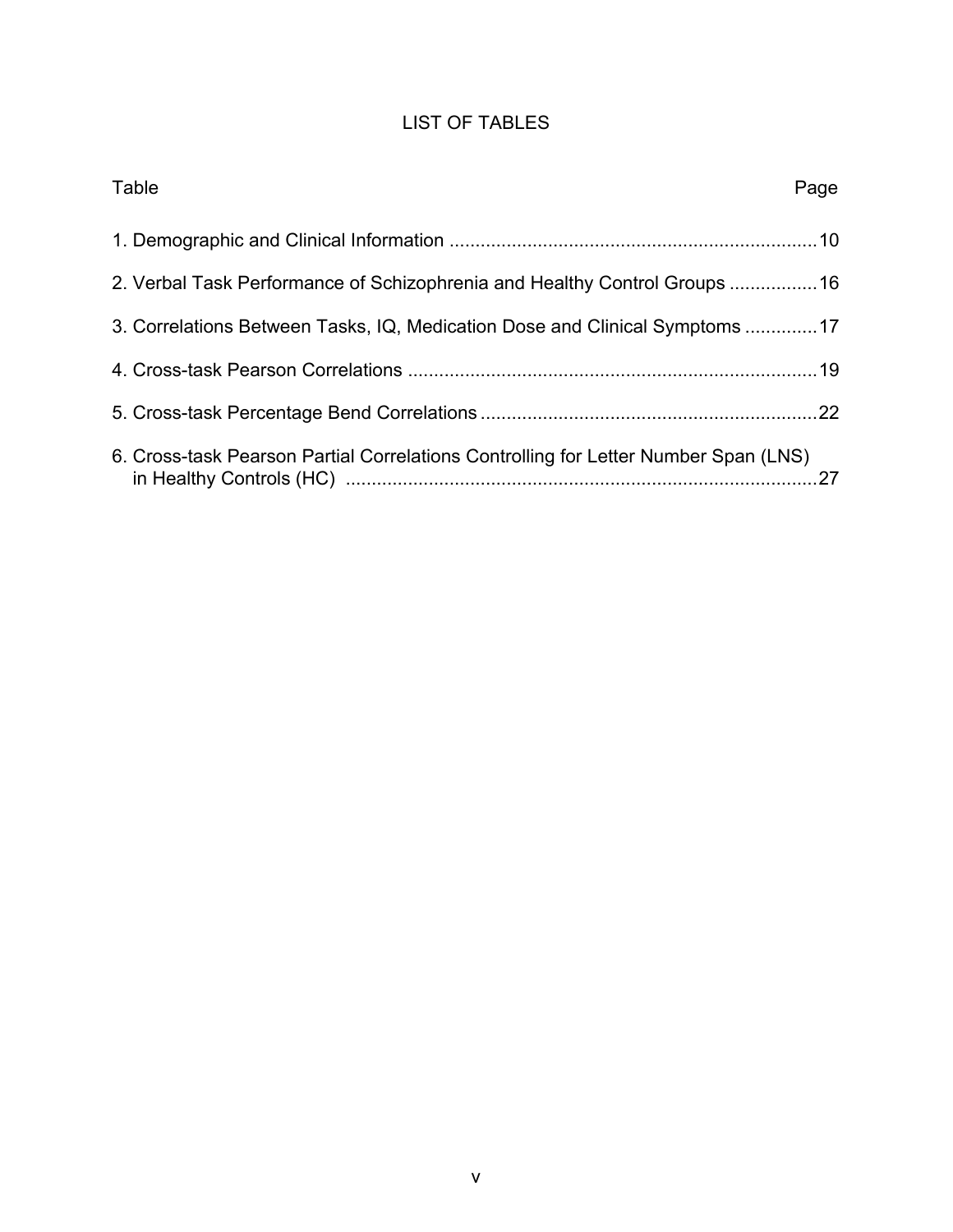#### CHAPTER I

# INTRODUCTION

Schizophrenia, a severe psychiatric illness characterized by a distorted perception of reality, disordered thinking and abnormal behavior, is increasingly understood as a disorder of brain connectivity. At an anatomical level, disconnectivity describes a breakdown in the structural links and pathways in the brain. At a functional level, it describes aberrant communication between brain regions that typically produce patterns of activation underlying complex and integrative sensorimotor and thought processes. Schizophrenia as a disconnection syndrome was evident even from its earliest conceptualization, with Eugen Bleuler creating a name for the disorder ('schizophrenia') that directly translates as a split ('schizo') of the mind ('phrene') (Bleuler, 1911).

With the development of neuroimaging techniques that provide measures of brain connectivity, the 'disconnection hypothesis' of schizophrenia resurfaced and was formally described in the mid-90s (Friston & Frith, 1995; Friston, 1998). Friston and Frith's hypothesis expanded the account of core symptoms of schizophrenia from one of constrained, regionally specific brain abnormalities to large-scale disruptions in neural networks. As research findings implicate areas of both decreased and increased connections, the language describing this hypothesis shifted from one of 'dis' to 'dys' connectivity (Skudlarski et al., 2010; Whitfield-Gabrieli et al., 2009). This change acknowledges not only hypoconnectivity, but also hyperconnectivity, as a potential contributor to key symptoms of the disorder. The dysconnection formulation has since provided a wealth of research on abnormal structural and functional patterns of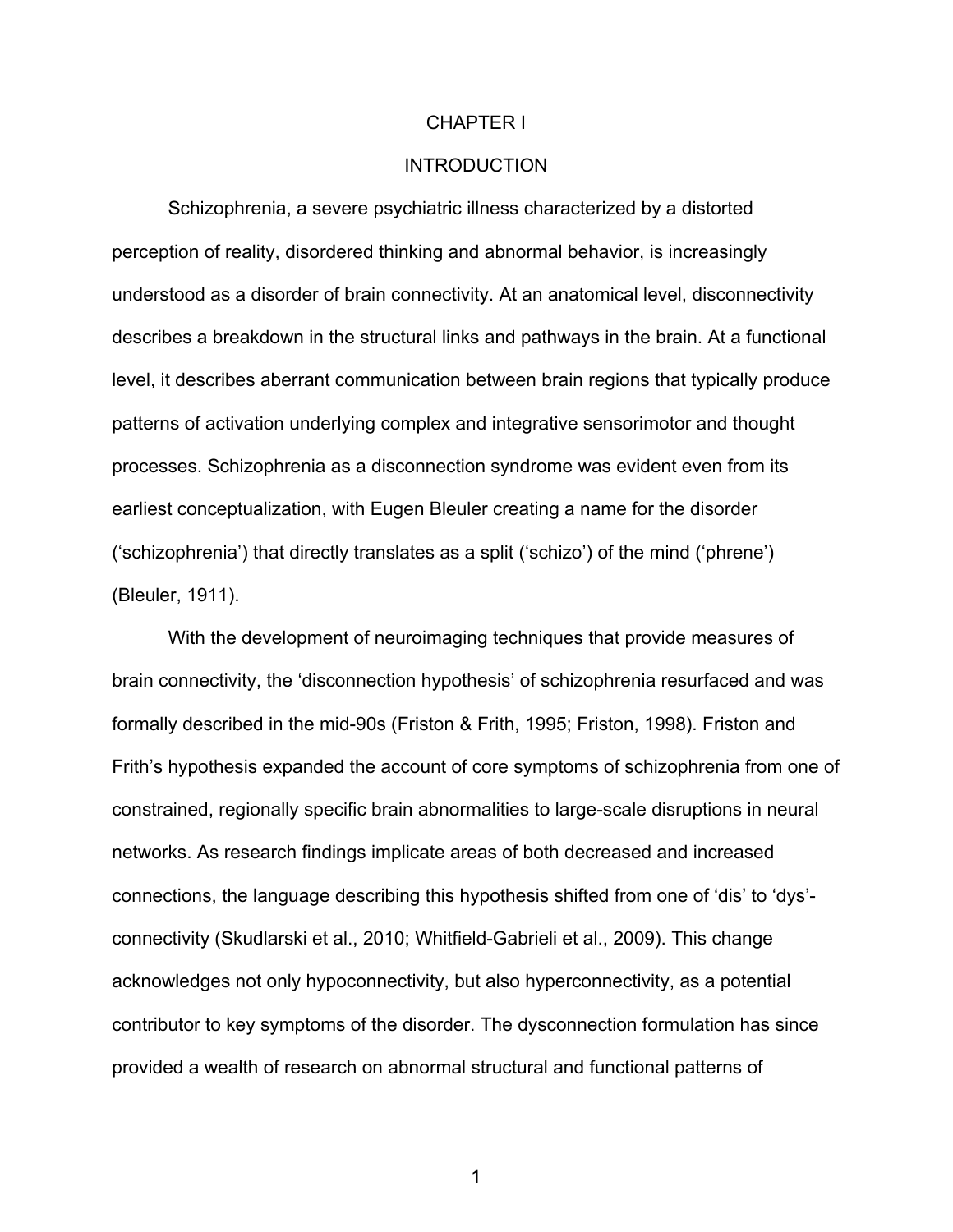connectivity in schizophrenia, some of which directly relate connectivity measures to individual differences in the expression of positive, negative, and cognitive symptoms (Camchong, MacDonald, Bell, Meller, & Lim, 2011; Cole, Anticevic, Repovs, & Barch, 2011; Pettersson-Yeo, Allen, Benetti, McGuire, & Mechelli, 2011).

While the dysconnectivity hypothesis has understandably flourished within the neuroimaging domain, it has rarely been translated or described in detail at a cognitive level. Friston (1999) actually used a cognitive processing framework when demonstrating the need to examine interactions between brain regions by explaining symptoms of schizophrenia as an abnormal integration of two or more cognitive processes in relation to each other. For example, the failure to integrate inner speech production with the attribution of agency might account for auditory hallucinations (Friston, 1999). Similarly, Andreasen, Paradiso, and O'Leary (1998) interpreted abnormal neuroimaging findings in the prefrontal cortex, thalamus, and cerebellum in schizophrenia as 'cognitive dysmetria' – that is, a poor ability to coordinate various aspects of information processing, which could result in any number of the diverse, characteristic symptoms of schizophrenia. Thus the impaired or deviant interactions and integration of cognitive processes provide an additional level of analysis by which one can capture abnormal patterns of thinking and behavior. Such is a starting point for an exploration of 'cognitive dysconnectivity' in schizophrenia.

#### *What is Cognitive Dysconnectivity?*

The field of cognitive psychology has traditionally utilized carefully crafted behavioral paradigms to capture cognitive processes. Performance on a given memory task (e.g., a delayed-response task) can serve as an indication of the integrity of the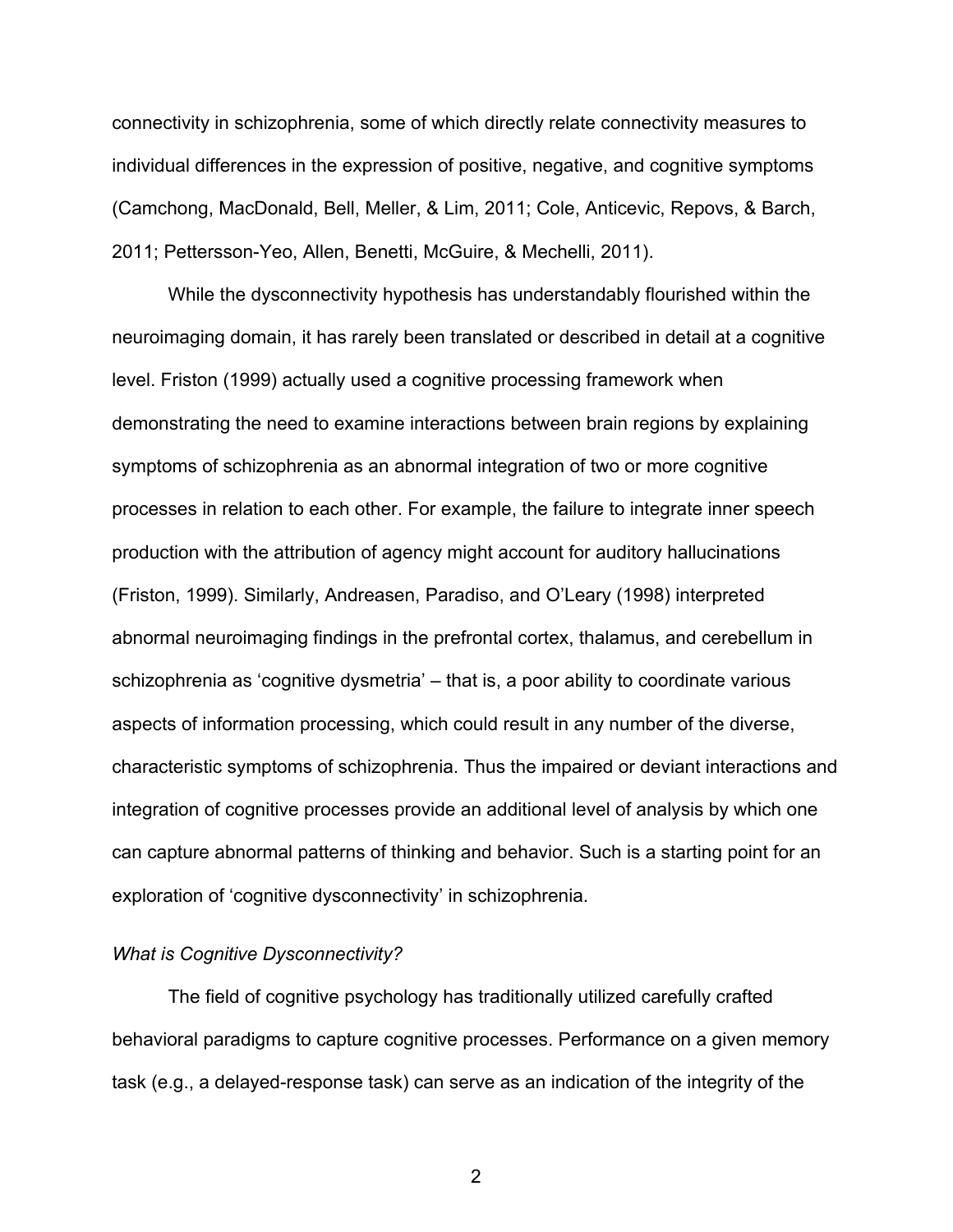corresponding cognitive process (e.g. working memory), yet provides little evidence for how it operates within the memory system as a whole. Such information might be inferred by collecting performance measures across a battery of tasks. Indeed, this approach has been standard in neuropsychology, where assessment and diagnosis rely on the pattern of performance across tasks. Statistically, the correlations among measures of task performance have been used to estimate shared and non-shared underlying cognitive processes. For example, factor analytic methods and structural equation modeling capitalize on the pattern of covariance across cognitive tasks to infer a structure of latent cognitive abilities, the results of which might help conceptualize a model of how component processes are connected (e.g., Gignac, 2008; Humphreys, 1962). Cognitive dysconnectivity could thus be defined as a breakdown of connections between cognitive processes, manifest as a disintegration of the normal correlations and covariances among related cognitive abilities.

# *Cognitive Dysconnectivity and Memory Impairment in Schizophrenia*

The current study presents an examination of cognitive dysconnectivity within the specific domain of verbal memory by comparing the correlational patterns of cross-task performance between individuals with schizophrenia and controls. Of the compromised cognitive domains in schizophrenia, verbal memory is one of the most consistently and severely affected across all stages of the illness (Aleman, Hijman, de Haan, & Kahn, 1999; Heinrichs & Zakzanis, 1998; Mesholam-Gately, Giuliano, Goff, Faraone & Seidman, 2009). Importantly, cognitive deficits including verbal memory predict later functional outcomes such as quality of life and well being, skills acquisition, work performance, independent living, and social relations (Green, Kern, Braff & Mintz, 2000;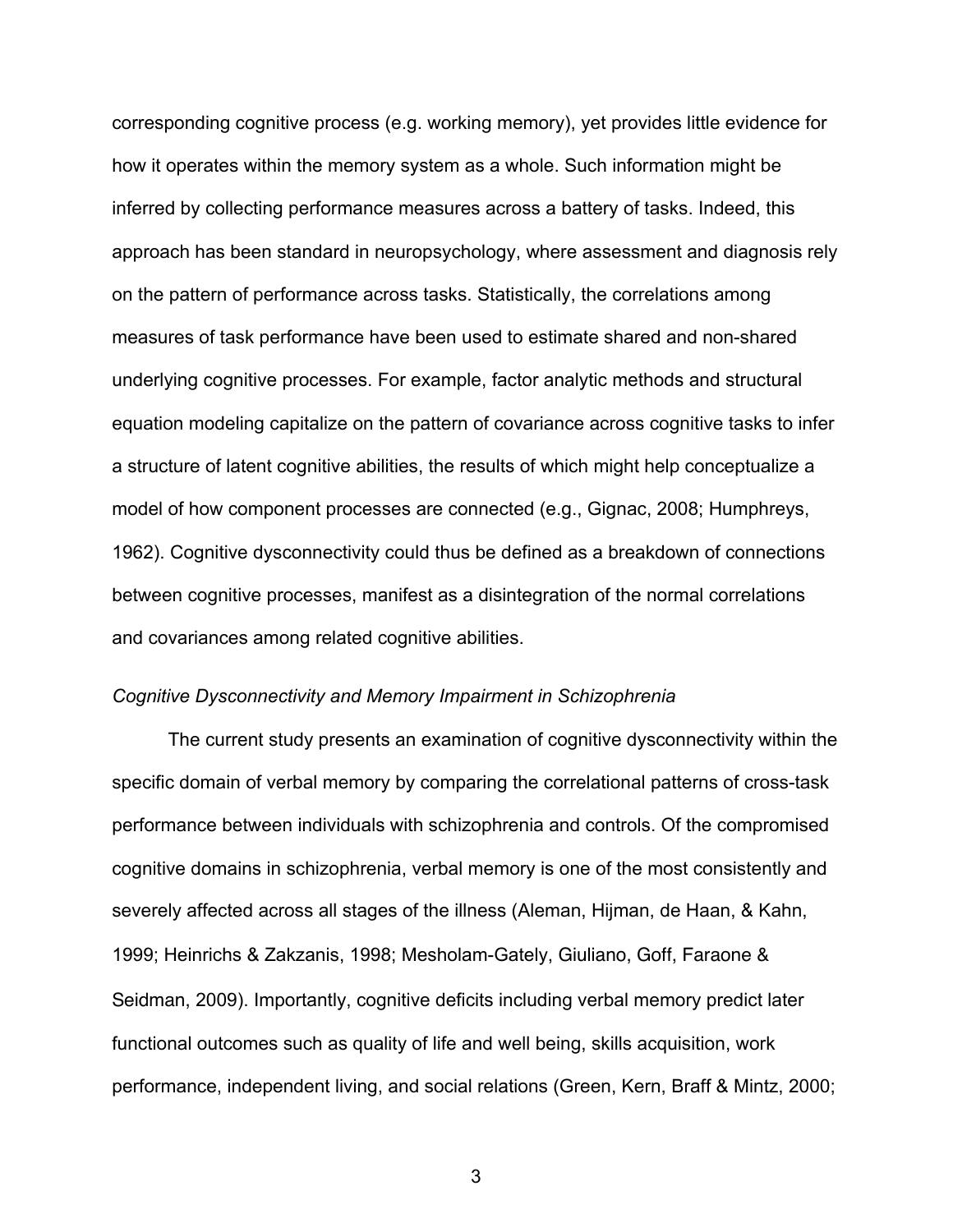Green, Kern, & Heaton, 2004b). Verbal memory deficits have been captured by paradigms assessing auditory working memory, immediate and long-term recall, and verbal fluency, with meta analyses estimating patients' performance as approximately 1.0 to 1.5 standard deviations below that of matched controls (Aleman et al., 1999; Bokat & Goldberg, 2003; Lee & Park, 2005).

Given the diverse set of paradigms meant to assess subdomains of verbal memory, the majority of studies have examined working memory, long-term memory, and semantic memory dysfunction independently from each other. Findings often implicate specific cognitive mechanisms (e.g., encoding) or distinct neural differences (e.g., abnormal activation of prefrontal regions) as contributing to the observed task deficit (Hartman, Steketee, Silva, Lanning, & McCann, 2003; Glahn et al., 2005). While it's important to distinguish between component processes underlying schizophrenia memory impairment, it's also valuable to point out that paradigms expected to tap a specific process likely involve unknown or suspected auxiliary processes, making it difficult to assess the degree to which memory deficits are truly independent from each other. For example, a verbal fluency task requires the active maintenance of words in short-term memory that have been previously produced in order to avoid repeating past items.

An additional problematic feature of focusing on component-process deficits in isolation from each other is the evidence pointing to the shared neural networks and overlapping brain regions that mediate working memory (WM) and long-term memory (LTM) (Blumenfeld & Ranganath, 2007; Jeneson & Squire, 2011; Ranganath & Blumenfeld, 2005). Diminished functionality of prefrontal and temporal regions found in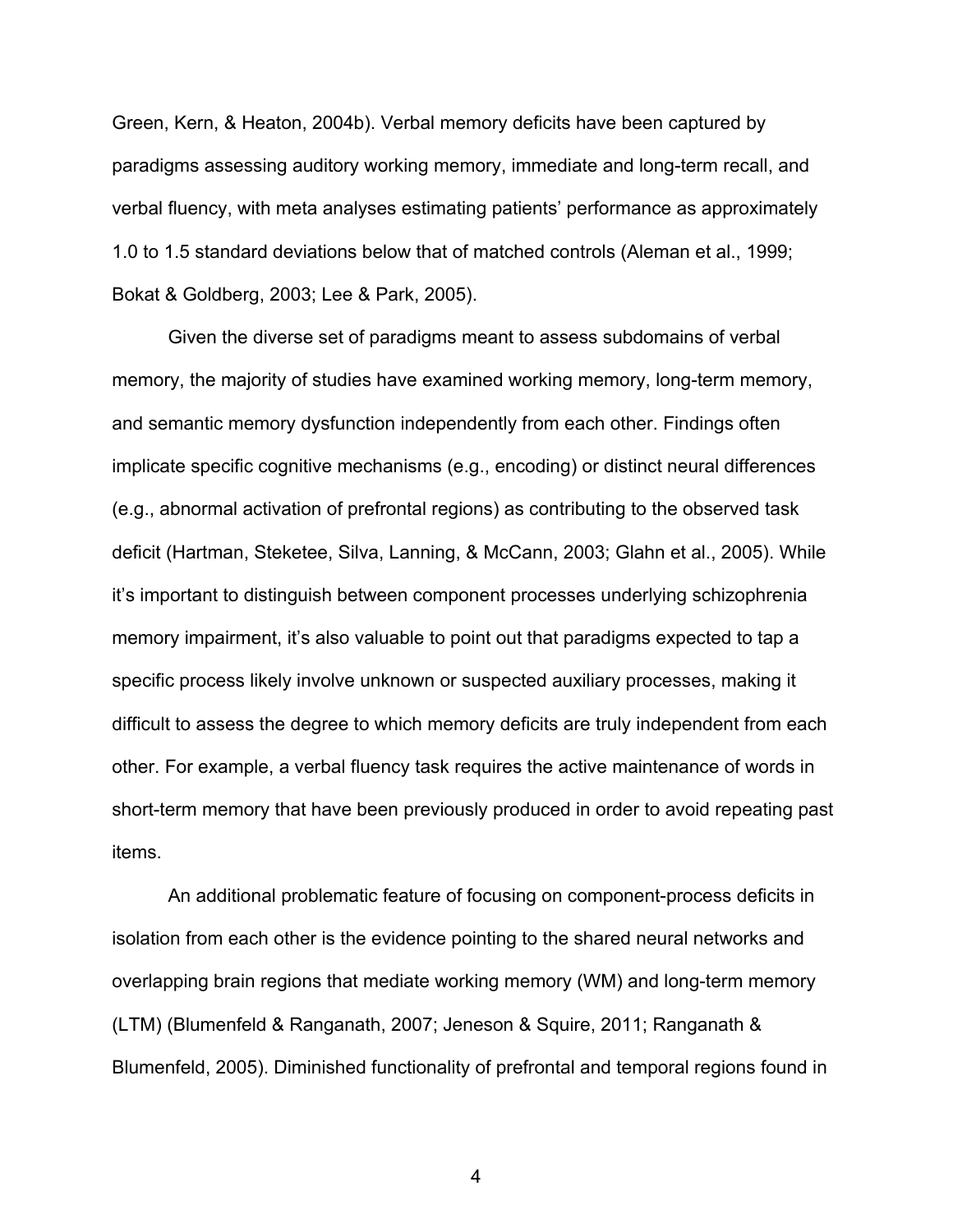schizophrenia during memory processing would reasonably contribute to deficits across memory domains. Such a hypothesis is uniquely explored in two neuroimaging studies examining whether WM and LTM deficits in schizophrenia arise from a common neurobiological substrate, namely disturbances in prefrontal cortex function (Barch et al., 2002; Ragland et al., 2012). Findings from these studies are mixed, with Barch et al. supporting a common deficit in prefrontal and temporal activity underlying WM and LTM performance and Ragland et al. suggesting a disruption in the interaction between WM and LTM processes in schizophrenia. In a review on the topic, Van Snellenberg (2009) concludes that individuals with schizophrenia seem to activate a different network of brain regions than controls when completing WM and LTM tasks, but that impairment could still share a common origin.

Traditional cognitive models of memory offer a structure of links and connections between component processes, as seen in the transition of information from WM to traces in LTM via active mechanisms of rehearsal and retrieval, or in the encoding of new information into WM via an attentional controller/central executive (Atkinson & Shiffrin, 1968; Baddeley & Hitch, 1974). Verbal memory impairment in schizophrenia thus might be the result of an impaired discrete (modular) process (e.g., auditory encoding of information) or the degraded coordination and interaction between processes (e.g., attending to and encoding the correct information and strategically rehearsing it). A cognitive dysconnectivity approach could provide an additional level of interpretation of the associations and dissociations across tasks beyond that of a traditional specific versus global deficit approach by taking into account the potential for random or patterned breakdowns in connections between cognitive processes.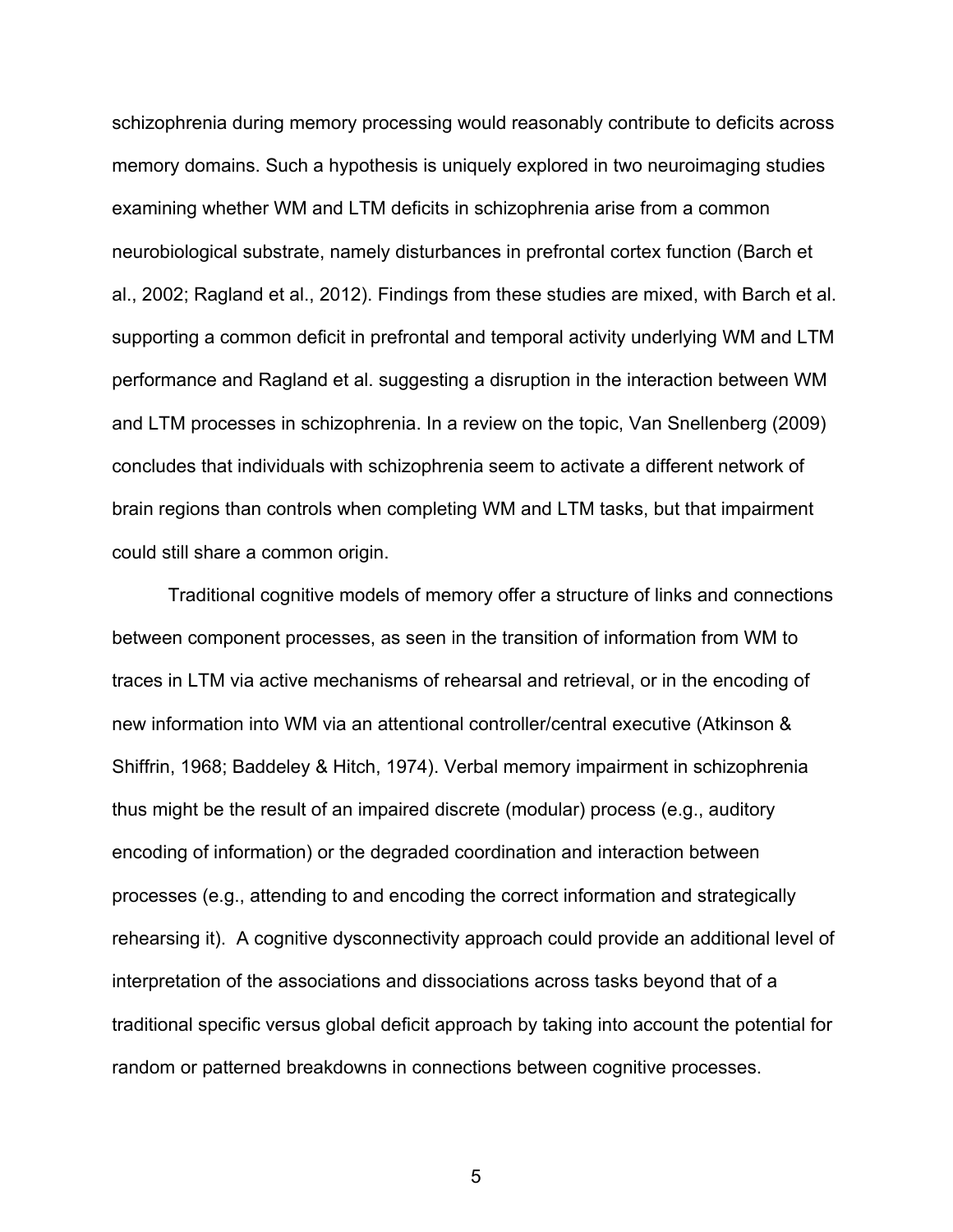Comprehensive neuropsychological studies assessing verbal memory performance between individuals with schizophrenia and controls typically focus on mean performance differences rather than intercorrelations between tasks (Albus et al., 1996; Bilder et al., 2000; Stirling, Hellewell, & Hewitt, 1997). Exceptions include cross-task analyses of verbal memory performance compared to cognitive functioning in *other* domains, such as visual memory, sustained attention, attentional set-shifting, processing speed, and executive functioning (Holthausen et al., 2003; Leeson et al., 2009; Pukrop et al., 2003). Larger sample sizes in these studies allowed for hierarchical multiple regression, principal component analysis, and factor analytic approaches, with findings suggesting subtle differences in the factor structure underlying cognitive abilities in schizophrenia compared to controls. A study by Docherty et al. (1996) examined intercorrelations between language abnormalities, verbal fluency, and visual WM. Of note, the authors found a unique pattern of correlations between these domains in schizophrenia compared to controls such that language abnormalities were related to WM in patients but related to verbal fluency in controls. While such studies suggest anomalous interactions among cognitive processes in schizophrenia, it might be best to address this hypothesis by including more interdependent tasks across which performance should be related.

# *Study Goals and Hypotheses*

The goal of the present study was to investigate patterns of cross-task relations among WM, LTM, and semantic memory in the verbal domain in individuals with schizophrenia and in demographically-matched controls. Since studies of verbal WM, LTM, and semantic memory in healthy participants suggest overlapping cognitive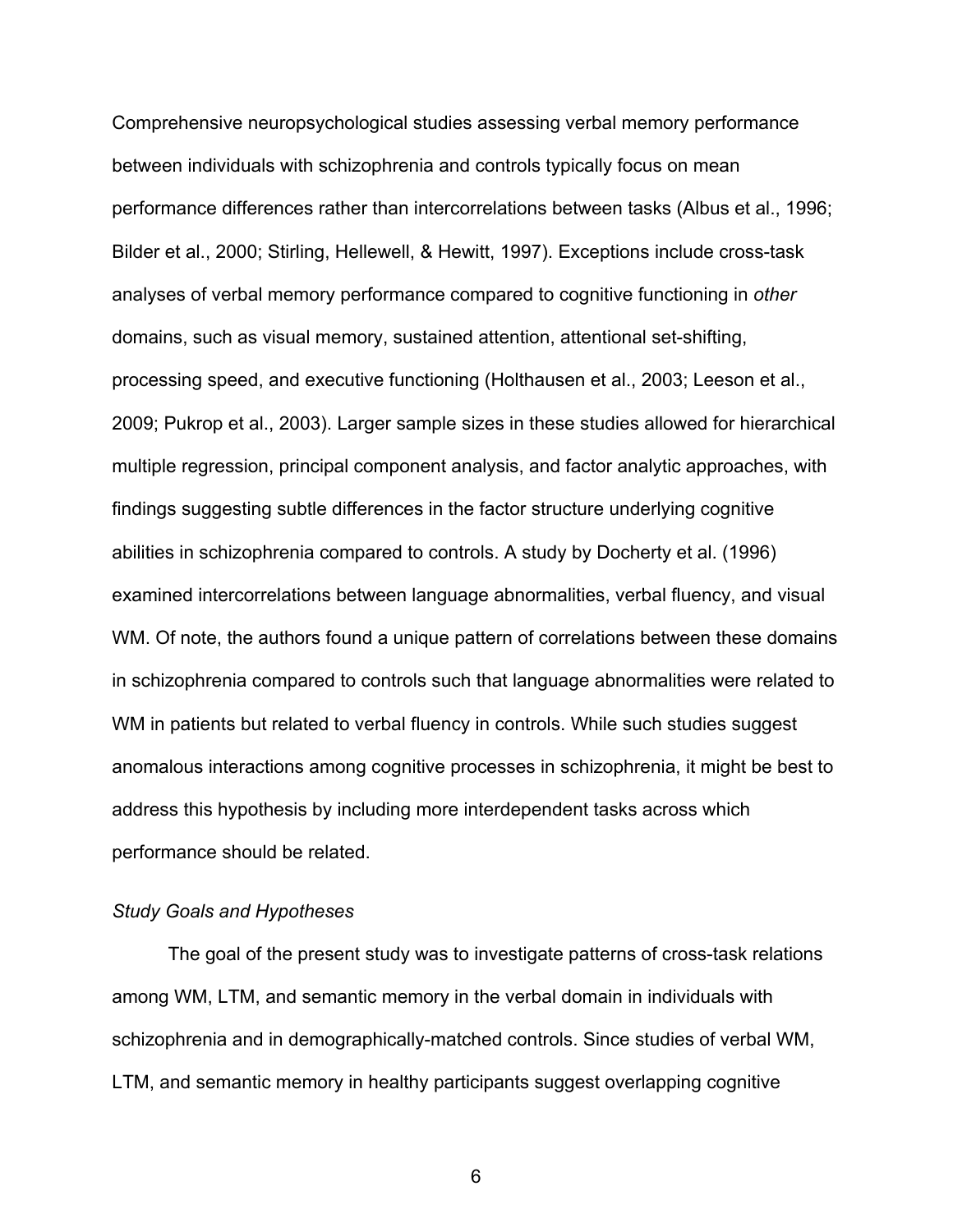processes, we expected correlations in performance across a chosen set of tasks tapping these abilities. According to the cognitive dysconnectivity framework, in addition to poorer performance across tasks, we hypothesized that the schizophrenia group would produce reduced cross-task correlations in comparison to the control group. We do not propose that cognitive dysconnectivity will always manifest as reduced correlations across all domains of performance. Rather, we expect reduced intercorrelations in the verbal memory domain because neural evidence suggests that individuals with schizophrenia may not utilize the same key regions for verbal memory processing or use them with the same degree of efficiency as matched controls.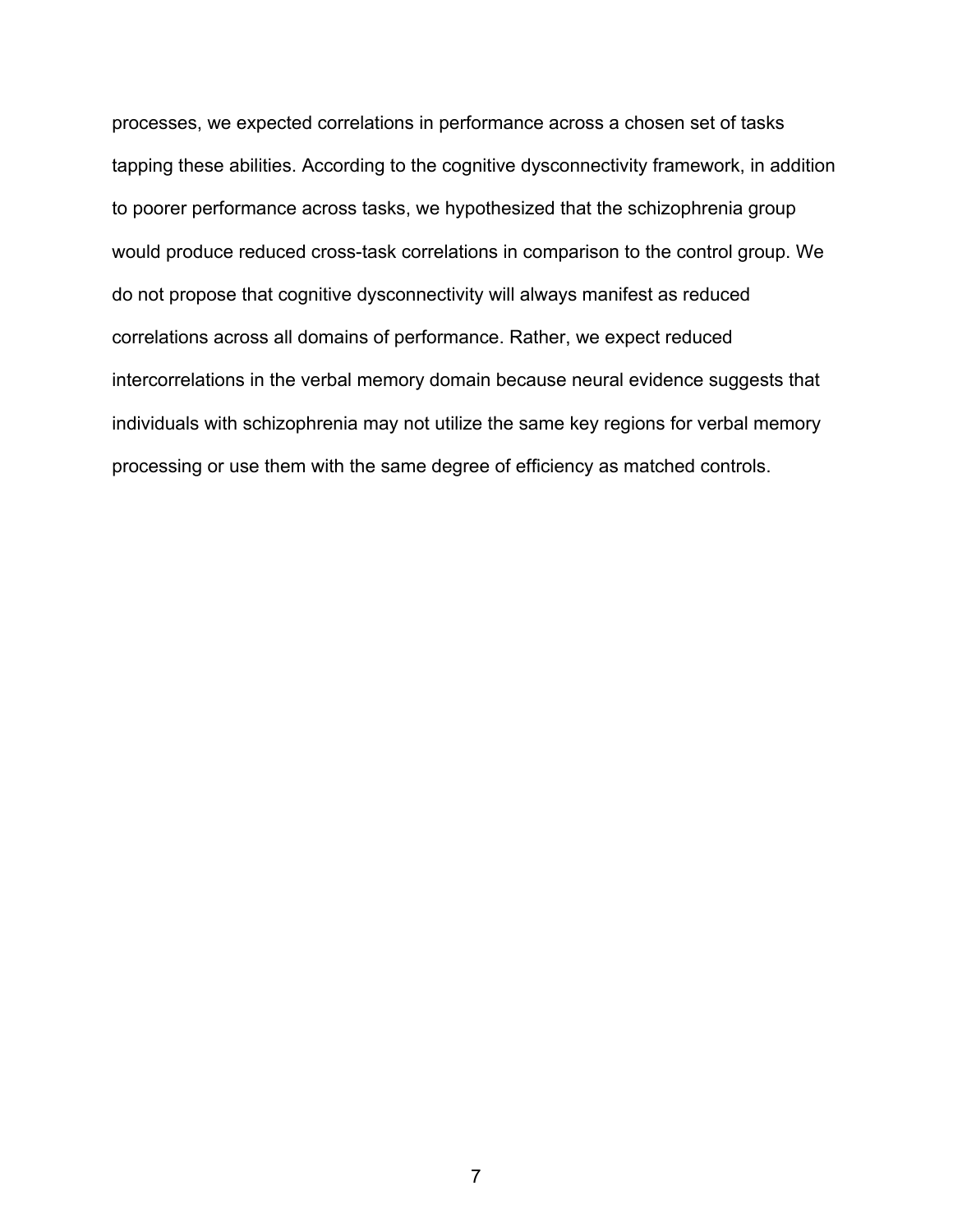# CHAPTER II

#### METHOD

#### *Participants*

Demographic and clinical information is summarized in Table 1. Twenty (50% women) medicated and clinically stable outpatients with schizophrenia or schizoaffective disorder (SZ) were recruited from outpatient facilities in Nashville. Diagnoses were made according to the *Diagnostic and Statistical Manual of Mental Disorders, Fourth Edition (DSM-IV)* criteria (American Psychiatric Association, 1994) using the Structured Clinical Interview for DSM-IV (SCID-IV). Twenty (50% women) healthy controls (HC) were recruited from the same metropolitan area through advertisements. HC had no history of *DSM-IV* Axis I disorders or family history of psychosis and were unmedicated. The two groups were matched on age, estimated IQ, and handedness but not on education.

Symptoms severity in SZ was assessed with the Brief Psychiatric Rating Scale (BPRS) (Overall & Gorman, 1962), the Scale for the Assessment of Negative Symptoms (SANS) (Andreasen, 1983) and the Scale for the Assessment of Positive Symptoms (SAPS) (Andreasen, 1984). Seventeen patients were taking atypical antipsychotic mediation, one was taking a typical antipsychotic, and two were taking both atypical and typical antipsychotic drugs. In addition, 11 patients were receiving antidepressants, 3 were receiving anxiolytics, 2 were receiving lithium, and 3 were receiving anti-convulsants.

All participants had normal or corrected-to-normal vision. Exclusion criteria were a history of head injury, neurological disorder, or substance abuse in the 6 months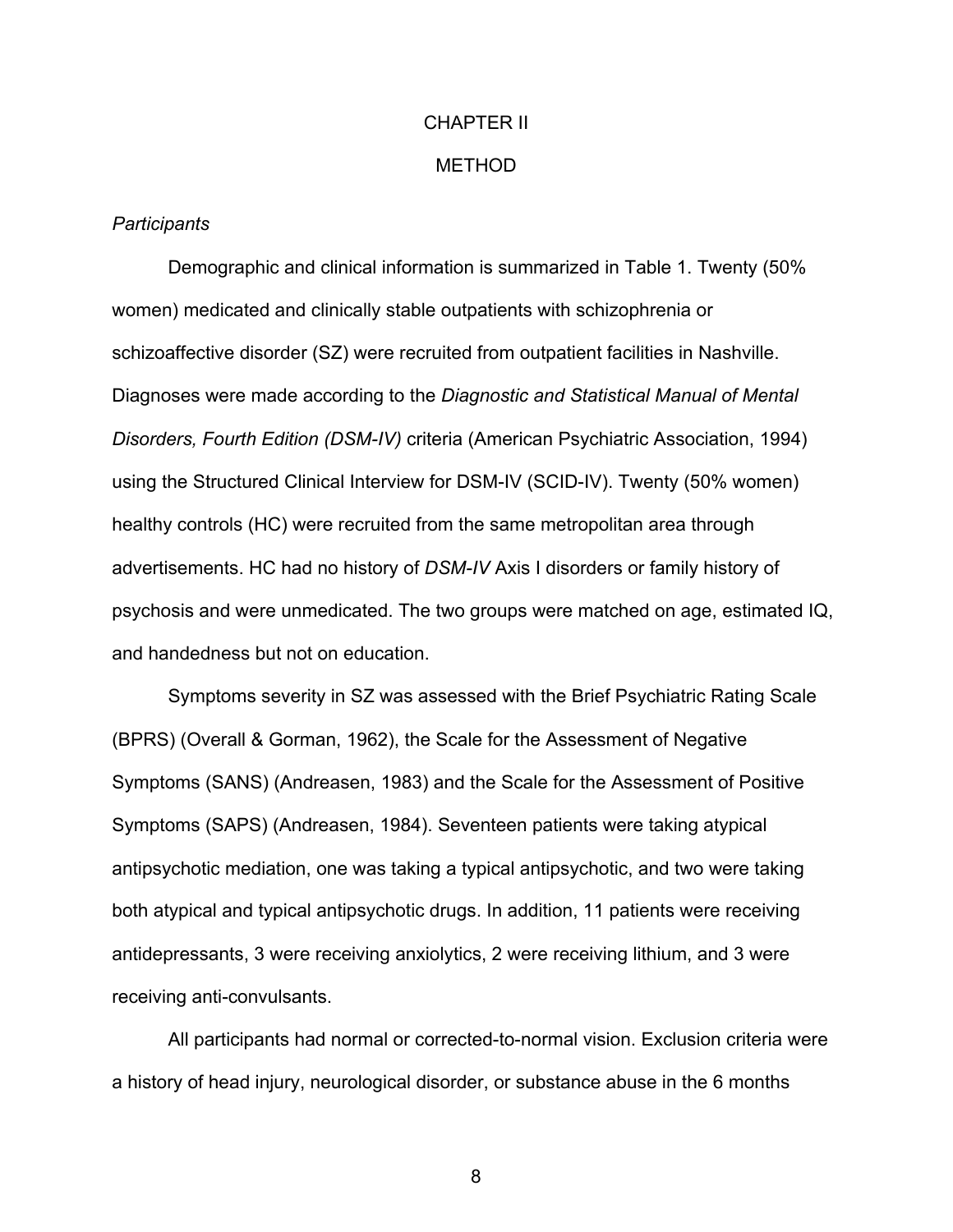preceding the study. All participants provided written informed consent approved by the Vanderbilt University Institutional Review Board and were paid for their participation.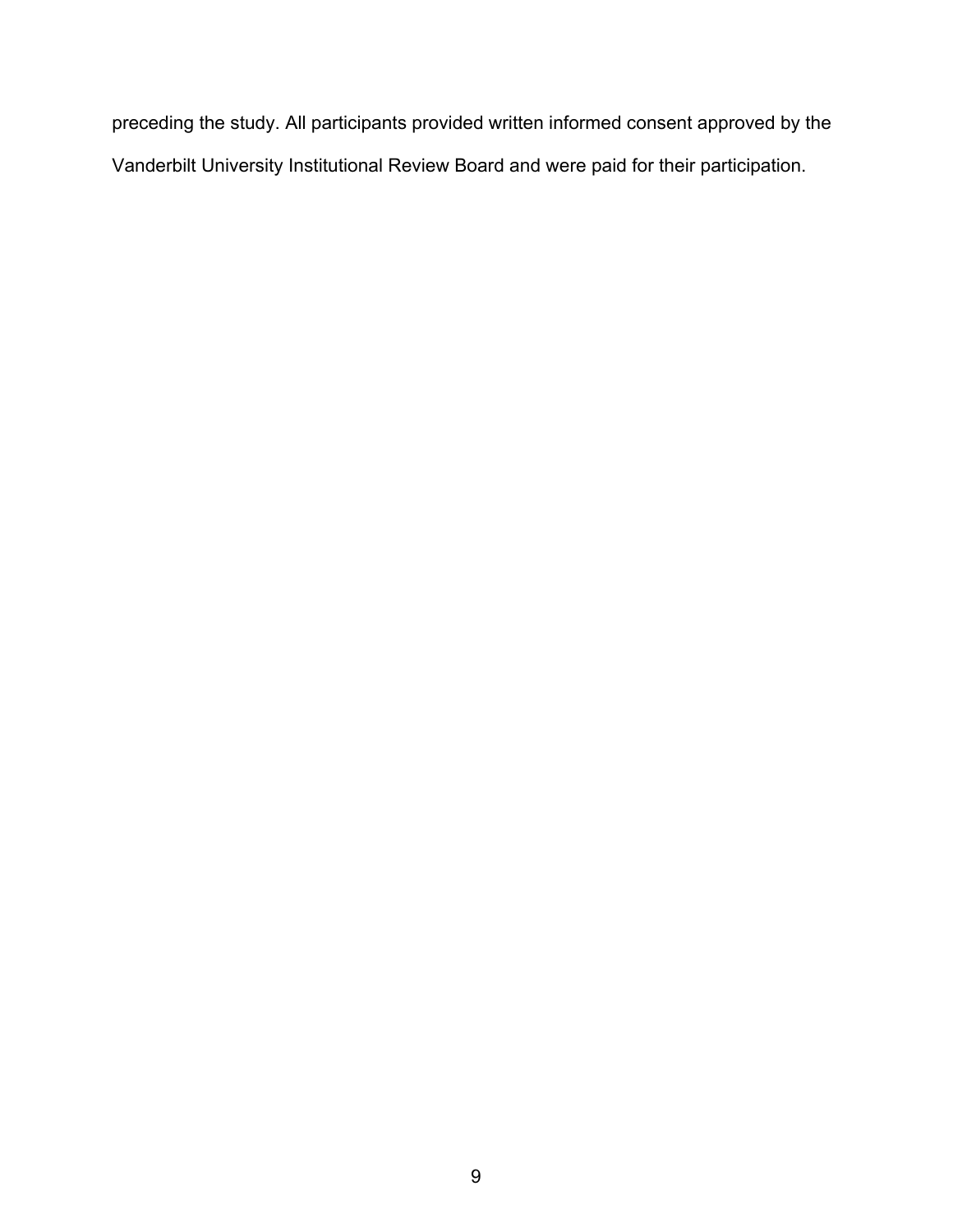|  | Table 1. Demographic and Clinical Information |  |  |
|--|-----------------------------------------------|--|--|
|--|-----------------------------------------------|--|--|

|                              | SZ.<br>$(n = 20)$ | HC<br>$(n = 20)$ | t    | p-value |
|------------------------------|-------------------|------------------|------|---------|
| Age                          | 42.55 (9.01)      | 42.90 (8.71)     | 0.13 | 0.90    |
| Years of illness             | 22.80 (9.61)      |                  |      |         |
| Years of education           | 13.7(2.52)        | 15.7 (2.39)      | 2.58 | 0.05    |
| $\overline{IQ}^a$            | 105.28 (9.45)     | 106.78 (7.18)    | 0.56 | 0.58    |
| Handedness <sup>b</sup>      | $+64.00(51.23)$   | $+74.50(50.21)$  | 0.65 | 0.52    |
| <b>BPRS</b>                  | 13.10 (7.09)      |                  |      |         |
| <b>SAPS</b>                  | 15.15 (10.70)     |                  |      |         |
| <b>SANS</b>                  | 21.20 (12.43)     |                  |      |         |
| Medication Dose <sup>c</sup> | 369.38 (224.88)   |                  |      |         |

*Note.* Mean values are shown. *SD* is given in parenthesis.<br><sup>a</sup> National Adult Reading Test (Nelson, 1982)<br><sup>b</sup> Edinburgh Handedness Inventory (Oldfield, 1971)<br><sup>c</sup> Chlorpromazine equivalent (CPE) in mg/kg/day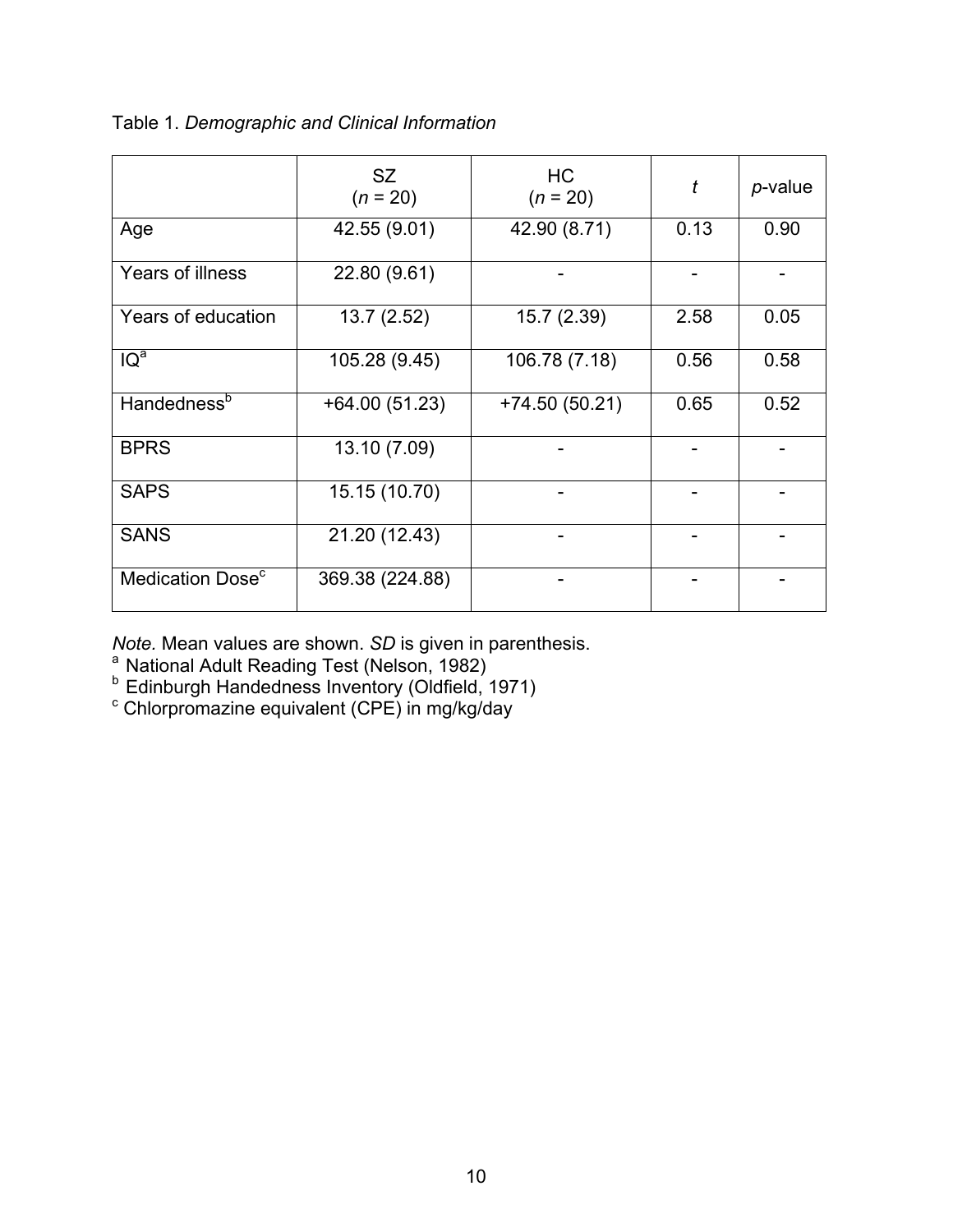# *Tasks and Procedure*

All participants completed letter fluency (FAS), semantic fluency (animals) (CAT), verbal free-recall (immediate and delayed), letter-number span (LNS), and compound remote associates (CRA) tasks. The order of task completion was counterbalanced across participants, with the constraints that category fluency always followed letter fluency and LNS followed verbal free-recall.

*Verbal fluency (FAS and CAT)*: Letter fluency (FAS) was assessed with the Controlled Oral Word Association Test using the letters F, A, and S (COWAT; Benton, Hamsher, & Sivan, 1983). For each letter, participants were asked to produce as many words as possible beginning with that letter. The sum of admissible words produced across each letter comprised an individual's letter fluency score. The semantic (category) fluency task (CAT) (see Rosen, 1980) required participants to name as many animals as possible in a 1-minute period. The sum of admissible words comprised an individual's category fluency performance score. Responses were audiotaped and scored.

*Verbal free-recall:* Participants performed immediate and delayed recall of three unique word lists comprised of 16 words per list. Words were drawn from a word pool of 297 high frequency nouns

(http://memory.psych.upenn.edu/files/wordpools/iEEG\_FR\_nouns.txt). The semantic similarities of these words were assessed using the Word Association Spaces (WAS) study of the semantic meanings of words (Steyvers, Shiffrin, & Nelson, 2004). 11 items were excluded for not having appropriate semantic representations in WAS. A set of 16 words was randomly selected without replacement from this larger pool to create a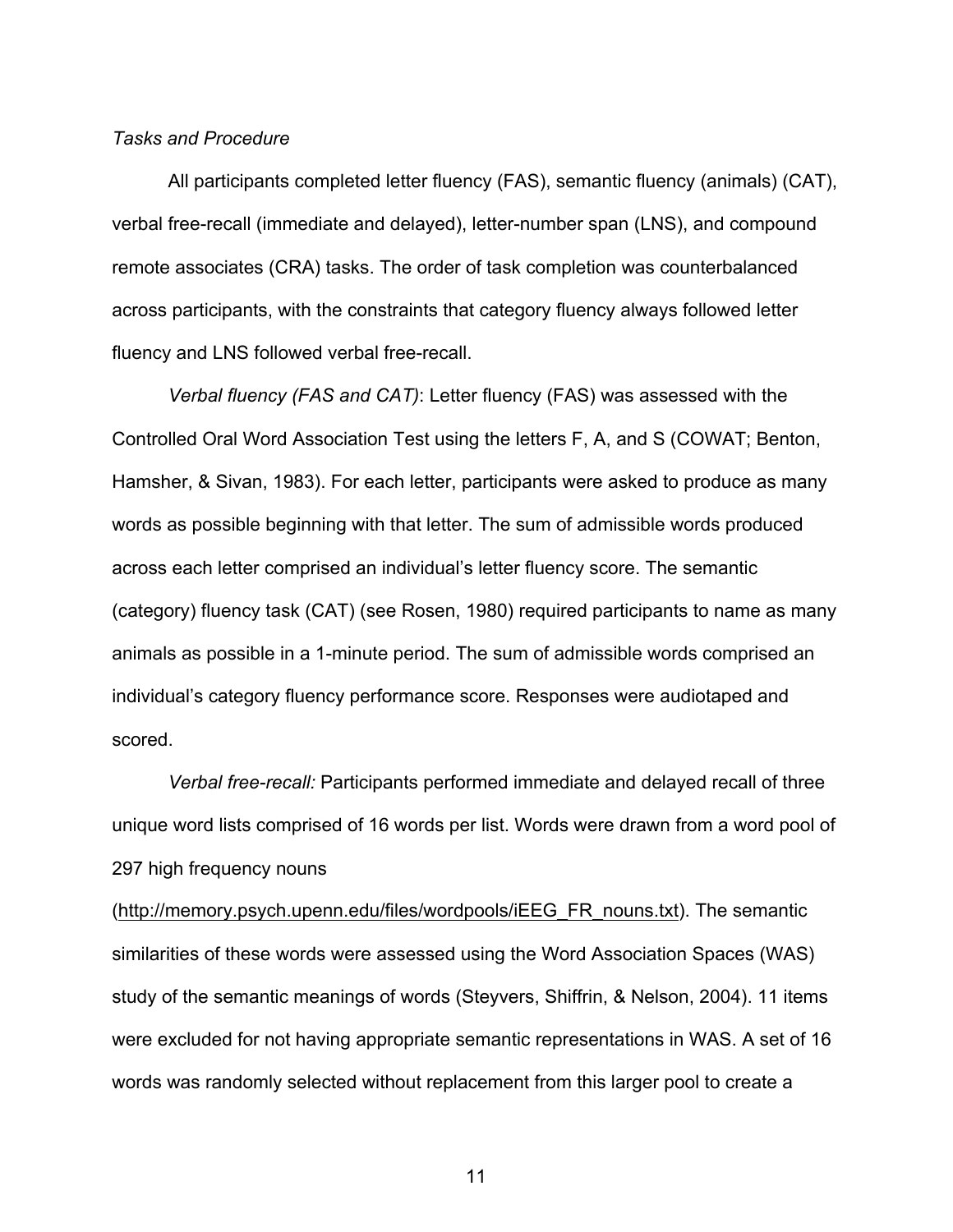given study list. If any pair of items on a list had a WAS similarity score  $\geq 0.55$ (measured using cosine distance), the list was recreated to control for semantic associations. Words were presented in white font on a black screen at a rate of one word per 2000 ms. Participants were asked to read each word aloud as it was presented to control for attention. At the end of a list, participants were given 90 s to vocally recall words from the list in any order. This procedure was repeated for each of the three word lists. Responses were audio recorded for scoring. The mean proportion of words correctly recalled per list comprised an individual's immediate recall score. After 15 minutes, during which participants completed the LNS task, participants were given 90 s to vocally recall the words from all three lists in any order. The proportion of correctly recalled words during this final recall period comprised an individual's delayed word recall score.

*Letter-number span (LNS):* Participants completed the letter-number span test of auditory working memory (Gold et al., 1997). A series of letters and numbers were read out loud and participants were required to report them with the numbers first, from lowest to highest, then the letters in alphabetical order. Trials ranged in difficulty from 2 to 7 items, with 4 trials per length. Participants discontinued if they missed every trial for a given length. Individual scores on LNS were calculated as the proportion of correctly recalled trials from total possible trials.

*Compound remote associates (CRA):* Participants completed 10 compound remote associate problems selected from a normed pool of 144 problems (Bowden & Jung-Beeman, 2003). For each problem, participants were presented with three stimulus words and instructed to generate a fourth word, which, when combined with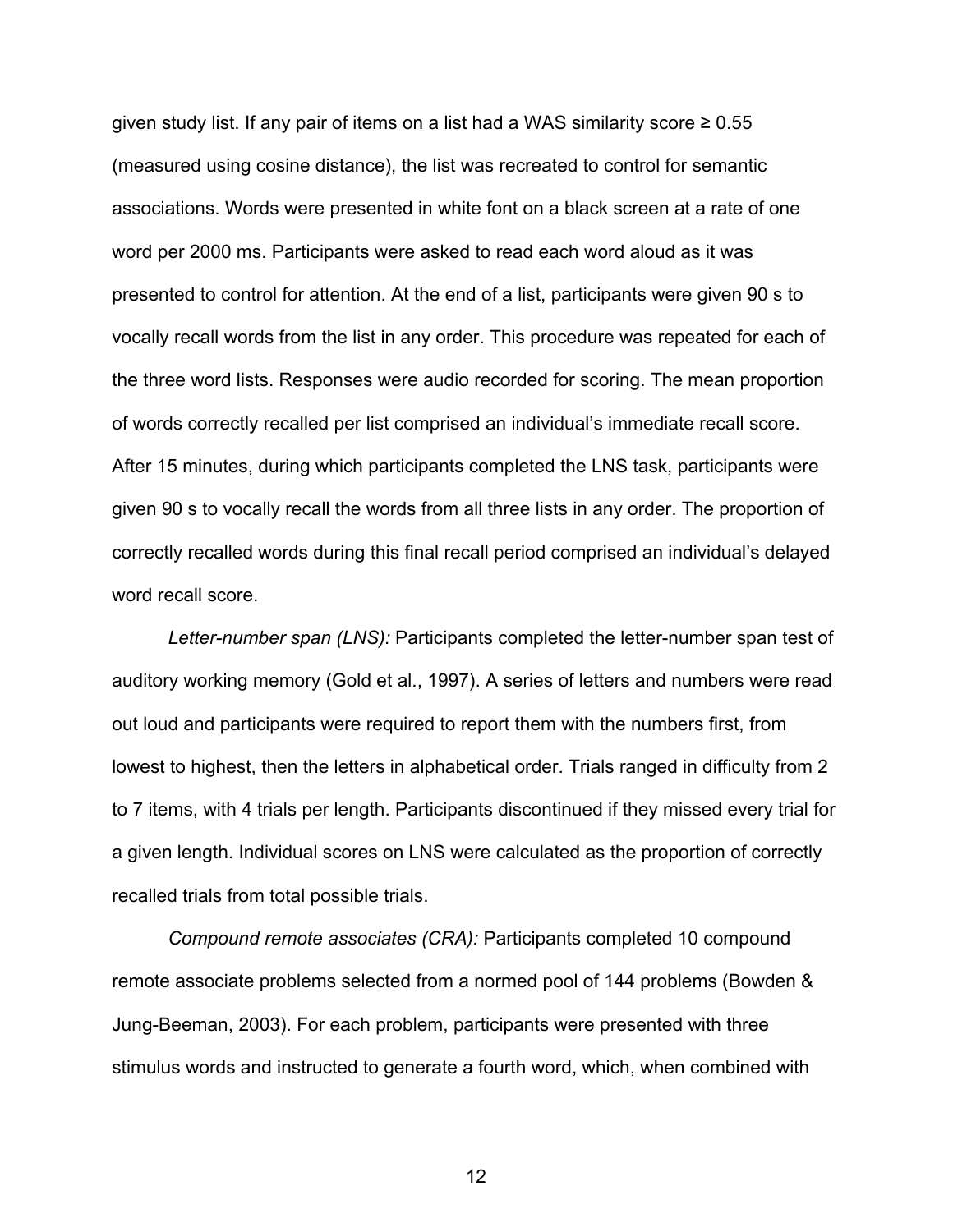each of the three stimulus words, would result in word pairs that make up a common compound word or phrase. For example, the 3 words CREAM/SKATE/WATER are associated with the solution word ICE by means of semantic association. Participants were given two practice problems prior to the experiment itself. The experimenter presented one CRA problem at a time on paper and allowed participants 30 s to provide a solution word. Performance on this task was scored as the proportion of correct solutions from total number of trials.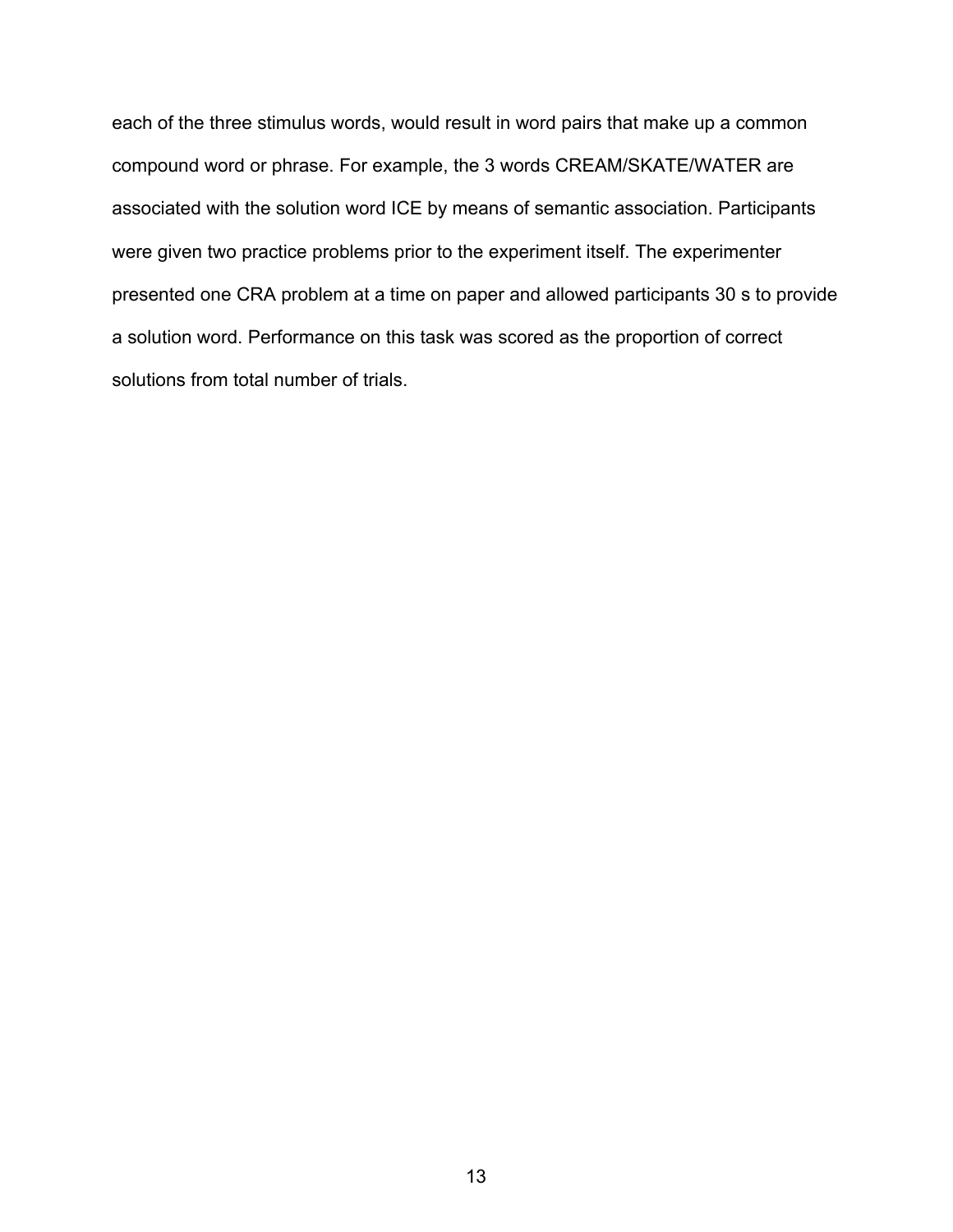# CHAPTER III RESULTS

#### *Analysis of Task Performance*

Before examining between-group differences in task performance we first tested the assumption of homogeneity of variance for all six tasks. Both the Levene's test (Levene, 1960) and a robust test of heteroscedasticity (Wilcox, 2012) indicated group differences in variability on only one task, Delayed Recall, Levene's *t*(38)=8.02, *p* = .007, Wilcox 95% Confidence Interval = [.002, .023] (all other *p*s > .05). As shown in Table 2, the control group had greater variability on Delayed Recall than the patient group. Based on these results, to test for between-group mean differences, we conducted a two-sample t-test on all measures except Delayed Recall, on which we computed a robust Welch adjusted degrees of freedom (ADF) test (Welch, 1938). Significant between-group differences were found in four (Immediate Recall, Delayed Recall, Categorical Fluency, and the Remote Associates Task) out of six tasks (see Table 2). In each of these four cases, healthy controls performed better than patients. For the Recall task, we also tested whether patients demonstrated greater performance decline from Immediate to Delayed Recall than controls. The percent decline was greater in the SZ group compared to the HC group  $(t(38) = 2.32, p = .02)$ .

The correlations between task performances, IQ, years of education, medication dose, and clinical symptoms are shown in Table 3. In the SZ group, IQ was significantly correlated with Letter Fluency (FAS), but years of education were not significantly correlated with any task measures. Only Letter Fluency (FAS) showed a significant relation with clinical symptoms, such that FAS performance negatively correlated with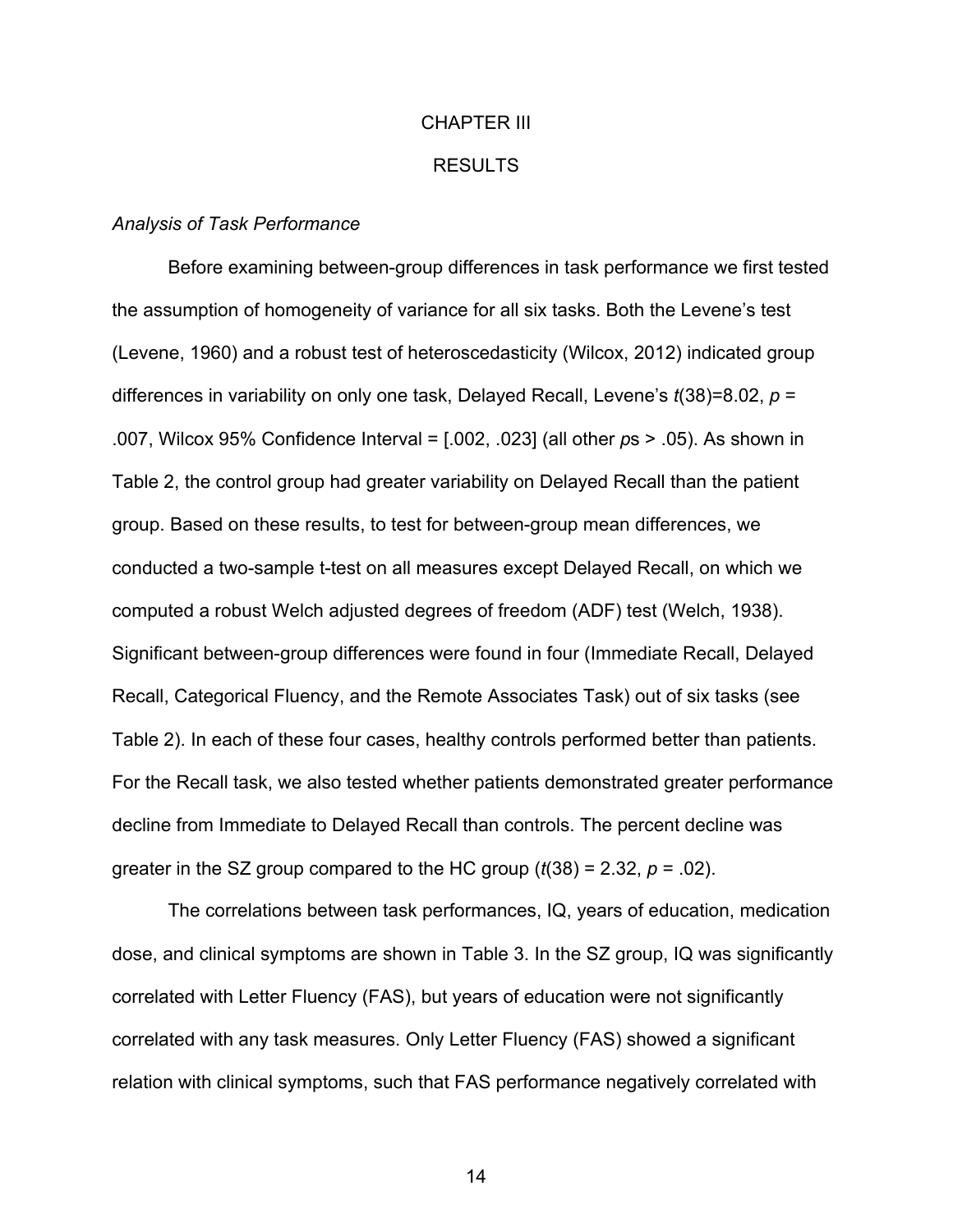negative symptoms (SANS). Antipsychotic medication dose was not related to performance across tasks. In the control group, IQ and years of education were significantly correlated with the same four out six task measures (all but Immediate and Delayed Recall).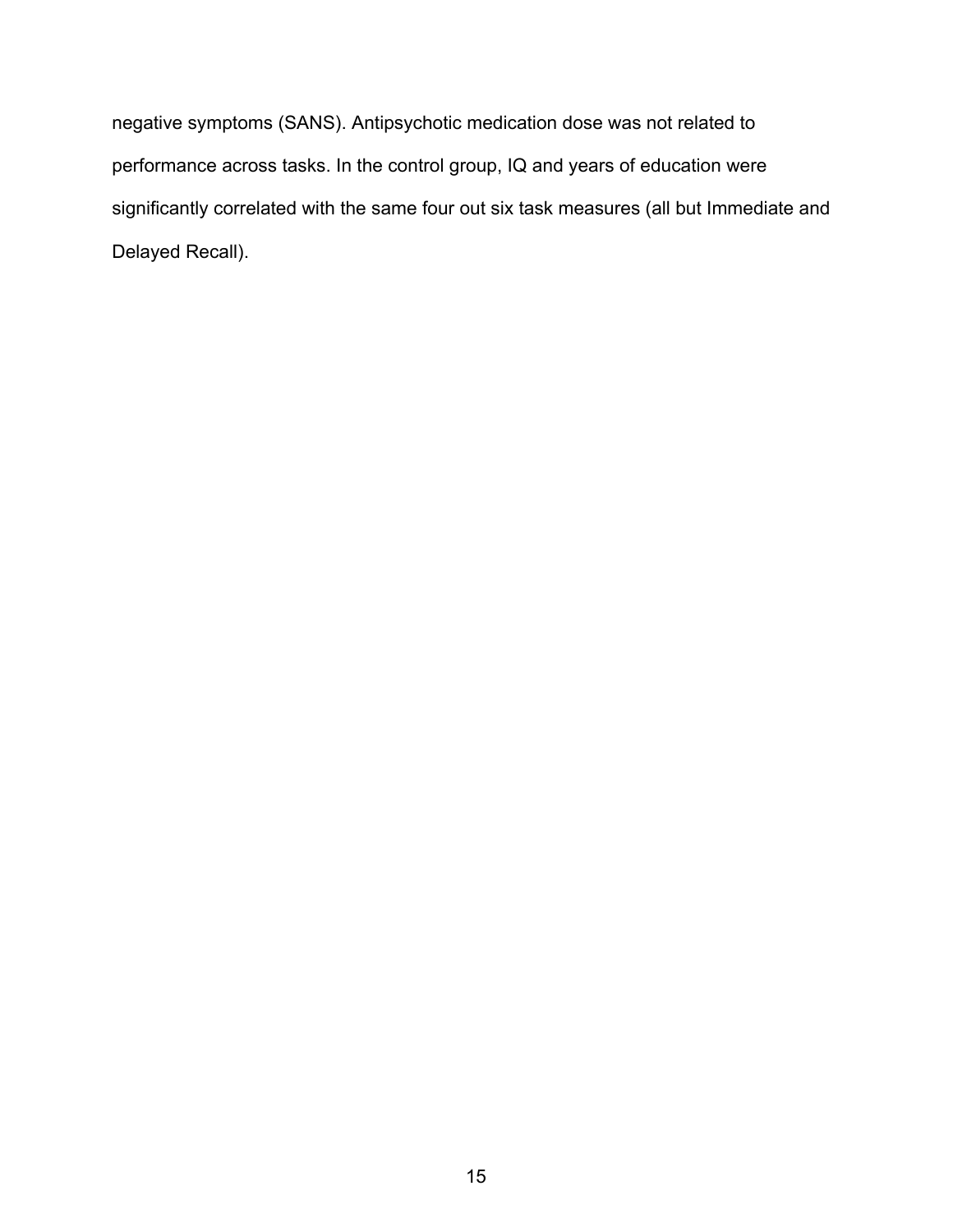| Task                                       | <b>SZ</b>        | <b>HC</b>        | t    | df    | <i>p</i> -value |
|--------------------------------------------|------------------|------------------|------|-------|-----------------|
| <b>Immediate Recall</b>                    | 0.37(0.09)       | 0.48(0.13)       | 3.06 | 38    | 0.004           |
| <b>Delayed Recall</b>                      | $0.16(0.05)^{*}$ | $0.27(0.12)^{*}$ | 3.78 | 25.15 | < 0.01          |
| <b>Verbal Working</b><br>Memory (LNS)      | 0.59(0.13)       | 0.65(0.13)       | 1.57 | 38    | 0.12            |
| Category Fluency<br>(CAT)                  | 18.30 (4.63)     | 21.90 (6.08)     | 2.11 | 38    | 0.04            |
| Letter Fluency<br>(FAS)                    | 39.00 (10.59)    | 41.75 (11.85)    | 0.77 | 38    | 0.44            |
| <b>Compound Remote</b><br>Associates (CRA) | 0.38(0.18)       | 0.51(0.19)       | 2.23 | 38    | 0.03            |

Table 2. *Verbal Task Performance of Schizophrenia and Healthy Control Groups*

*Note.* Mean values are shown. *SD* is given in parenthesis. Immediate Recall, Delayed Recall, LNS, and CRA task scores are computed as proportion correct. CAT and FAS scores are computed as counts.

\*Denotes significant between-group difference in variance.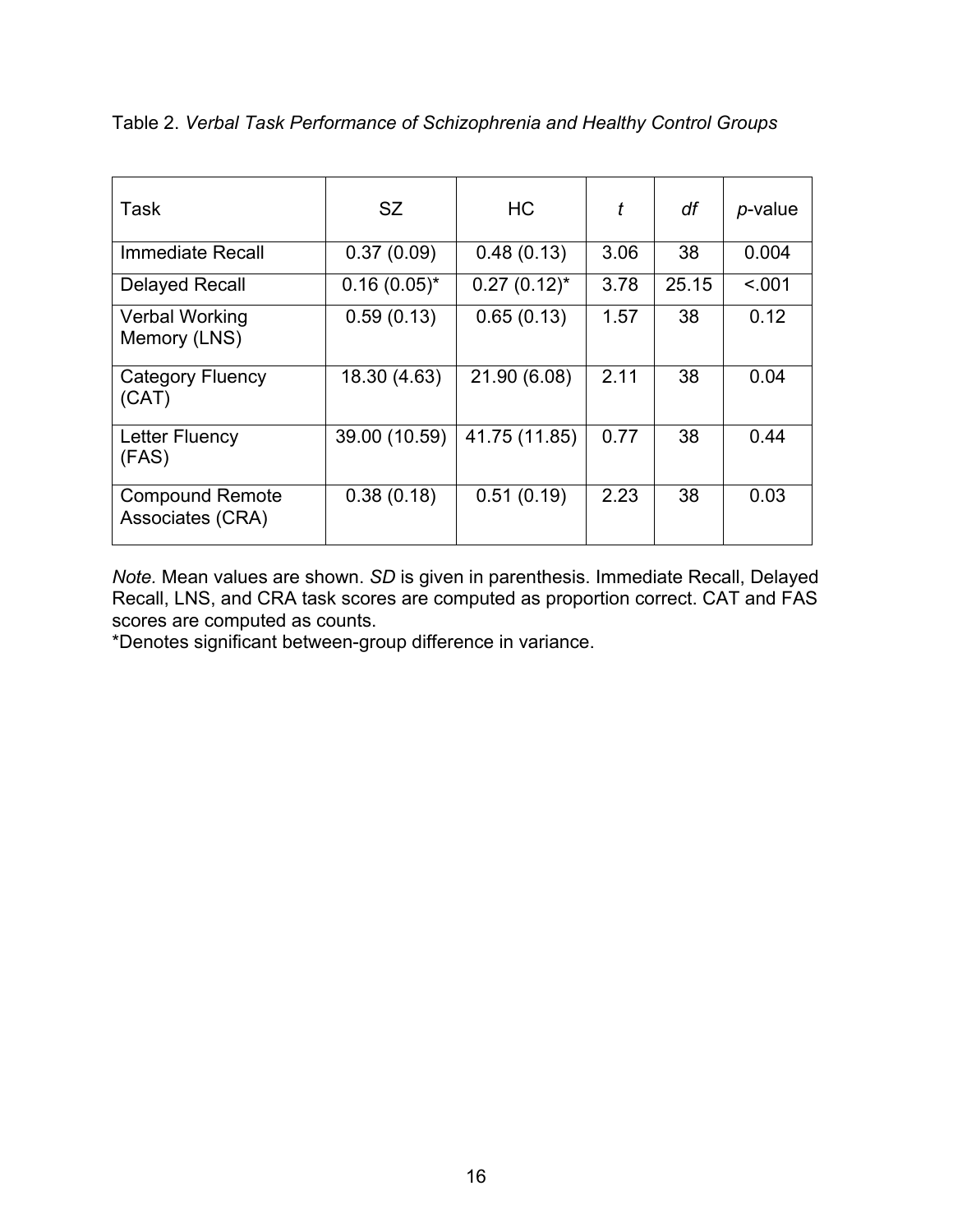| <b>Task</b>                                | IQ <sup>a</sup> | Years of<br>Education | <b>Medication</b><br>Dose <sup>b</sup> | <b>BPRS</b>    | <b>SANS</b>              | <b>SAPS</b>              |
|--------------------------------------------|-----------------|-----------------------|----------------------------------------|----------------|--------------------------|--------------------------|
| SZ:                                        |                 |                       |                                        |                |                          |                          |
| <b>Immediate Recall</b>                    | .01             | $-25$                 | .10                                    | $-13$          | .09                      | $-11$                    |
| <b>Delayed Recall</b>                      | .02             | $-06$                 | $-0.08$                                | .21            | $-13$                    | .03                      |
| <b>Verbal Working</b><br>Memory (LNS)      | .08             | $-.24$                | .10                                    | $-03$          | .16                      | .03                      |
| Category Fluency<br>(CAT)                  | .03             | .21                   | $-26$                                  | .27            | $-15$                    | .24                      |
| Letter Fluency<br>(FAS)                    | $.50*$          | .23                   | $-21$                                  | $-14$          | $-44*$                   | .15                      |
| <b>Compound Remote</b><br>Associates (CRA) | $-11$           | $-.28$                | .16                                    | $-.09$         | .37                      | $-.16$                   |
| HC:                                        |                 |                       |                                        |                |                          |                          |
| <b>Immediate Recall</b>                    | .41             | .36                   | $\overline{\phantom{0}}$               |                | $\overline{\phantom{0}}$ | $\overline{\phantom{0}}$ |
| <b>Delayed Recall</b>                      | .31             | .31                   |                                        |                | $\overline{\phantom{0}}$ |                          |
| <b>Verbal Working</b><br>Memory (LNS)      | $.60**$         | $.46*$                |                                        |                | $\overline{\phantom{0}}$ |                          |
| <b>Category Fluency</b><br>(CAT)           | $.68***$        | $.50*$                | $\overline{a}$                         |                | $\overline{\phantom{0}}$ |                          |
| Letter Fluency<br>(FAS)                    | $.80***$        | $.52*$                | $\overline{a}$                         | $\overline{a}$ | $\blacksquare$           |                          |
| <b>Compound Remote</b><br>Associates (CRA) | $.73***$        | $.65***$              | $\overline{a}$                         |                | $\overline{\phantom{0}}$ |                          |

Table 3. *Correlations Between Tasks, IQ, Medication Dose and Clinical Symptoms*

*Note*: BPRS, Brief Psychiatric Rating Scale; SANS, Scale for the Assessment of Negative Symptoms; SAPS, Scale for the Assessment of Positive Symptoms

a National Adult Reading Test (Nelson, 1982)<br>
b Chlorpromazine equivalent (CPE) in mg/day

 $p < .05^*$   $p < .01^{**}$   $p < .001^{***}$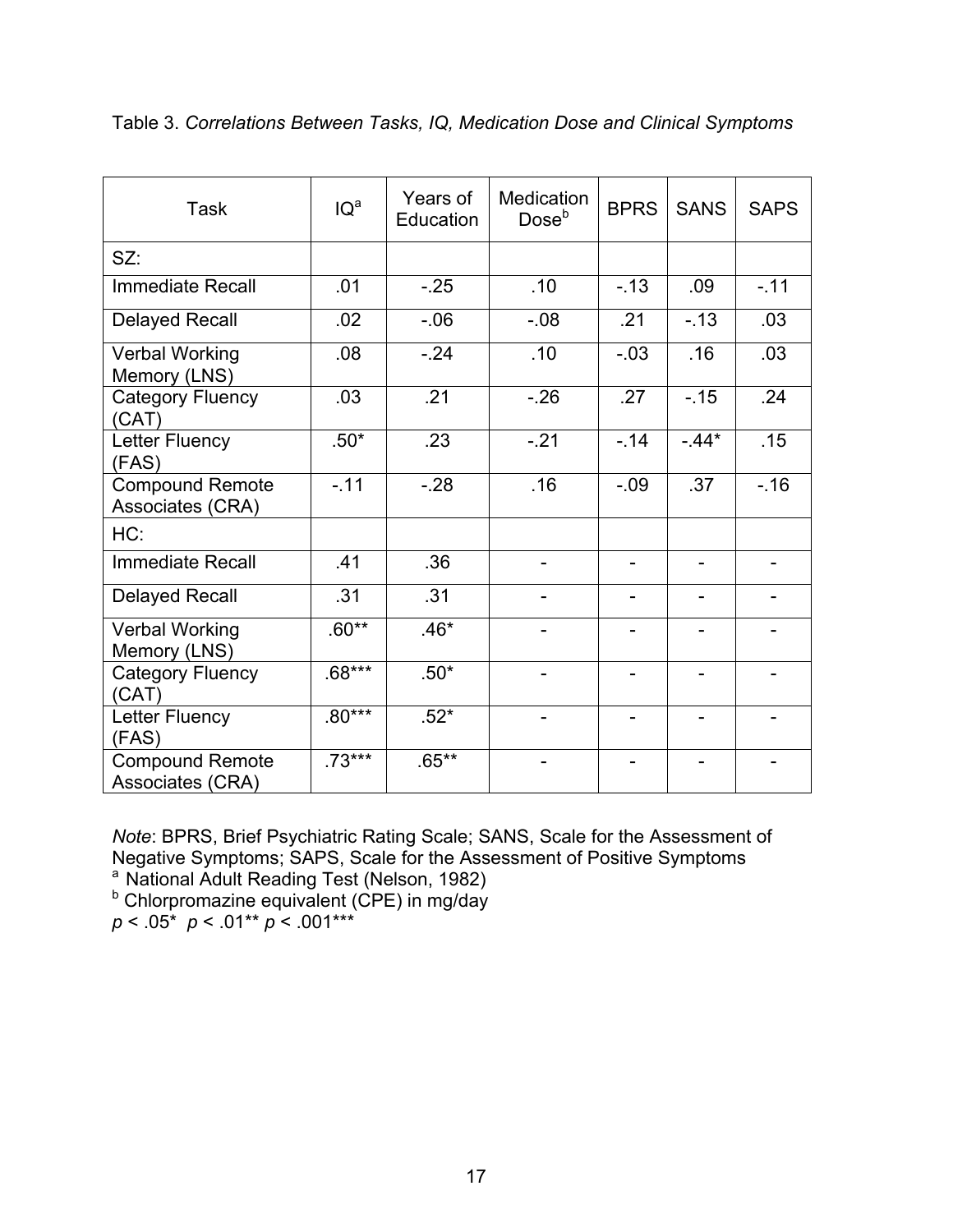# *Cross-Task Correlational Analyses: Pearson Correlations*

To examine relations between tasks, we computed Pearson correlations across the six tasks. Table 4 shows the Pearson correlations for the HZ and SZ groups, as well as differences between correlations. Step-down Bonferroni corrections (e.g., Holm, 1979) within each group and on the between-group comparisons were used to control for multiple testing. Notably, 12 out of 15 pairwise correlations were significant for healthy controls while no correlations were significant for patients.<sup>1</sup> As shown in Table 4, 11 out of 15 correlations were greater than 0.5 among the healthy controls. In contrast, 14 out of 15 correlations were less than 0.2 among the patients. To emphasize this point further, the highest correlation in the patient group was between Immediate and Delayed Recall and the value (0.35) is not especially impressive given that the participants were asked to recall the same word lists in both tasks.

Between-group differences in Pearson correlations were computed using the Fisher r-to-z transformation and significant differences are noted in Table 4. As indicated, 10 out of 15 pairwise correlations yielded significant between-group differences (Step-down Bonferonni *p* < .05). In all such cases, correlations were significantly greater among controls.

 $1$  No correlations were significant in the SZ group, even without adjustment.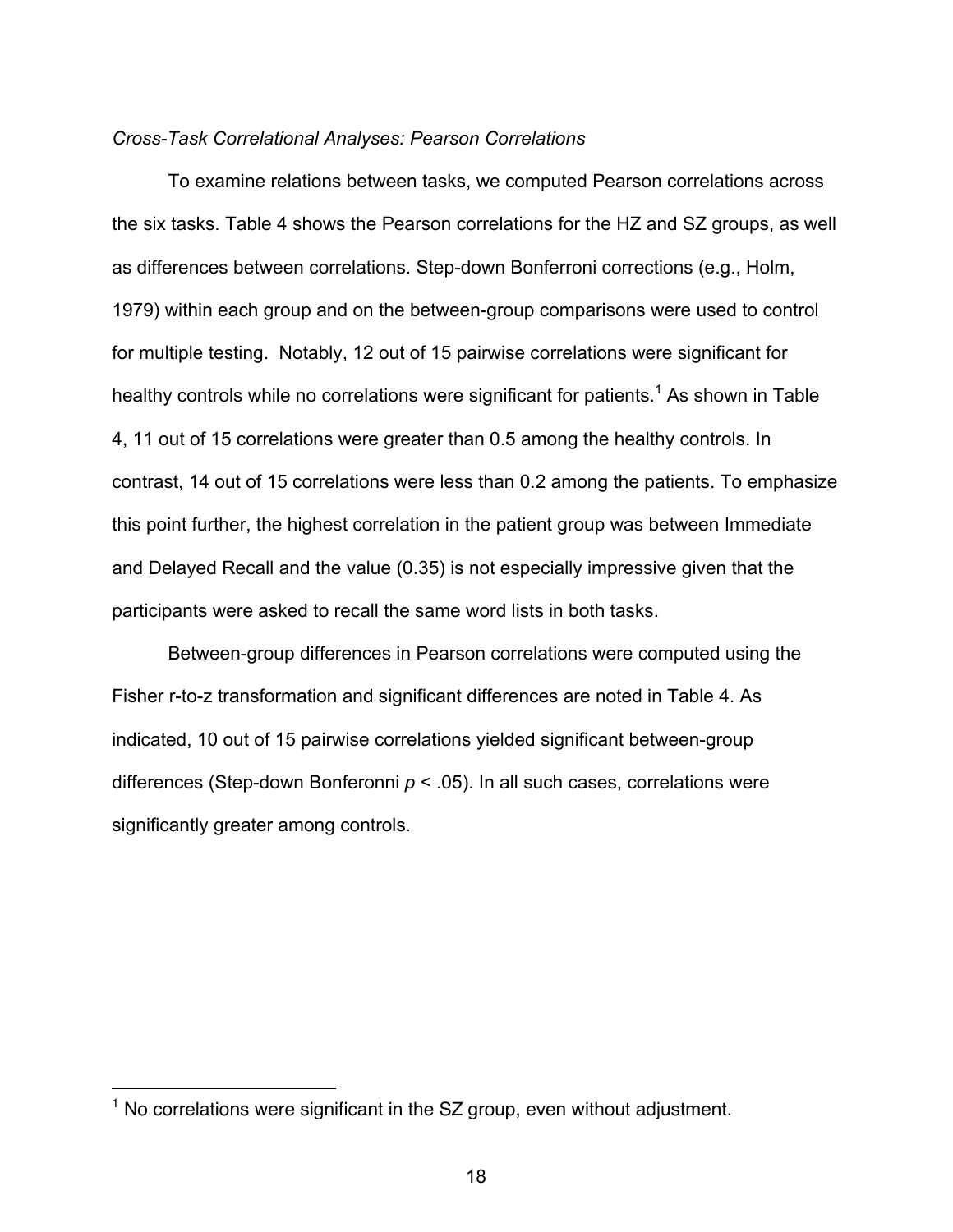|            | Immediate                           | Delayed                    | <b>LNS</b>                    | CAT                         | <b>FAS</b>                 | <b>CRA</b>  |
|------------|-------------------------------------|----------------------------|-------------------------------|-----------------------------|----------------------------|-------------|
| Immediate  | 1                                   |                            |                               |                             |                            |             |
| Delayed    | HC: .83***<br>SZ: .35<br>$D: 48*$   | 1                          |                               |                             |                            |             |
| <b>LNS</b> | HC: .65**<br>$SZ: -.07$<br>$D: 58*$ | $.50*$<br>$-.22$<br>$.28*$ | $\mathbf 1$                   |                             |                            |             |
| <b>CAT</b> | HC: .56**<br>SZ: -.28<br>$D: 28^*$  | .39<br>.16<br>.23          | $.77***$<br>$-0.05$<br>$.72*$ | 1                           |                            |             |
| <b>FAS</b> | HC: .39<br>$SZ: -17$<br>D: .22      | .32<br>.27<br>.05          | $.70***$<br>.01<br>$.60*$     | $.73***$<br>.22<br>$.51*$   | 1                          |             |
| <b>CRA</b> | $HC: .54*$<br>SZ: .08<br>D: 46      | $.47*$<br>.09<br>.39       | $.61***$<br>$-0.02$<br>$.59*$ | $.77***$<br>$-25$<br>$.52*$ | $.67**$<br>$-14$<br>$.53*$ | $\mathbf 1$ |

Table 4. *Cross-task Pearson Correlations* 

*Note:* Pearson correlations: Each cell displays (1) Correlation for controls (HC), (2) Correlation for patients (SZ), and (3) Between-group correlational difference (D). *p* < .05\* *p* < .01\*\* *p* < .001\*\*\*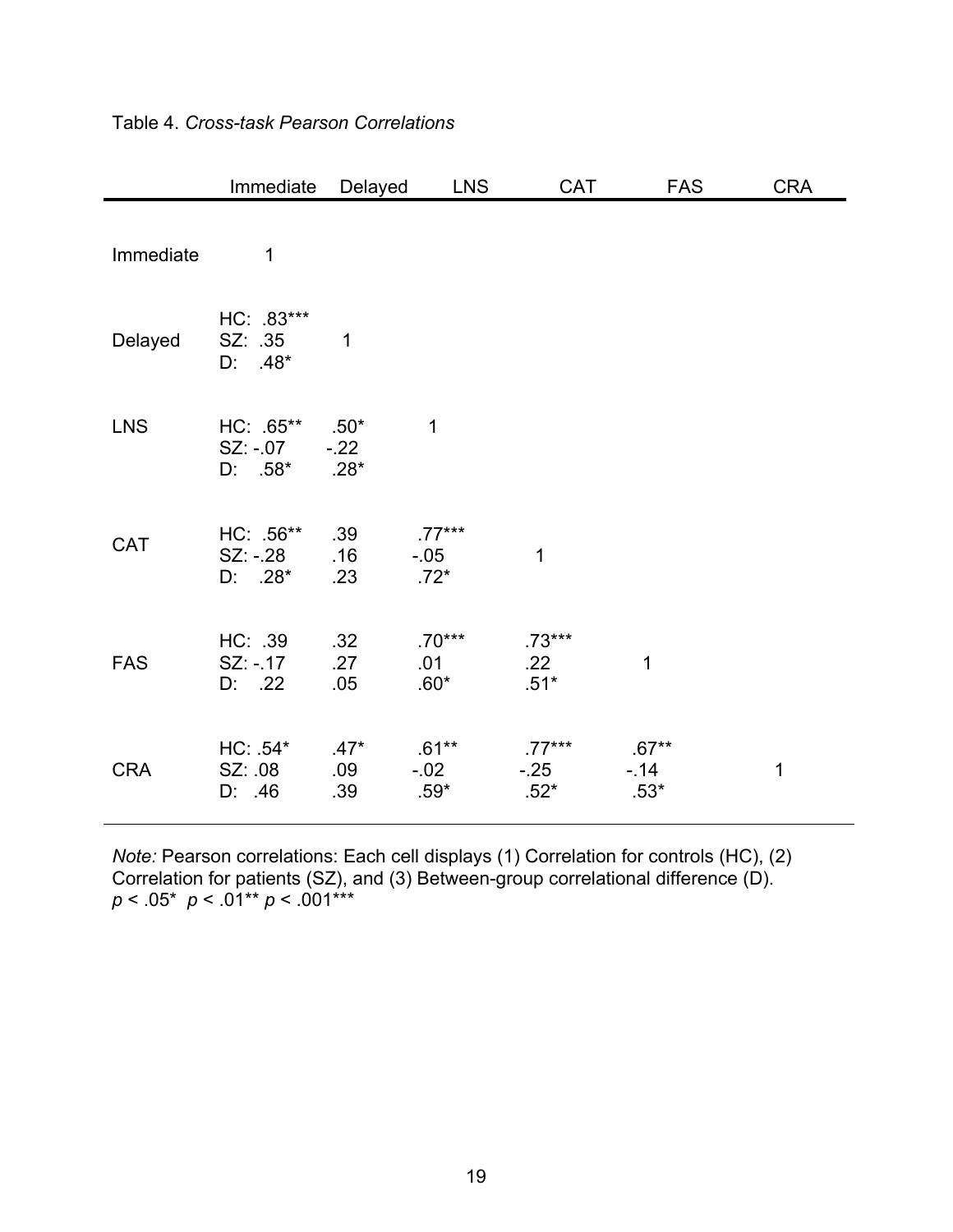# *Tests of Deviation from Univariate and Bivariate Normality*

Pearson correlations assume linearity of relations and bivariate normality of distributions and are sensitive to outliers. It is possible, then, that the correlational results presented above are artifacts of assumption violations. Within each group, we conducted tests of univariate normality (Shapiro & Wilk, 1965) and bivariate normality for pairs of tasks (Villasenor Alva & Estrada, 2009). For both groups, the Shapiro-Wilks test yielded no significant deviations from normality for all six tasks (all *p*s > 0.05). Tests of bivariate normality showed no significant deviations within the control group (all *p*s > 0.05). For the patient group, the joint distributions for the Delayed Recall and CRA (*p* = .03) and for FAS and CAT ( $p < .04$ ) failed to demonstrate bivariate normality. Furthermore, the test also yielded marginally significant deviations from normality for the relation between Delayed Recall and FAS (*p* = .08), and Delayed Recall and Categorical Fluency (*p* = .06).

#### *Robust Correlational Analyses: Percentage-Bend*

Due to these violations of bivariate normality in the SZ group, and the known sensitivity to outliers of Pearson correlations, we proceeded by re-computing the pairwise correlations using percentage-bend correlations (Wilcox, 1994), a method that is robust to outliers and deviations from distributional properties. Table 5 displays the percentage-bend correlations for both HC and SZ. Findings using percentage-bend correlations are comparable to the Pearson correlations in that once again, 12 out of 15 of the correlations in the HC group are significant, while none are significant in the SZ group. Between-group differences in percentage-bend correlations were calculated using a robust comparison procedure as recommended by Wilcox (Wilcox, 1994).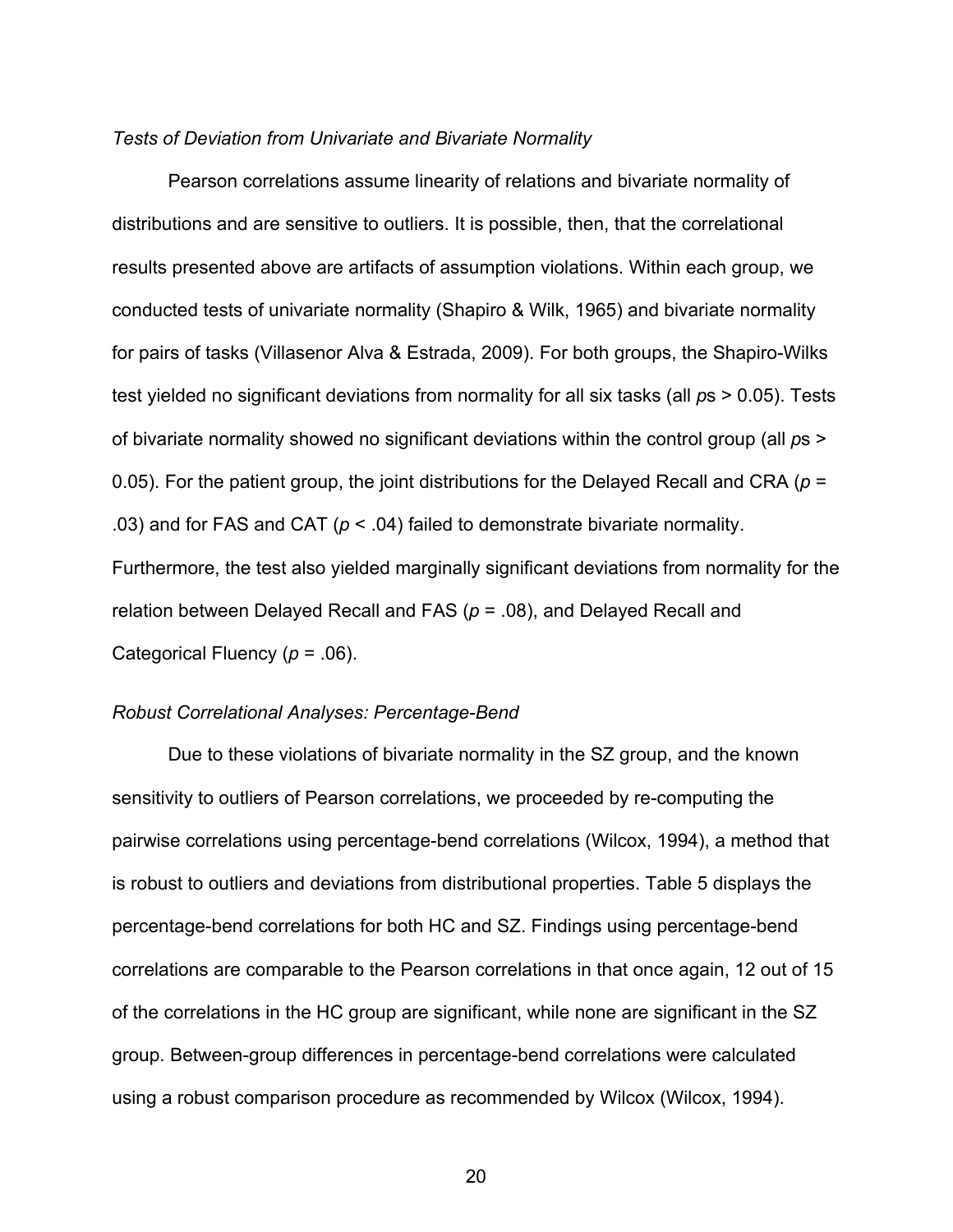According to 95% Confidence Intervals, significant between-group differences were found for 9 out of 15 correlations, noted in Table 5. Compared to the Pearson correlation analysis, the between-group difference between Categorical Fluency and Letter Fluency was no longer significant using robust percentage-bend correlations.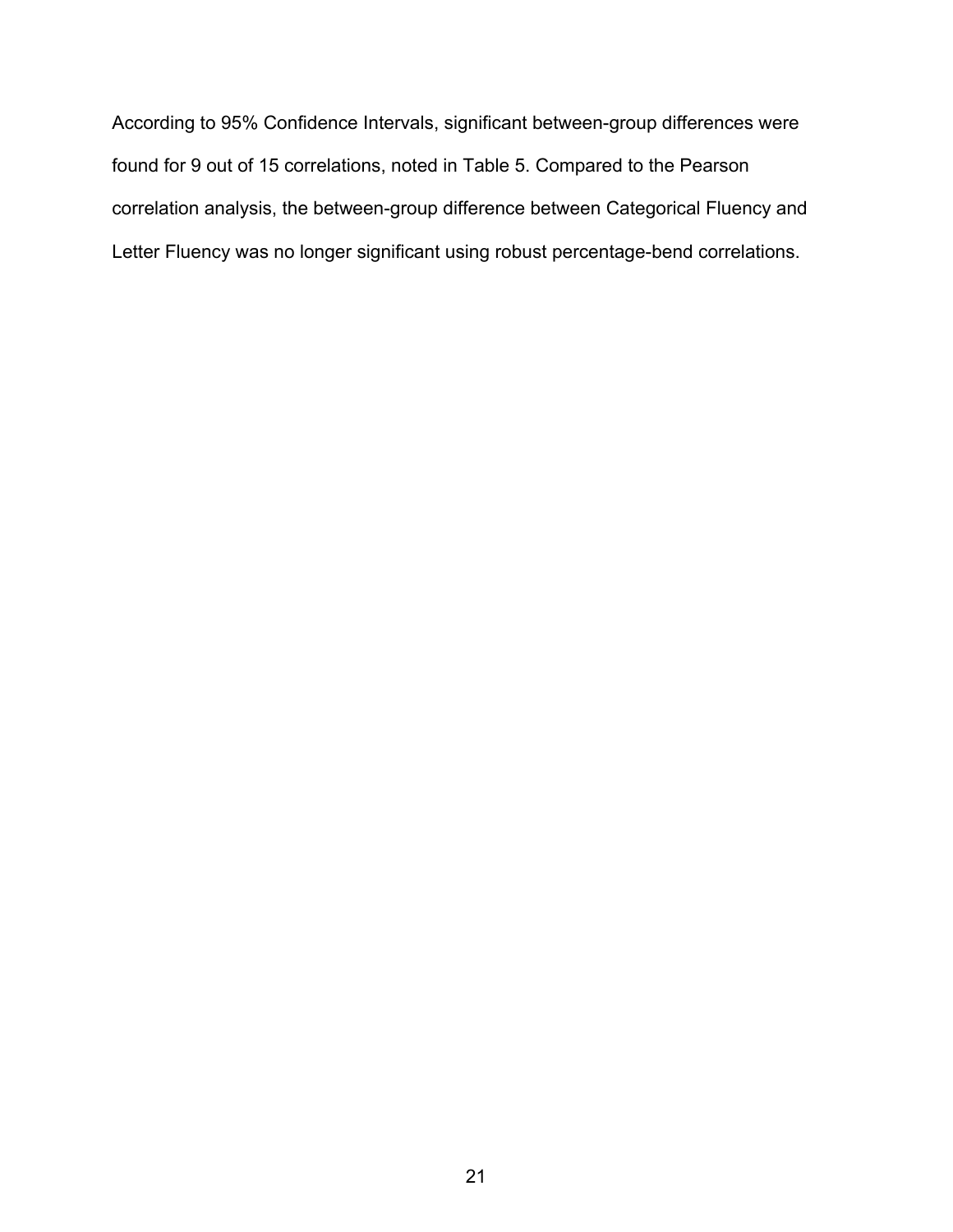|            | Immediate                            | Delayed                                | <b>LNS</b>                        | <b>CAT</b>                  | <b>FAS</b>                  | <b>CRA</b> |
|------------|--------------------------------------|----------------------------------------|-----------------------------------|-----------------------------|-----------------------------|------------|
| Immediate  | 1                                    |                                        |                                   |                             |                             |            |
| Delayed    | HC: .82***<br>SZ: 41<br>$D: 41^*$    | 1                                      |                                   |                             |                             |            |
| <b>LNS</b> | HC: 76***<br>SZ: -.04<br>$D: 72^*$   | $.59**$<br>$-18$<br>$.41$ <sup>#</sup> | 1                                 |                             |                             |            |
| CAT        | HC: .61**<br>$SZ. -33$<br>$D: .28^*$ | .35<br>.01<br>.34                      | $.86***$<br>.05<br>$.81*$         | 1                           |                             |            |
| <b>FAS</b> | HC: .39<br>$SZ: -05$<br>D: .34       | .35<br>.20<br>.15                      | $.67***$<br>$\mathbf 0$<br>$.67*$ | $.69***$<br>.35<br>.34      | 1                           |            |
| <b>CRA</b> | HC: .65**<br>SZ: .08<br>D: .57       | $.55*$<br>.10<br>.45                   | $.72***$<br>$-0.09$<br>$.63*$     | $.82***$<br>$-28$<br>$.54*$ | $.65***$<br>$-11$<br>$.54*$ | 1          |

# Table 5. *Cross-task Percentage Bend Correlations*

*Note:* Percentage-Bend correlations: Each cell displays (1) Correlation for controls (HC), (2) Correlation for patients (SZ), (3) Between-group correlational difference (D)

\**p* < .05 \*\**p* < .01 \*\*\**p* < .001

<sup>♯</sup>Significant between-group difference as indicated by the 95% confidence interval of the difference score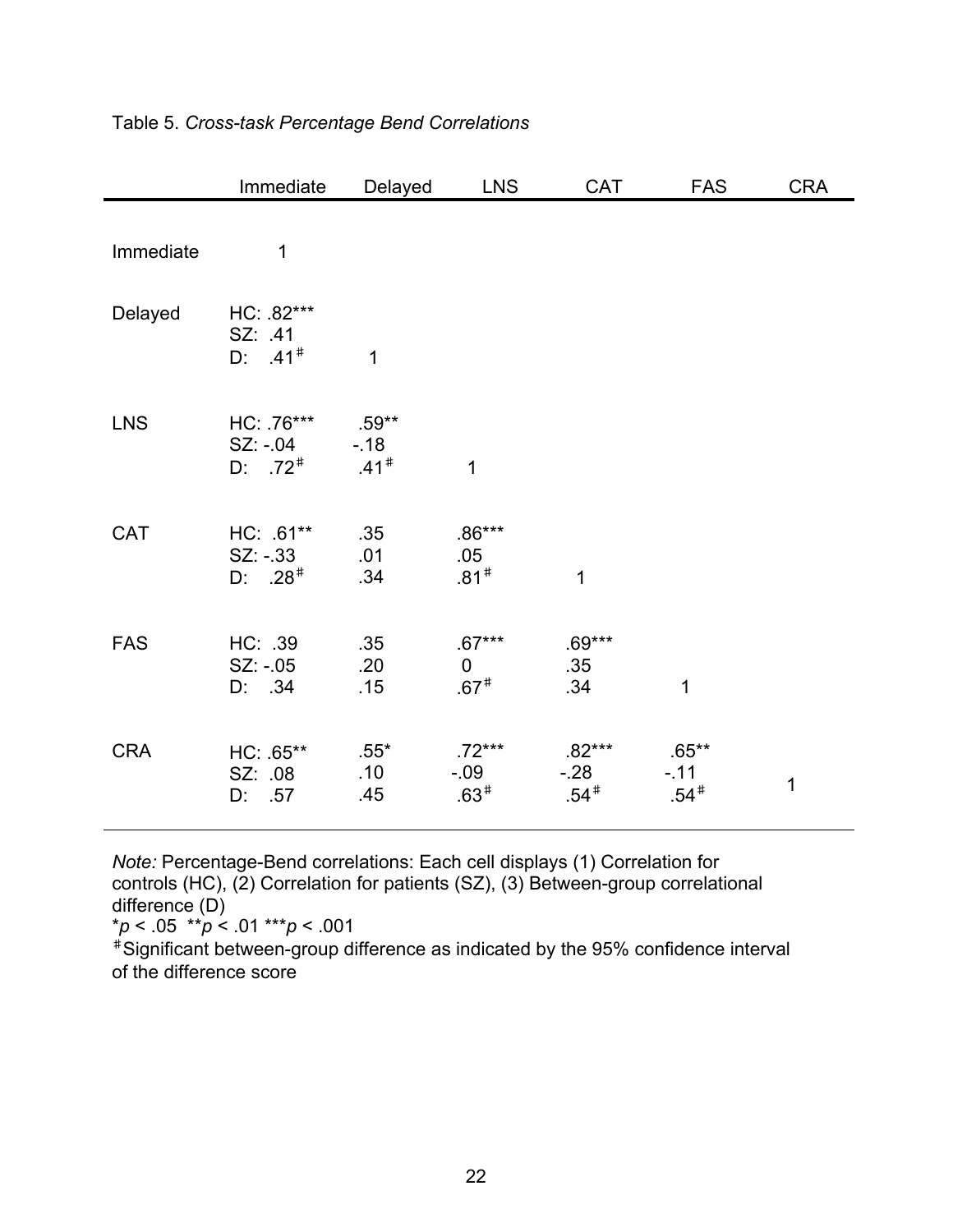#### *Regression Analyses: Linear*

Although a correlation is a readily understandable index of association, it is a covariance among standardized variables. Because differences in correlations might be due in part to differing variances, some methodologists have argued that it is more appropriate to compare groups on unstandardized regression coefficients (e.g., Kim & Ferree, 1981). For this reason, we conducted linear regression analyses testing whether unstandardized regression coefficients differed between groups. Regression analyses were conducted with each task serving as the dependent variable, another task serving as a predictor, a dummy variable denoting group (coded '0' for healthy controls, and '1' for patients) and an interaction term formed by the product of the task predictor and the dummy variable. The regression coefficient for the Group X Task interaction measures the difference between the regression slopes of the two groups (Aiken & West, 1991). We examined these relations with acknowledgement of potential asymmetries depending on which member of a pair of variables was deemed the dependent or independent measures. For example, we considered the case in which Immediate Recall was regressed on Delayed Recall and vice versa. Overall, the regression analyses yielded the same pattern of results and group differences as the percentage bend correlational analyses, giving us more confidence in the betweengroup differences in cross-task performance highlighted throughout our analyses.

#### *Regression Analyses: Non-linear*

All the prior analyses assessed linear relations among cognitive measures within each group. It was important to assess whether the weak linear relations between variables within the SZ group might mask more robust non-linear relations. We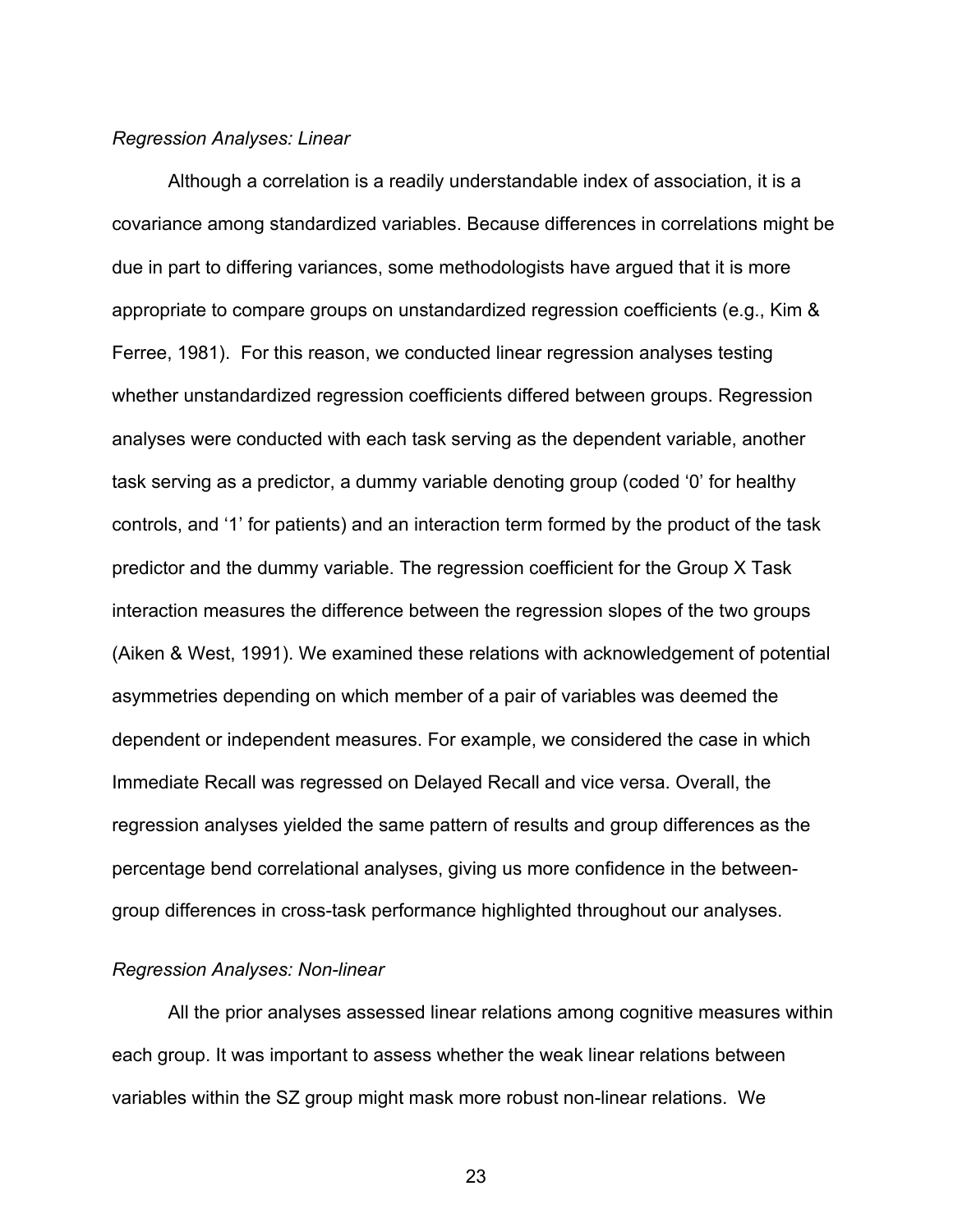addressed this issue using two approaches. First, we conducted polynomial regression analyses for all combinations of tasks in both directions (e.g., Immediate vs. Delayed Recall and Delayed vs. Immediate Recall). Results only yielded one significant effect, a quadratic relation between Delayed Recall and FAS (*p* = .04). Second, to account for more local deviations from normality, we also fit restricted cubic splines (i.e., natural splines) using several different numbers of knots (Harrell, 2001). Once again, the only significant effect was that between Delayed Recall and FAS (*p* = .04).

# *Tests of Equality of Covariance Matrices*

In addition to between-group comparisons on specific correlations, we tested whether the covariance matrices were significantly different between groups. We conducted a test of the equality of the covariances across the two groups using a robust maximum likelihood procedure instantiated in the structural equation modeling program MPlus (Muthen & Muthen, 1998). The model that we specified simultaneously estimated the covariance matrices in the HC and SZ groups but imposed the constraint that corresponding covariances were equal in the two groups. That is, we specified that the covariance between each task pairing (e.g., Immediate and Delayed Recall, Immediate Recall and LNS, etc.) was equal in the two groups. Various indices signified that this was a poor fitting model. That is, the null hypothesis of equivalent group covariance matrices should be rejected. The chi-square test of overall model fit indicated clear rejection ( $X^2(15)$  = 15.23,  $p$  = .003). Perhaps more importantly, commonly used goodness of fit indices also indicated poor model fit. For example, the 90% CI of the RMSEA (Root Mean Square Error of Approximation) was between .14 and .37. Given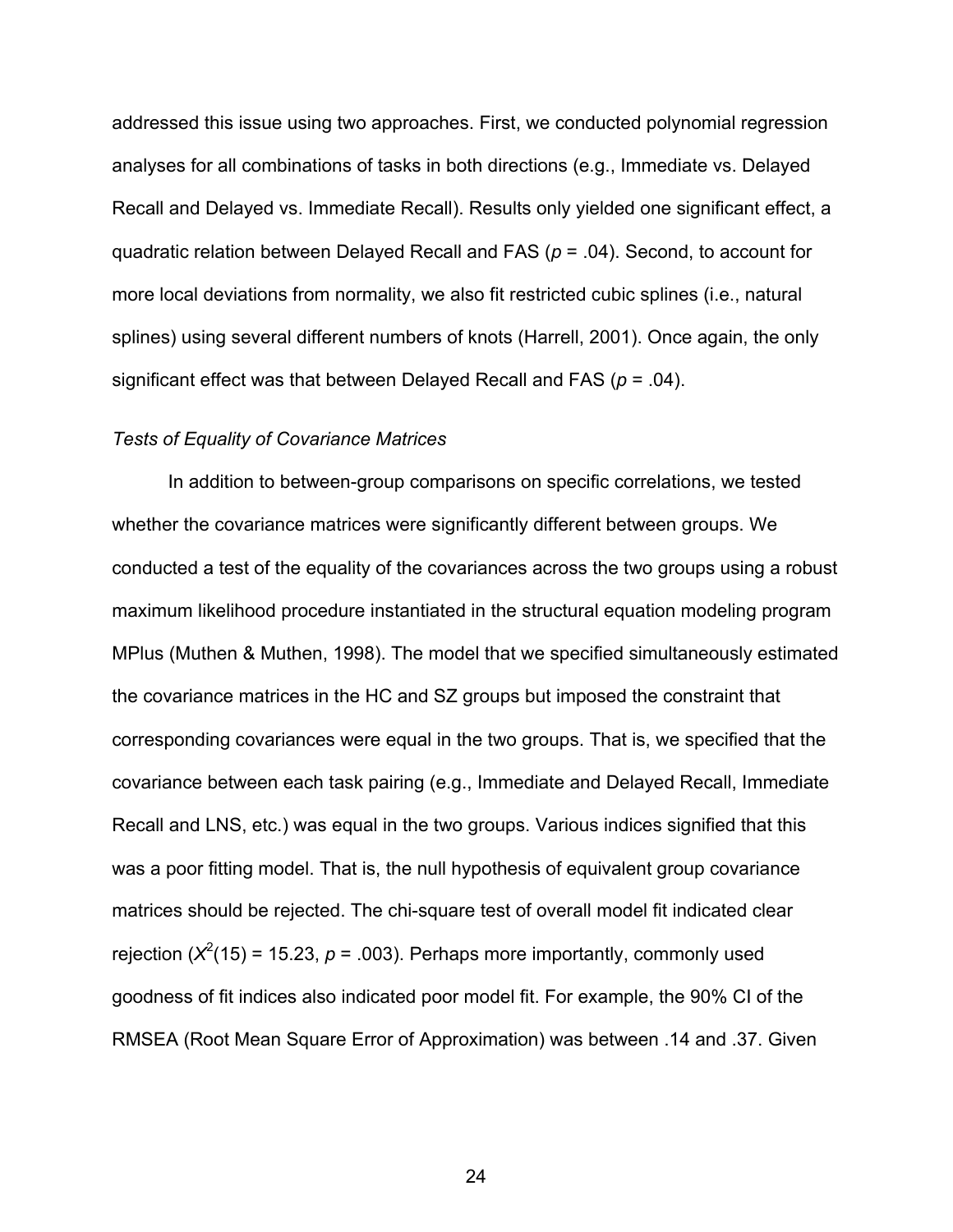that a value of .10 is the conventional cutoff for even marginal fit, the confidence interval indicates clear poor fit.

# *Testing Equality to the Identity Matrix*

The correlations within the SZ group were so low that we were compelled to test the hypothesis that all the covariances were simultaneously equal to zero. This hypothesis also implies that all correlations were zero. We conducted the same hypothesis test separately in the HC group. In the latter, the hypothesis was clearly rejected  $(X^2(15) = 79.20, p < .0001, RMSEA 90% CI [.37, .57]$ ). In contrast, we failed to reject this hypothesis within the schizophrenia group ( $X^2(15) = 15.21$ ,  $p = .44$ ). The RMSEA estimate equaled .027, which is within the conventional 'good fit' range. Caution is necessary because of the wide confidence interval. This latter result is not surprising given the extremely small sample sizes. To deal with potential inaccurary in test statistics associated with small sample, future analyses will incorporate bootstrapping procedures to generate an empirical sampling distribution of test statistics and goodness of fit.

# *Cross-Task Partial Correlation Analyses: Controlling for Working Memory (LNS)*

Because performance on LNS in the HC group was significantly correlated with every other task measure, we wanted to explore whether LNS (i.e. working memory) was accounting for the other inter-task correlations. To test this hypothesis, we computed partial correlations across tasks in the HC group while controlling for LNS performance. Partial correlations measure the strength of association between two variables while controlling ('partialling out') the effect of a third variable (or set of variables). Computing a partial correlation requires regressing each of the two variables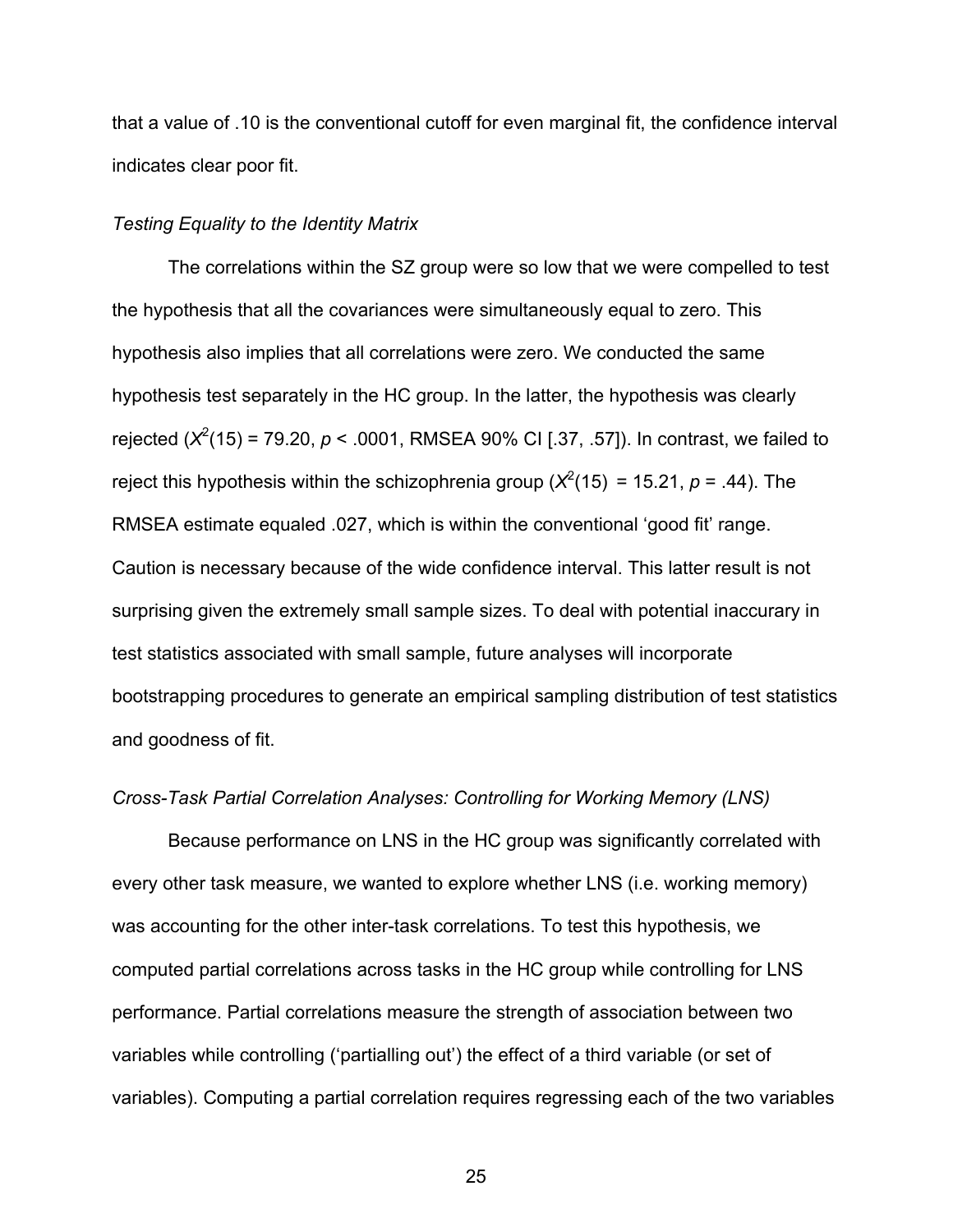on the third variable and then calculating a Pearson correlation between the residuals. The HC partial correlation matrix for the remaining five task measures is shown in Table 6. After controlling for LNS, all task correlations went down, and five of seven previously significant inter-task correlations became non-significant (CAT and Immediate Recall, CAT and FAS, CRA and Immediate Recall, CRA and Delayed Recall, and CRA and FAS). The relation between Immediate and Delayed Recall and CRA and CAT remained highly correlated.

#### *Reliability*

A final consideration of our findings was to assess the reliability of the verbal memory tasks used in this study. Although task design and data collection prevented us from collecting test-retest reliabilities, we were able to calculate intraclass correlations as a reliability measure for the Immediate Recall and Letter Fluency tasks. In accordance with Shrout and Fleiss (1979), we used the ICC3's with fixed raters. Intraclass correlations showed that for the HC group, Immediate Recall yielded a reliability of 0.78; for the SZ group, the reliability was calculated to be 0.54. For the Letter Fluency Task, the HC group and SZ group yielded reliabilities of 0.84 and 0.80, respectively. The latter values are typical of fluency tests observed in prior neuropsychological assessment studies of schizophrenia (Greig, Nicholls, Wexler, & Bell, 2004; Heaton et al., 2001).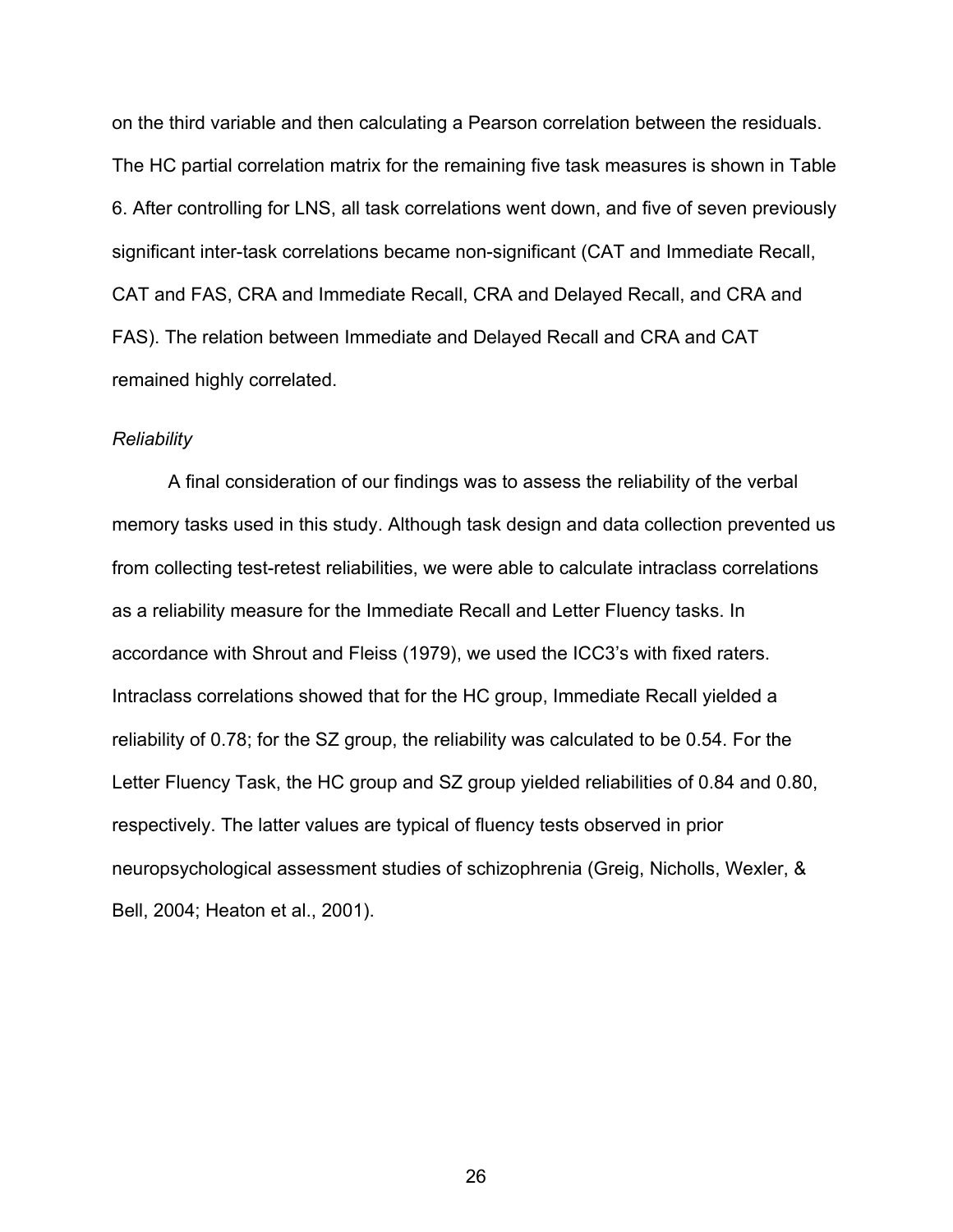|            | Immediate   | Delayed | <b>CAT</b> | <b>FAS</b> | <b>CRA</b> |
|------------|-------------|---------|------------|------------|------------|
| Immediate  | $\mathbf 1$ |         |            |            |            |
| Delayed    | $.77***$    | 1       |            |            |            |
| <b>CAT</b> | .12         | .02     | 1          |            |            |
| <b>FAS</b> | $-12$       | $-0.05$ | .43        | 1          |            |
| <b>CRA</b> | .24         | .23     | $.59**$    | .43        | 1          |

Table 6. *Cross-task Pearson Partial Correlations Controlling for Letter Number Span (LNS) in Healthy Controls (HC)*

*Note*: Pearson partial correlations for the HC group. Pearson correlations no longer significant after controlling for LNS are bolded. \**p* < .05 \*\**p* < .01 \*\*\**p* < .001.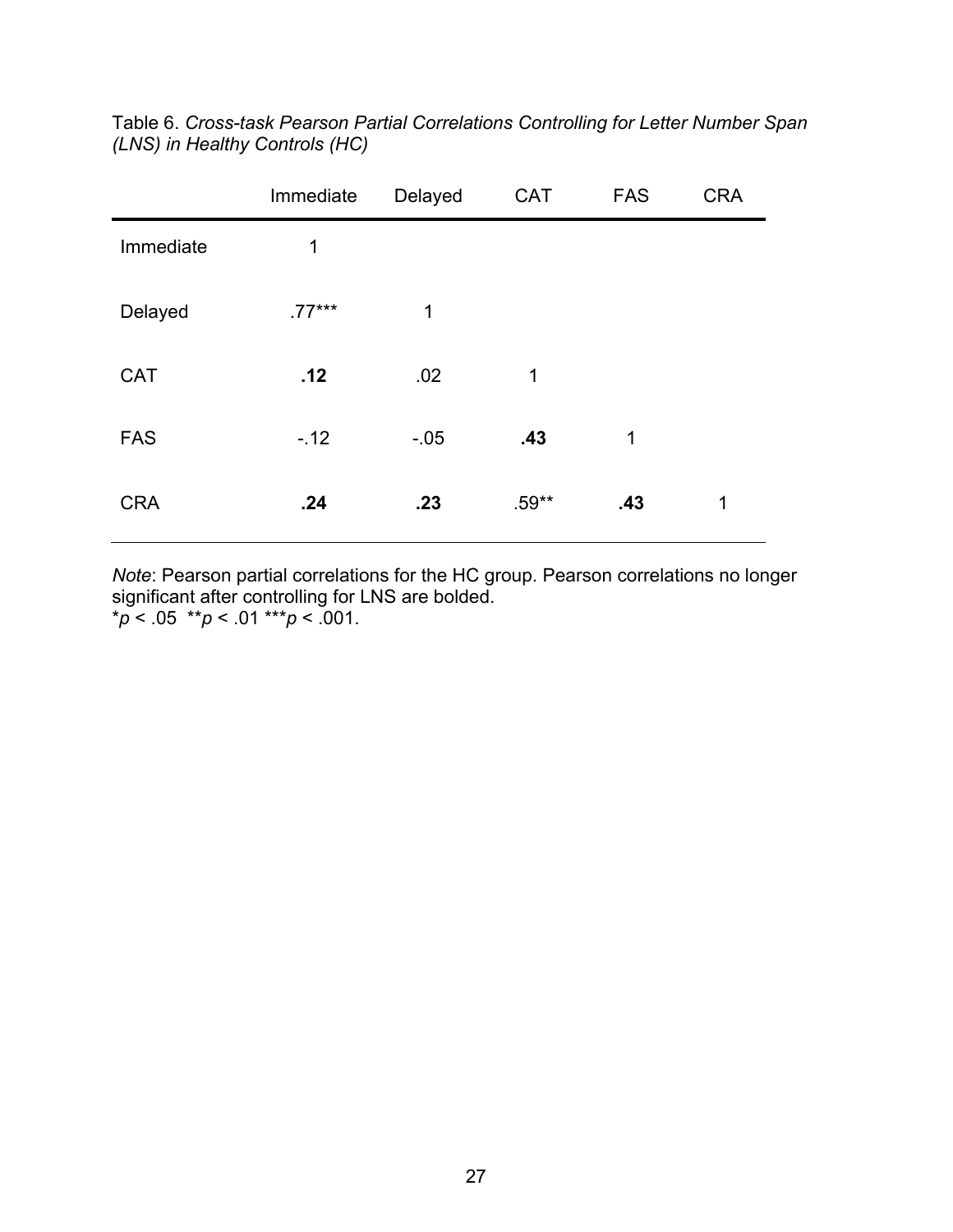#### CHAPTER IV

#### **DISCUSSION**

The present study investigated the relationships among components of verbal memory in individuals with schizophrenia through the analysis of cross-task relations between WM, LTM, and semantic memory. We specifically explored whether relations among verbal memory tasks in the SZ group reflect a pattern of cognitive dysconnectivity – that is, a breakdown in the connections of cognitive processes resulting in a unique pattern of cross-task correlations. Consistent with this hypothesis, we found the majority of robust correlations between tasks in the SZ group to be markedly different from those in the HC group. These results are further supported by significant group differences in the inter-task covariance matrices. Notably, every intercorrelation was stronger in HC compared to SZ with none of the intercorrelations in the latter reaching significance. First, this set of tasks demonstrates moderate-to-high intercorrelations in the HC group. This finding suggests that the tasks share overlapping or generalized processes that contribute to performance. As a stark contrast, the zeroto-modest intercorrelations observed in the SZ group suggest that processes underlying performance on one task minimally contribute to performance on another. This notion is bolstered by the fact that we could not statistically reject the hypothesis that every intertask correlation in the SZ group was significantly different from zero. The degree to which tasks did not correlate in the SZ group was somewhat surprising, as neuropsychological batteries tapping broader domains of cognitive function in schizophrenia often demonstrate at least some inter-task coherence (Dickinson, Iannone, Wilk, & Gold, 2004; Dickinson & Gold, 2008; Dickinson, Ragland, Gold, & Gur,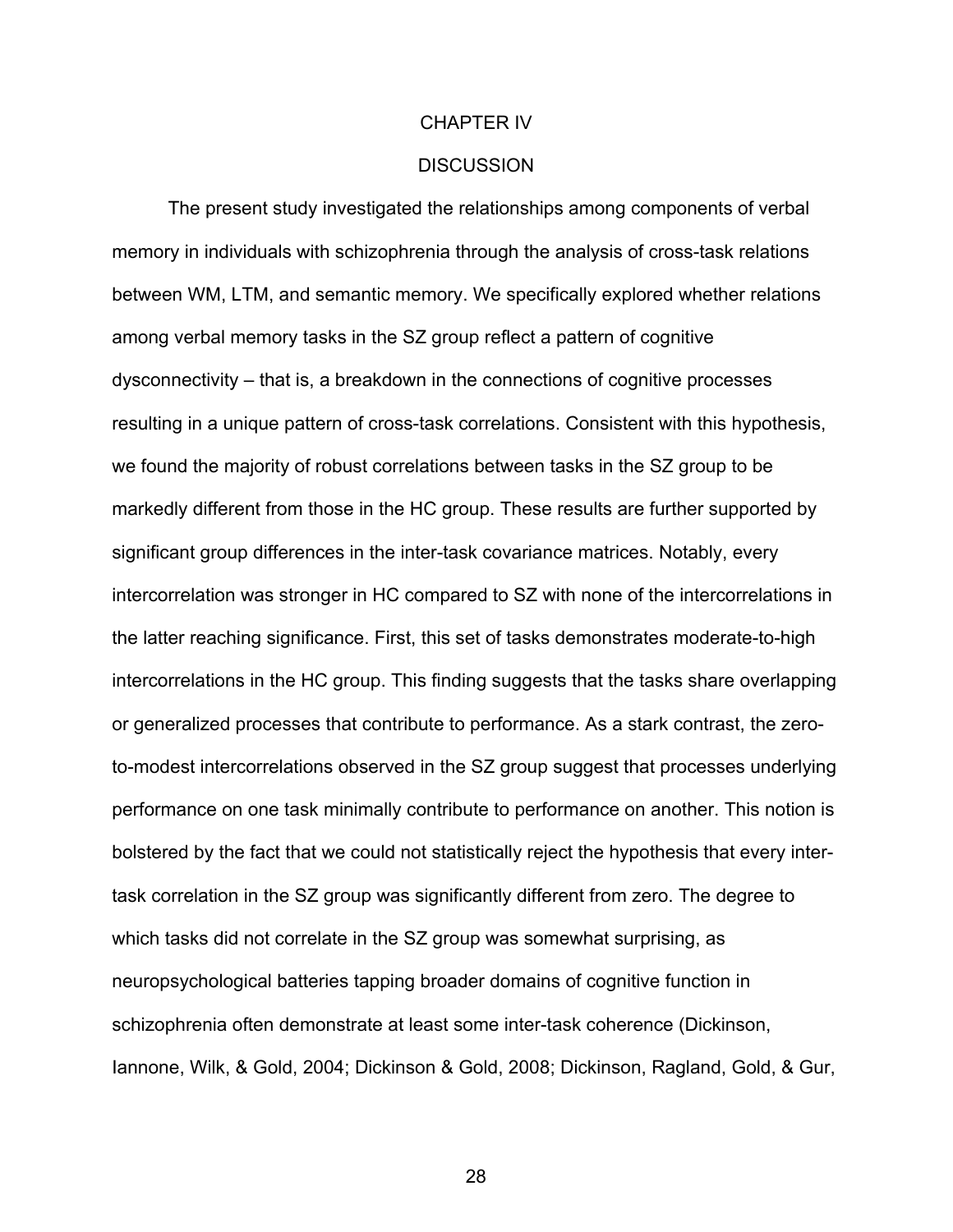2008). This finding indicates the relatively small extent to which beneficial performance across tasks in the SZ group is owed to individual differences in general factors of competence (such as instruction comprehension, sensory processing of the stimuli, or ability to sustain attention during the testing period). Beyond these general factors, the low cross-task correlations present a striking cognitive picture in the SZ group: individual differences in verbal memory performance manifest primarily at the individual task level. Task-specific discrete processing deficits, weakened integration of processes, or both, could result in the observed pattern of inconsistent performance across tasks.

#### *Group Differences in Memory Performance*

Before further describing these possibilities, it is of note that the SZ group performed significantly worse than the HC group on Immediate and Delayed Recall, Category Fluency, and the Compound Remote Associates tasks. These results are expected given the expansive literature on schizophrenia deficits in verbal recall, category fluency, and semantic association tasks (for reviews, see Cirillo & Seidman, 2003, Aleman et al., 1999, Bokat & Goldberg, 2003, and Doughty & Done, 2009). The greater percent decline from Immediate to Delayed Recall in the SZ group also suggests that patients might experience specific deficits in memory retention, sometimes referred to as "accelerated forgetting". Prior studies have shown mixed evidence of reduced retention rates in SZ, and there is some evidence that differences resolve when groups are matched for the initial number of items recalled (Cirillo & Seidman, 2003; Feinstein, Goldberg, Nowlin, & Weinberger, 1998; Gold et al., 2000; Hill et al., 2004). The lack of group difference in Letter Fluency is also unsurprising, as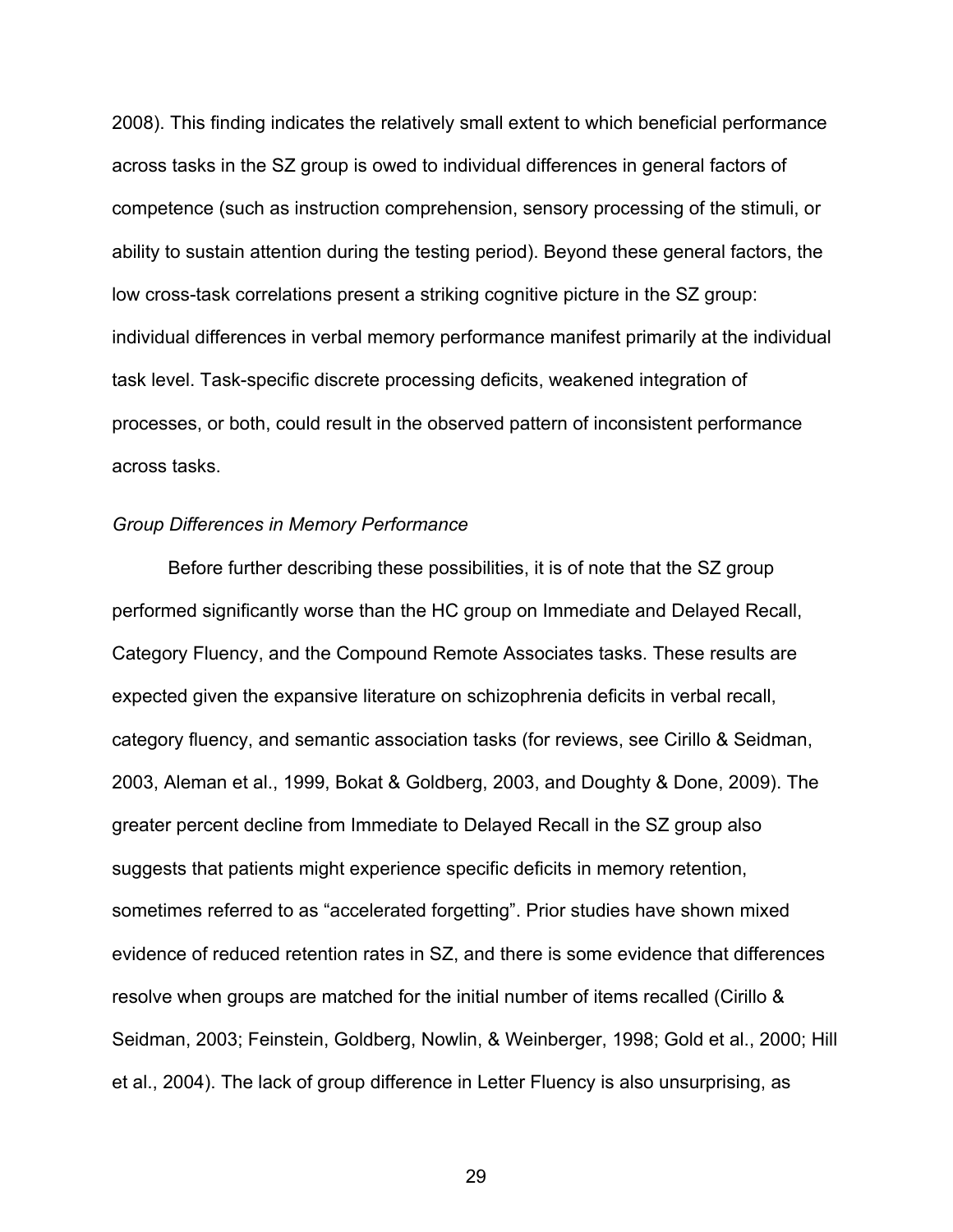studies have long observed differential deficits in category compared to letter fluency in schizophrenia (Bokat & Goldberg, 2003; Kremen, Seidman, Faraone, & Tsuang, 2003; Gourovitch, Goldberg, & Weinberger, 1996). Additionally, Bozikas, Kosmidis, & Karavatos (2005) found group differences on letter fluency but not semantic fluency to disappear when covarying IQ. While both fluency tasks require word retrieval, inhibiting competitors, and overt word production, they are thought to differentially tap executivebased, phonologically-driven word selection processes (letter fluency) and semanticallydriven word selection processes (category fluency). The differential deficit in category fluency is often attributed to an impaired search of representations within a semantic memory network, evidenced by aberrant SZ performance on semantic priming tasks assessing spreading activation across semantically related connection "nodes" (Bokat & Goldberg, 2003; Goldberg et al., 2000). The low SZ inter-task correlation between CAT and FAS could thus indicate particular SZ difficulties in semantic search processes and a poor incorporation of FAS-related executive search processes during CAT Fluency. HC, on the other hand, might naturally integrate both lexical search strategies during the two tasks.

The lack of group difference in Letter-Number Span (LNS) is more surprising, although mean scores show HC performed better than SZ. It's also possible that our sample represents patients with greater cognitive ability. While a review found that individuals with schizophrenia score approximately one-half a standard deviation in IQ below that of healthy comparison subjects, the mean estimated IQ score of the patients in the current study is slightly above the population average (Woodberry, Guiliano, & Seidman, 2008). Even though matching on IQ might over adjust for illness effects, it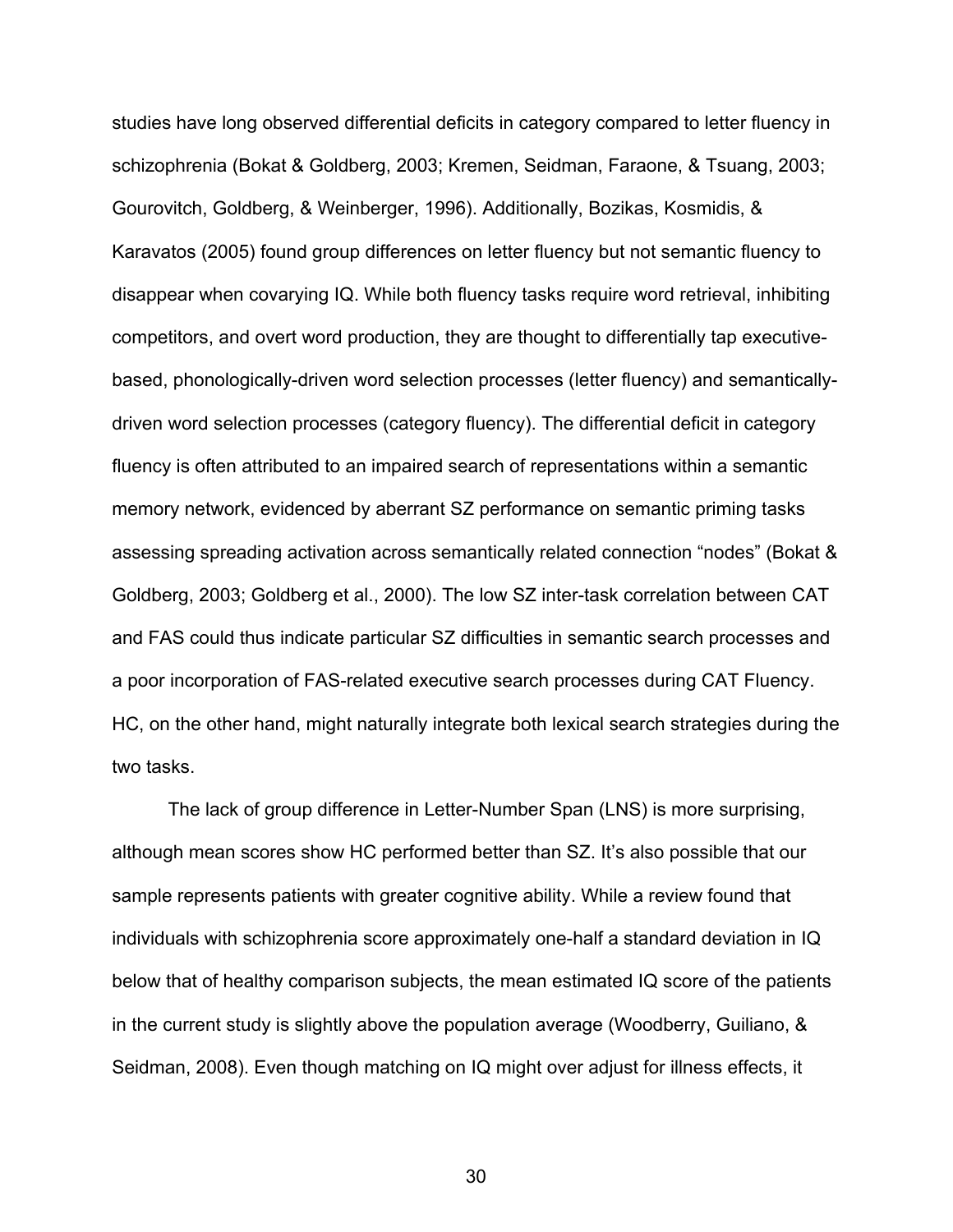allows for a purer comparison of cognitive task performance between groups and makes a stronger case for specific memory impairments when differences emerge.

While the SZ group exhibited lower scores on most tasks, impairment was not due to an overall inability to complete the tasks. For example, the range of scores on the Compound Remote Associates (CRA) task was identical in the SZ and HC groups, with individuals obtaining one to eight correct answers out of 10. Visual inspection of task data in addition to tests of univariate normality confirmed normal score distributions for the SZ and HC groups. These results negate the possibility that the SZ group mainly produced positively skewed distributions indicative of floor effects. Likewise, HC did not generate negatively skewed distributions indicative of task ceiling effects. Therefore low cross-task correlations observed in the SZ group are not due to an overall failure to perform this group of tasks, and high cross-task correlations in the HC group are not the result of ceiling effects.

## *Putative Cognitive Processes Underlying Cross-Task Correlations*

Because a main goal of this study is to interpret cross-task relations within a framework of cognitive dysconnectivity, the delineation of overlapping and specific cognitive processes involved within and across this set of tasks is warranted. One starting point for this exploration is the finding of reduced inter-task correlations in the HC group after partially out LNS. Our goal with the partial correlation analysis was to determine whether controlling for LNS in the HC group would result in a correlation matrix similar to the SZ group. In other words, were reduced inter-task correlations in SZ driven by WM deficits? LNS is used as a standard measure of WM because it requires proper encoding, maintenance, manipulation, and retrieval of information within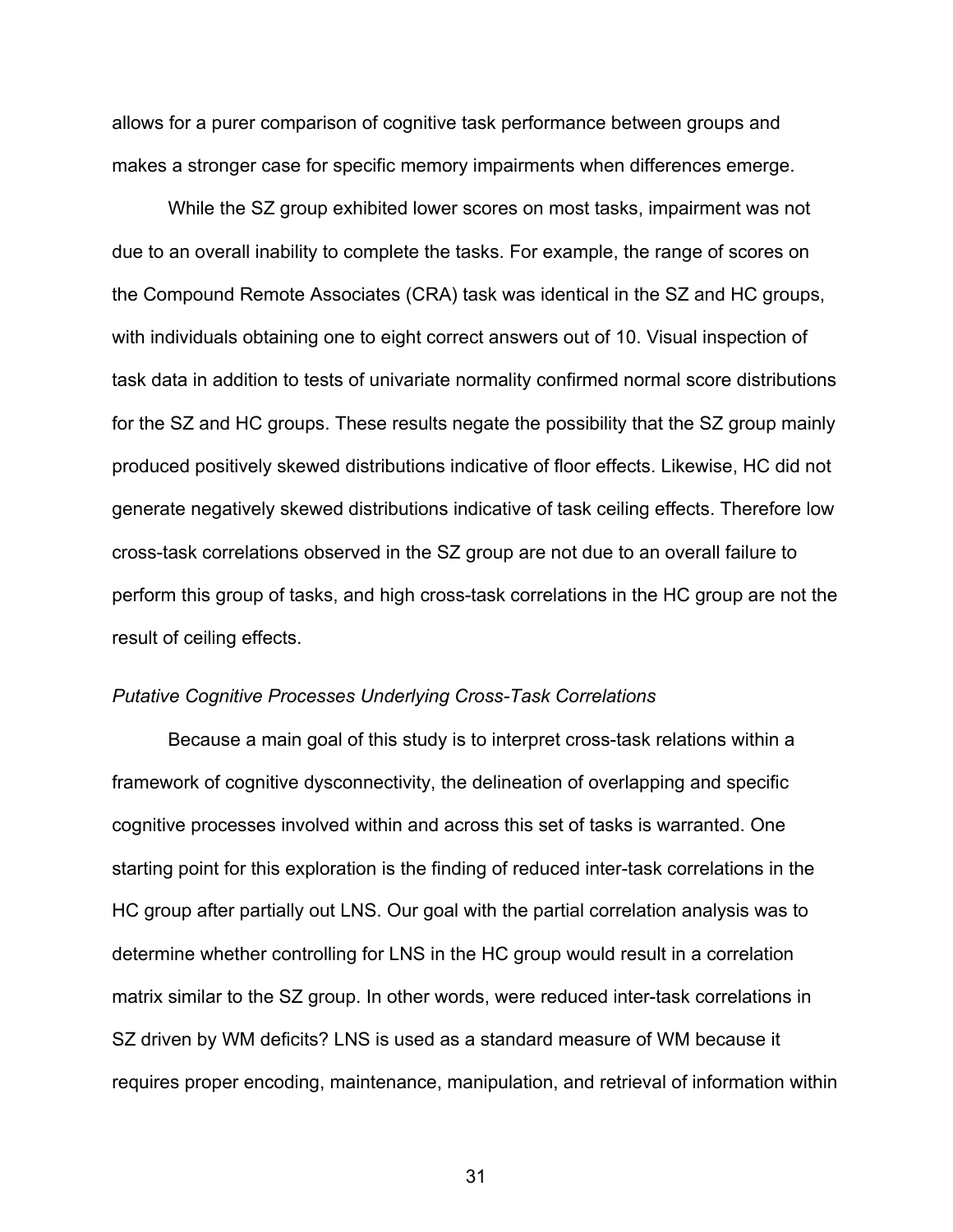a short time period. We additionally focused on LNS because WM deficits are considered central to cognitive dysfunction in schizophrenia (Barch & Ceaser, 2012; Silver, Feldman, Bilker, & Gur, 2003), as they are observed across modalities (Lee & Park, 2005) and are stable across the course of illness (Heaton et al., 2001). Furthermore, WM deficits in SZ seem to be the result of altered functional connectivity within prefrontal regions and across frontotemporal and prefrontal-parietal networks (Cole et al., 2011; Deserno, Sterzer, Wüstenberg, Heinz, & Schlagenhauf, 2012; Meyer-Lindenberg et al., 2001).

Interestingly, controlling for LNS in the HC group reduced all of the inter-task correlations, resulting in a matrix more similar yet not exactly analogous to that of the SZ group. These findings suggest that WM, which in itself requires the successful integration of numerous subprocesses, seems to contribute to performance across most tasks. Since this analysis relies on correlations, however, we cannot remark on whether WM ability causes ability in the related tasks. Additionally, it's unclear which subprocesses of WM contribute to each task. Furthermore, accounting for LTM did not eliminate all significant inter-task correlations. As would be expected with verbal recall, where performance at the delayed time point should be at least somewhat constrained by performance at the immediate time point, Immediate and Delayed Recall remained highly significant. This finding also suggests that verbal recall likely employs additional LTM-specific processes for successful performance beyond that of WM. For example, research suggests that organizational strategies requiring associative memory encoding are related to successful verbal recall (Staresina & Davachi, 2006). Patients with schizophrenia typically fail to use such encoding strategies during recall tasks, with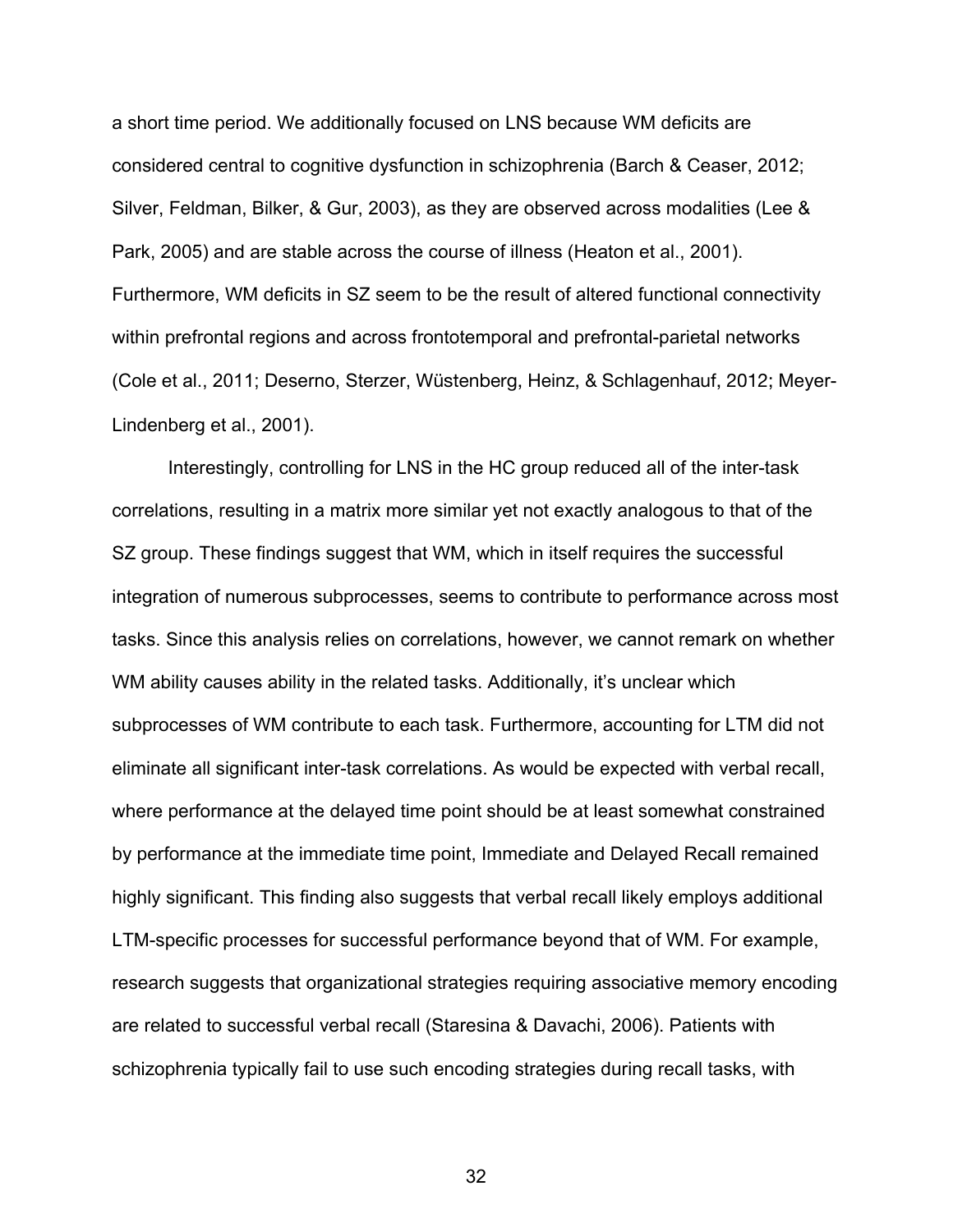some studies pointing to a select deficit in the ability to form relational memory representations (Ragland et al., 2012; Ranganath, Minzenberg, & Ragland, 2008; Hannula et al., 2010; Armstrong, Williams, & Heckers, 2012). Findings of reduced prefrontal and hippocampal activation during verbal recall additionally point to disrupted neural networks underlying relational encoding in SZ (Heckers et al., 1998; Weiss & Heckers, 2001). From a cognitive perspective, successful organization of incoming stimuli thus requires an intact mechanism to bind information from auditory or visual stores with existing information from semantic memory. Efficient connections between short-term memory stores and an existing semantic network should boost recall performance, whereas the interruption of those connections could contribute to recall deficits. Such an interruption could also describe the surprising limited correlation between Immediate and Delayed Recall in SZ. The SZ group might utilize phonological rehearsal to perform Immediate Recall but lack the needed organizational and relational memory processes to perform Delayed Recall. This particular reduced correlation has an added potential psychometric explanation: since the Immediate Recall score was computed as an average of recalled items across the three lists, it's possible that greater variability in number of words recalled per list in the SZ group produced a reduced correlation with Delayed Recall. Indeed, the computed reliability for the Immediate Recall task was lower in SZ than HC. The greater variability in Immediate Recall does not necessarily defy a dysconnectivity interpretation. On the contrary, it suggests that the SZ group's performance on Immediate Recall lacks coherence of task-related processes (selective attention, strategy implementation) contributing to consistent performance.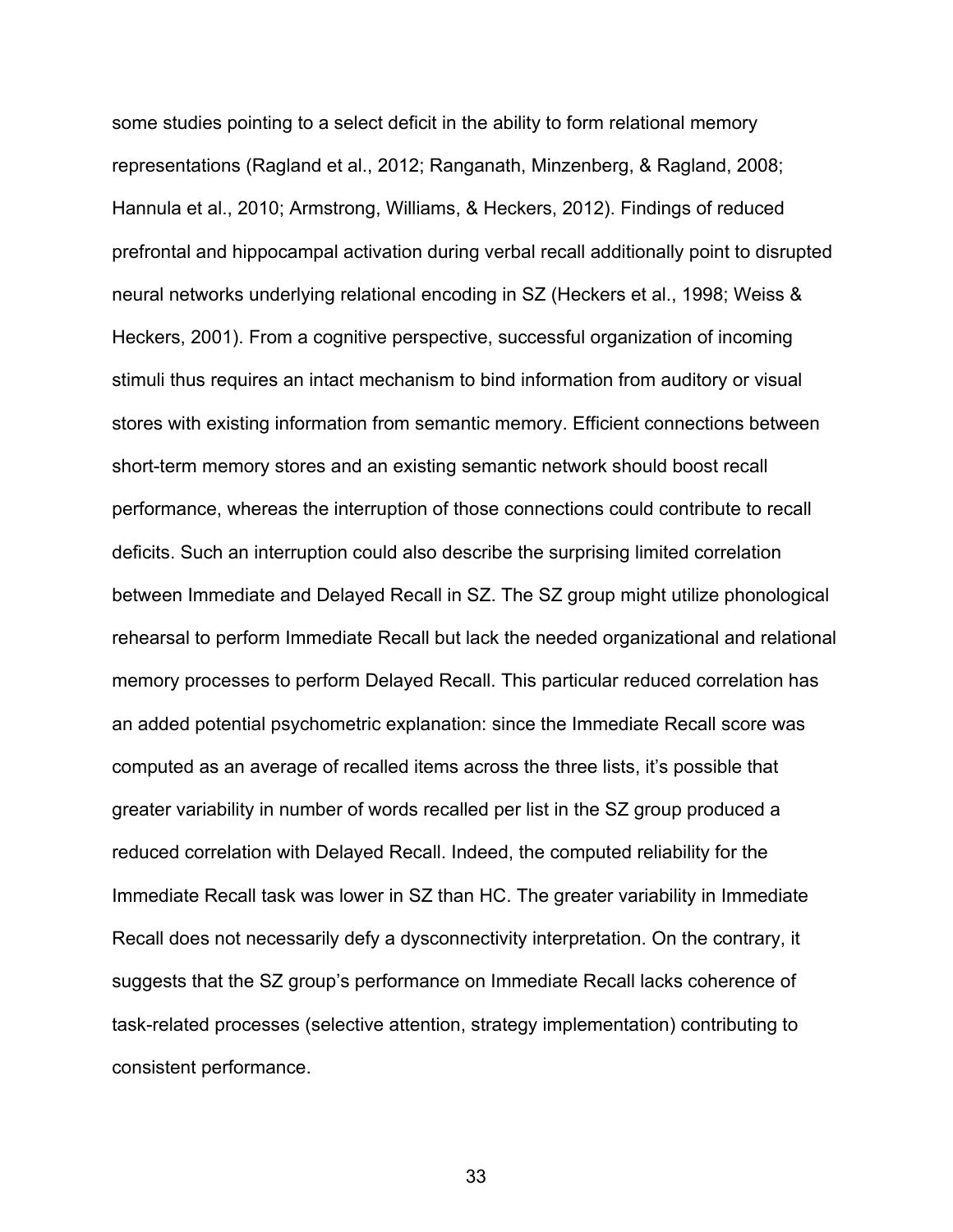Another intriguing finding was the strong correlation between verbal fluency and LNS in HC. An informative study by Rende, Ramsberger & Miyake (2002) utilized a classic dual-task paradigm to assess the differential contributions of components of WM to letter and category fluency. Within Baddeley and Hitch's WM model, their results suggest that all three components contribute to verbal fluency albeit in different ways; the central executive (guiding attention and retrieval of information from LTM), visuospatial sketchpad (governing temporary storage of visuospatial information) and phonological loop (governing temporary storage of speech-based, phonological information). Of particular interest is their finding that the visuospatial task impaired category more than letter fluency and the articulatory suppression task (employing the phonological loop) impaired letter more than category fluency (Rend et al., 2002). These results reveal differential roles of component WM processes in the two fluency tasks, with visualization more useful in category fluency and articulatory rehearsal in letter fluency. Visualization during auditory WM is also supported in a study by Haut, Kuwabara, Leach & Arias (2000), which examined the neural correlates of LNS and found that participants were activating right hemispheric regions associated with visualization in addition to expected left hemispheric verbal memory networks. These collective findings not only show that multiple WM processes contribute to fluency performance, but also that component processes can differentially affect fluency depending on the strategy employed to aid performance. A weak relation between verbal fluency and LNS in SZ could thus indicate specific deficits in component WM processes typically employed across tasks to varying degrees (e.g., visualization of information via the visuospatial sketchpad), leaving individuals with sufficient but less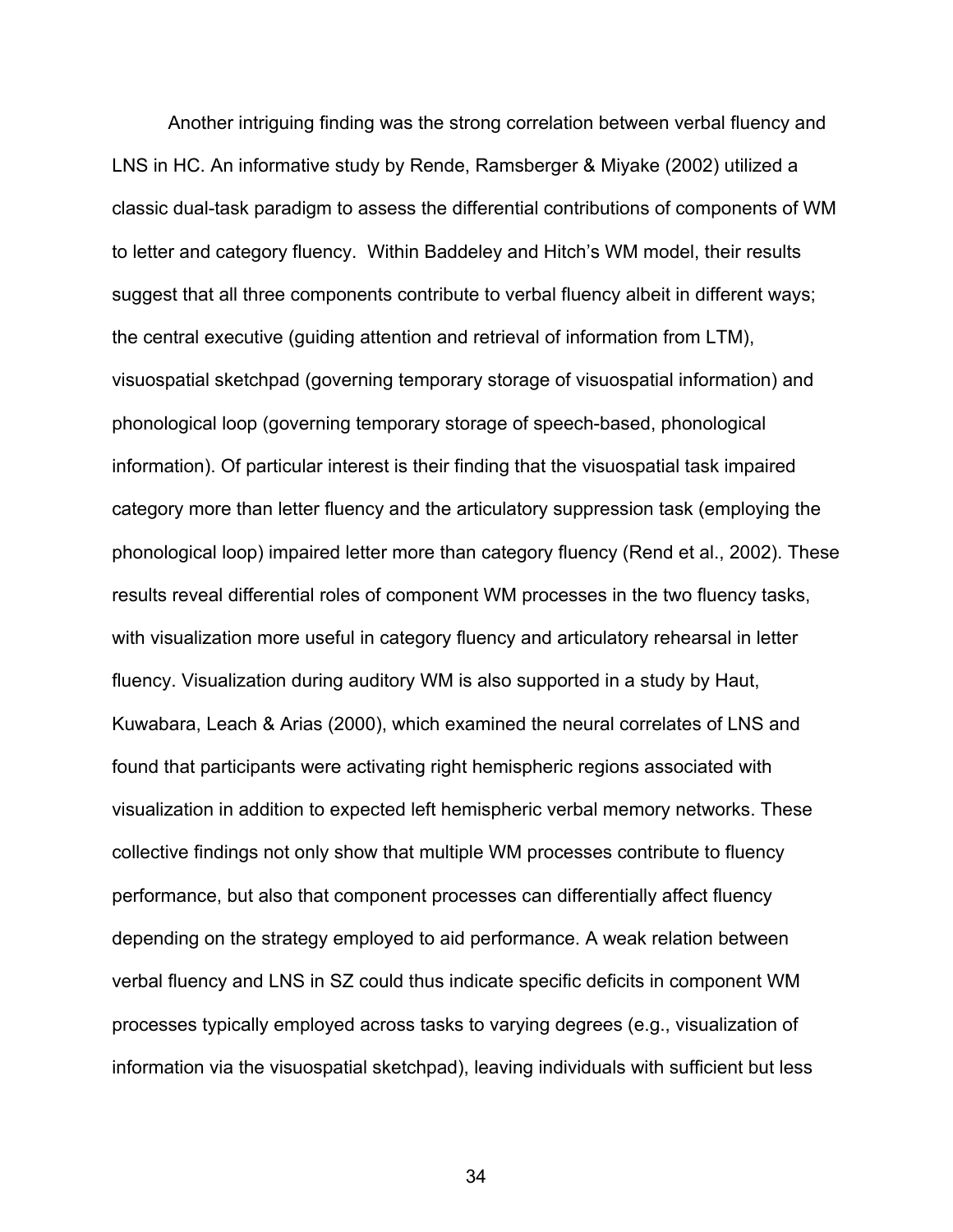efficient mechanisms for task completion. Additionally, poorly integrated component processes that are more essential to one task (visualization *and* articulatory rehearsal of information for LNS) compared to another (articulatory rehearsal for letter fluency) could lead to lower cross-task correlations.

While the Compound Remote Associates (CRA) task is the least commonly used measure to assess verbal memory of the current task set, it was highly correlated with every other task measure in the HC group. Because the CRA task is a variation of Mednick and Mednick's classic Remote Associates Task (RAT; Mednick & Mednick, 1967) and the RAT has been associated with verbal IQ and verbal fluency, the high correlations of CRA with other verbal tasks in HC are unsurprising (Taft & Rossiter, 1966). This task requires a number of integrated cognitive processes: efficient and directed semantically driven lexical search, word retrieval, and subsequent testing retrieved words against the three problem words. Interestingly, the partial correlation for CRA and CAT remained highly significant even after partialling out LNS, suggesting some shared or overlapping semantic retrieval processes in CAT and CRA performance distinct from other WM component processes. The CRA task has also been utilized to examine problem solving by insight ('Aha'! moments) compared to solving by analytic strategies (Bowden & Jung-Beeman, 2007). Studies using these tasks have supported separable neural processes underlying the different methods, with activity in a right anterior temporal area more activated during insight over analytic solving (Jung-Beeman et al., 2004). This area has also been related to making distant associations in semantic memory (Mason & Just, 2004). While we did not ask participants to report on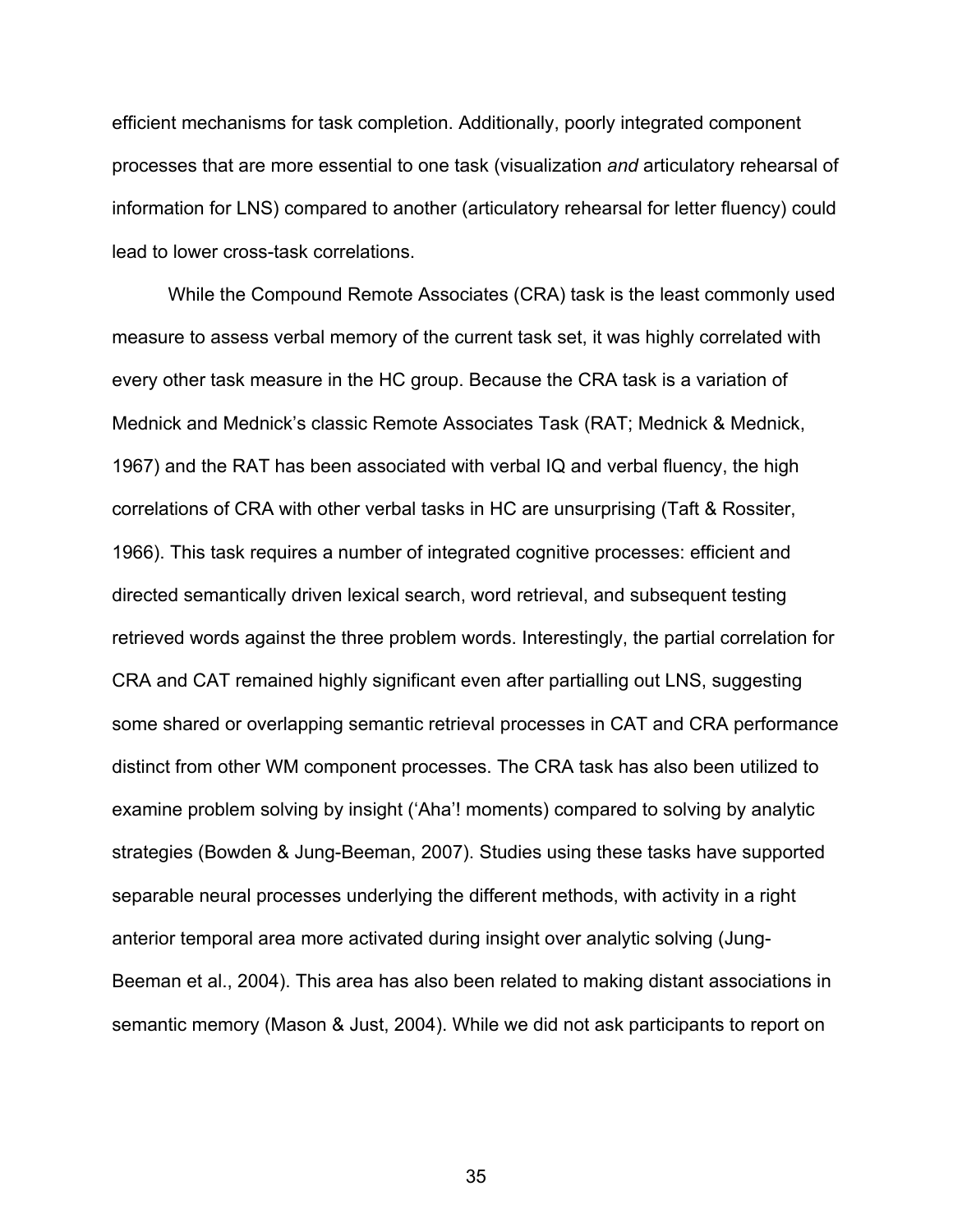their problem-solving method, it could be the case that one group is solving more problems via one method over another.

# *Limitations*

There were some limitations in the current study. The design of our study did not allow us to obtain test-retest reliability measures for the SZ and HC groups. It could be the case that individuals with schizophrenia are less reliable on these tasks compared to healthy controls, which would lead to a higher degree of noise across task performance and consequently make cross-task correlations less detectable. We do not think this is the case; not only did the ICCs for FAS demonstrate high reliability in SZ and HC, prior studies employing identical or similar tasks demonstrate strong test-retest reliability in schizophrenia (Greig et al., 2004; Heaton et al., 2001). In a sample of 54 stable outpatients with schizophrenia or shizoaffective disorder, Greig et al. found high test-retest reliabilities for the Category and Letter Fluency tasks and a similar Letter-Number Span task (Wechsler Adult Intelligence Scale-III) (WAIS-III; Wechsler, 1997) when tested before and after a 10-week interval without intervention (ICC alphas of .884, .808, and .896, respectively). A similar verbal recall test (Hopkins Verbal Learning Test) (HVLT; Brandt, 1991) also demonstrated high test-retest reliability in the same sample (ICC alpha = .726). These findings are bolstered by those of Heaton et al., (2001) who established similar test-retest reliabilities for a sample of over 150 outpatients with schizophrenia compared to control subjects on composites of these verbal neuropsychology measures administered at least twice at approximately 16 month intervals. While reliability is not likely driving group differences in all cross-task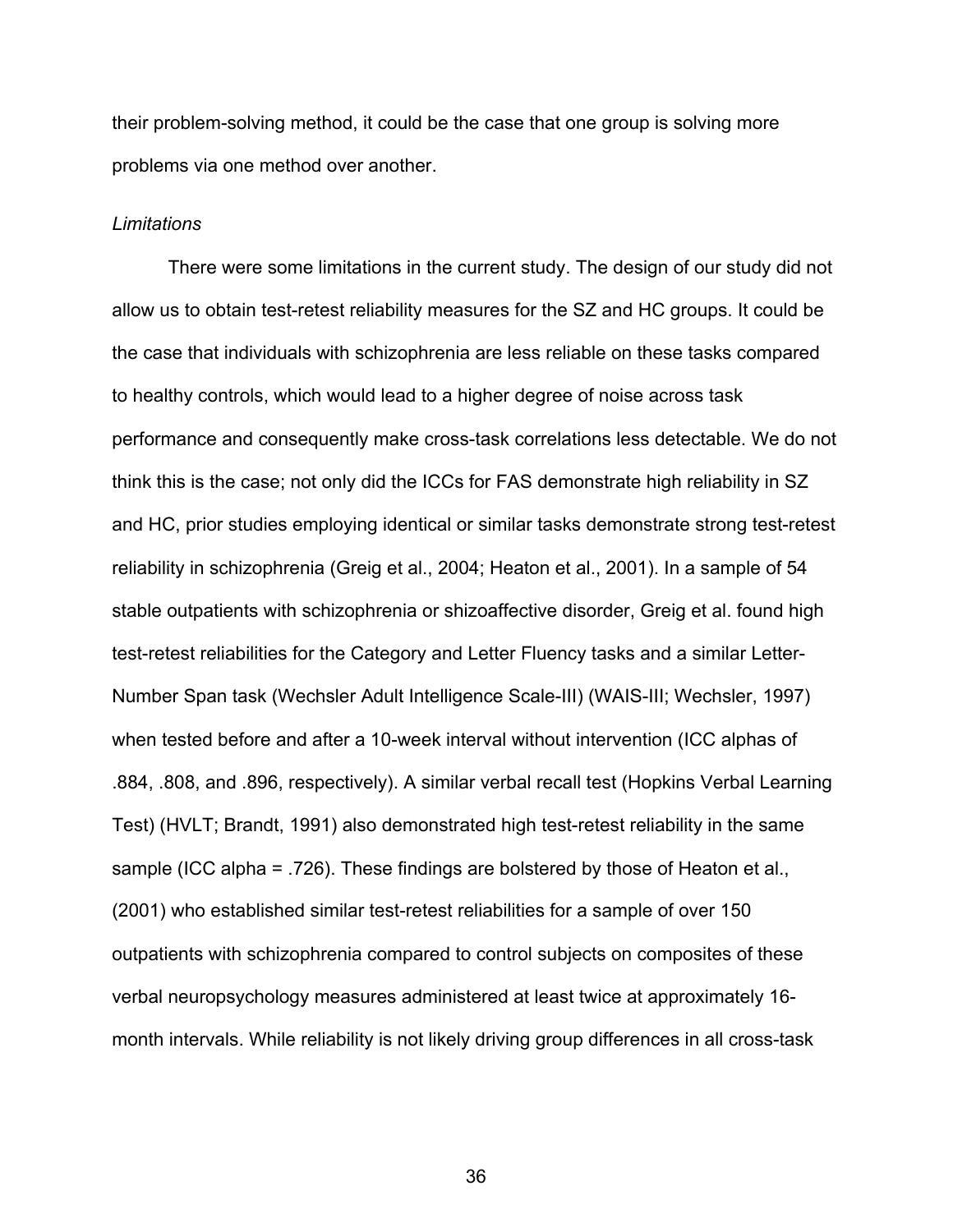correlations, we nonetheless interpret these findings cautiously and acknowledge differences in reliability as a possible contributor to low SZ cross-task correlations. Importantly, poorer reliability in the SZ group could in itself indicate a less efficient (e.g. reduced signal-to-noise ratio), less optimized network of cognitive processes supporting verbal memory performance across tasks. Manoach (2003) suggests that neuroimaging findings of increased variability and reduced reliability in WM activations in schizophrenia are due to poorly optimized spatiotemporal patterns of neural activity that underlie task performance. Thus poorer reliability in SZ task performance, more broadly, could result from the same disorganized and inefficient cognitive processes we propose are responsible for reduced cross-task correlations.

A second limitation is our relatively small sample size, which precludes the use of factor analytic approaches to obtain a latent factor model underlying task performance. This methodology has been popular in the characterization of distinct cognitive factors of dysfunction in schizophrenia – a necessary step in the development and testing of treatments targeting cognitive deficits (for a review, see Nuechterlein et al., 2004). Spearheaded by the NIMH's Measurement and Treatment Research to Improve Cognition in Schizophrenia (MATRICS) initiative, a review of the factor analytic studies of neuropsychology performance in schizophrenia landed on seven separable cognitive domains of impairment (Green et al., 2004a). Interestingly, verbal fluency tasks tended to load onto a specified "Speed of Processing" domain, letter-number span onto a "Working Memory" domain, and immediate and delayed recall onto a "Verbal Learning and Memory" domain. A guiding principle in domain selection was independence or weak intercorrelation with other domains (Nuechterlein et al., 2004). Hence the present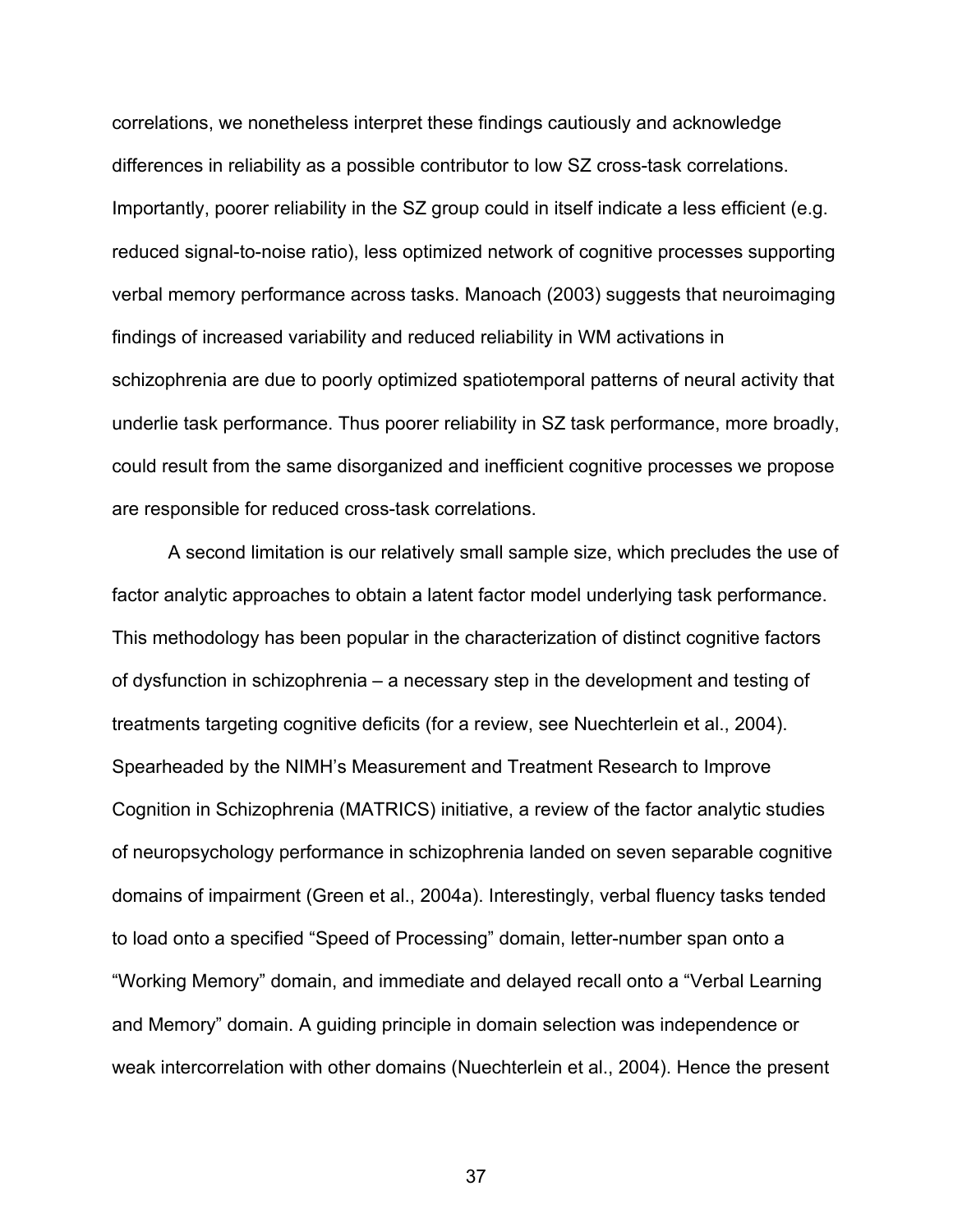finding of limited intercorrelations in SZ for this particular set of tasks is not entirely without precedence. Moreover, if sample size limited our ability to detect intercorrelations in SZ, it did not prevent the detection of strong intercorrelations in HC. If anything, the strength of the robust cross-task correlations in a relatively small group of HC provides evidence for at least some degree of shared processing across tasks.

Finally, we found strong relations in the HC group between IQ and almost every task measure. Surprisingly, these relations were absent in the SZ group except for letter fluency. The relation between letter fluency and IQ has been attributed to the strong correlation between letter fluency and verbal intelligence (Crawford, Moore, & Cameron, 1992; Miller, 1984). While the groups were matched on IQ and demonstrate similar distributions, IQ as measured does not seem to confer the same benefit to task performance for SZ as it does for HC. Interestingly, this finding follows current study results of reduced intercorrelations in SZ compared to HC. This particular group difference is not easily interpretable, but the between group differences in task correlations with IQ present the possibility that verbal intelligence in the SZ group is less reliant on memory processes and more related to components of language ability.

#### *Summary and Conclusion*

To summarize, the cross-task correlations in the HC group and the partial correlations after controlling for LNS demonstrate a key role for component WM processes across most verbal memory tasks – namely, a central executive that governs attention and cognitive control, a phonological loop that allows for articulatory rehearsal, and a visuospatial sketchpad that allows for maintenance of manipulation of visualized information. Category fluency and CRA tasks additionally emphasize a semantic search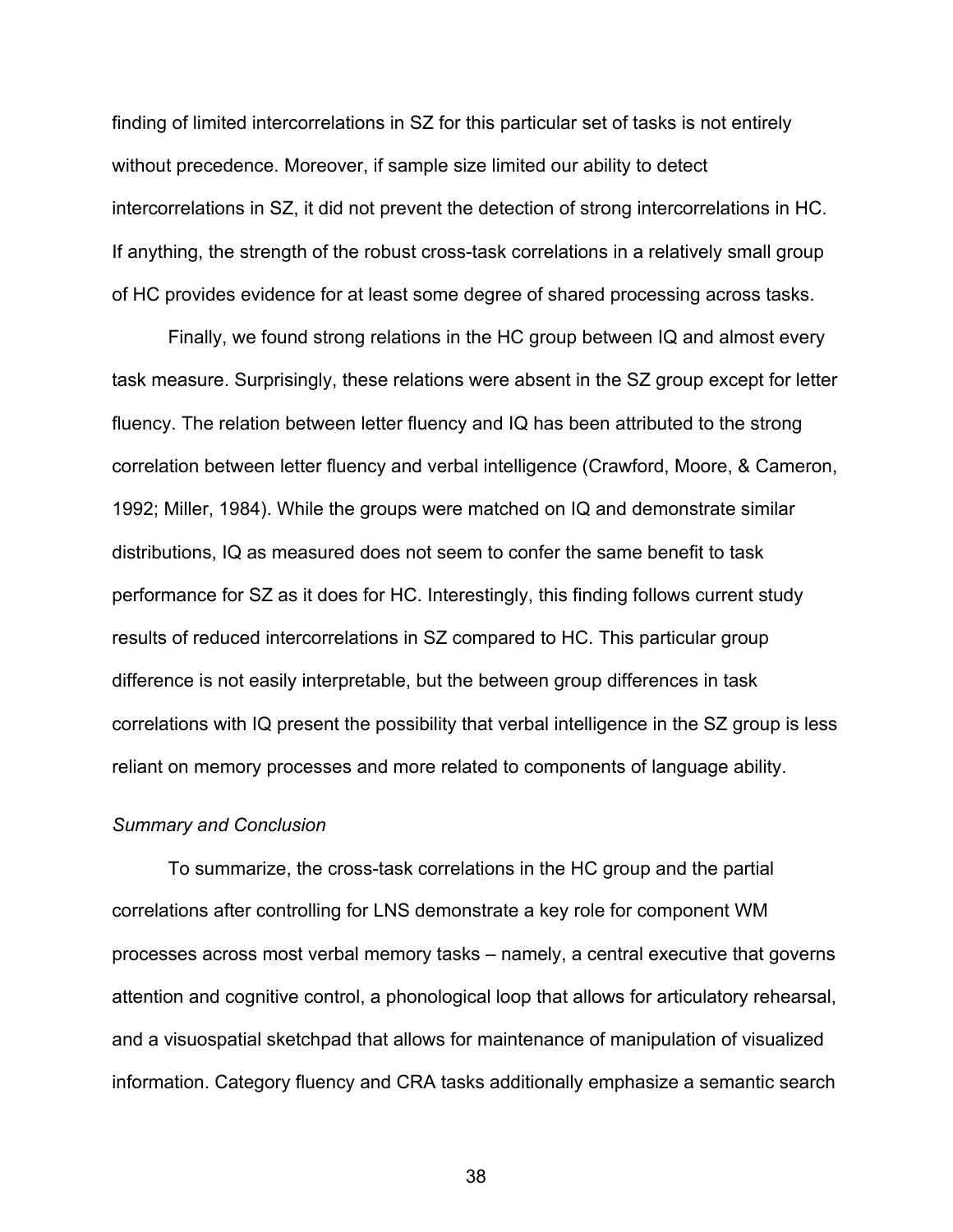process that governs associative activation across semantically-related "nodes", which could operate somewhat independently from the WM processes outlined previously. Similarly, immediate and delayed recall (especially delayed) additionally require relational memory encoding and integration of new information with existing semantic information. The SZ inter-task correlation matrix could thus potentially indicate breakdowns within WM processes (e.g., poor facilitation of the executive controller in conjunction with articulatory rehearsal) and across other LTM and semantic memory processes. These results might also be understood in the context of cognitive control – as a task requires or benefits from efficient integration of multiple component processes, one needs a cognitive control mechanism to coordinate various processes according to task demands. Cognitive control deficits are also a main focus of research in SZ, though it's unclear the extent to which cognitive control differs from aspects of WM, such as the central executive.

While the current study has laid out behavioral results from cross-task analyses supporting cognitive dysconnectivity in schizophrenia, we are also interested in how these results map onto studies of neural dysconnectivity. Reductions in cross-task correlations here seem to mimic overall functional neuroimaging findings of *hypoconnectivity* in prefrontal brain networks at rest and during task performance subserving attention, memory, and language processing (Deserno et al., 2012; Bleich-Cohen et al., 2012; Camchong et al., 2011; Weiss et al., 2004). In support of disconnected WM component processes in schizophrenia, Henseler, Falkai & Gruber (2010) found altered connectivity within networks specific to maintenance of phonological information and visuospatial information. At the same time, we cannot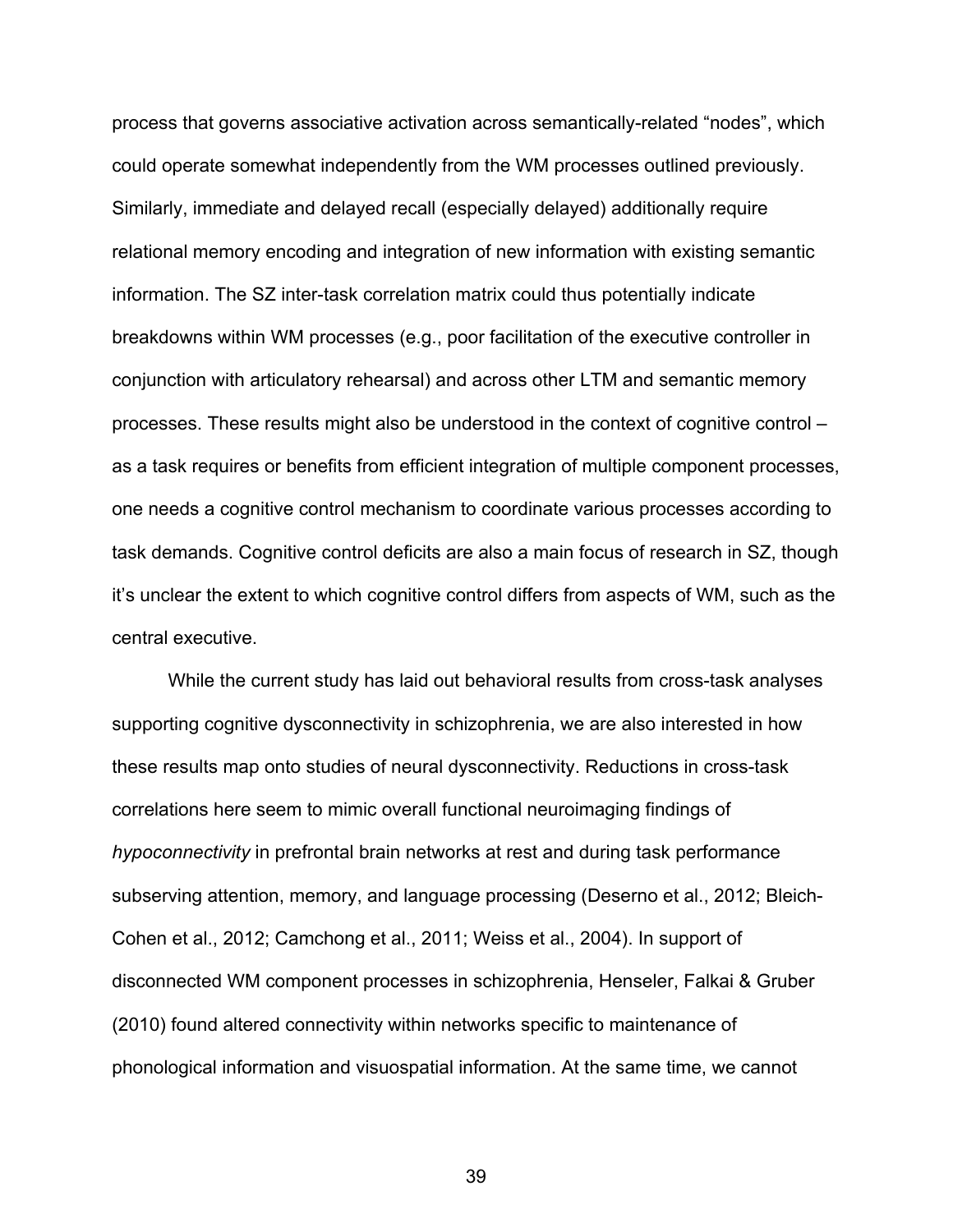always assume that reductions in cross-task correlations indicate reductions in underlying neural connectivity. Reduced intercorrelations could also indicate neural *hyperconnectivity* between brain regions outside of the task-relevant network. For example, Meyer-Lindenberg et al (2005) found increased connectivity of prefrontalhippocampal regions during WM in schizophrenia, which the authors interpreted as a lack of appropriate task-related modulation. Similar findings of increased connectivity in SZ resulting from impaired modulation have been described during verbal fluency, manifest as a failure to suppress temporal activity during frontal activation (Fletcher, McKenna, Friston, Frith, & Dolan, 1999; Frith et al., 1995). Another consideration of connectivity analyses is whether alterations are observed at a global or local neural network level. Analyses stemming from graph theory allowing for measures of topological properties of brain networks have been innovatively applied to functional connectivity studies of schizophrenia (Bullmore & Sporns, 2009; Lynall et al., 2010; van den Heuvel et al., 2010). Metrics from these studies suggest that both local "small world" networks and global networks are less efficient and less integrated during cognitive task performance in schizophrenia (Bassett et al., 2009; Lynall et al., 2010). Graph theory analyses thus provide an interesting method to map cognitive dysconnectivity onto neural findings, with the idea that successful integration of component memory processes is reflected in higher indices of task-related network efficiency such as the number of high-degree network "hubs".

In conclusion, the results of the current study support the hypothesis that there are abnormal or disrupted relations between tasks tapping different components of verbal memory in schizophrenia. Findings of reduced or null intercorrelations in the SZ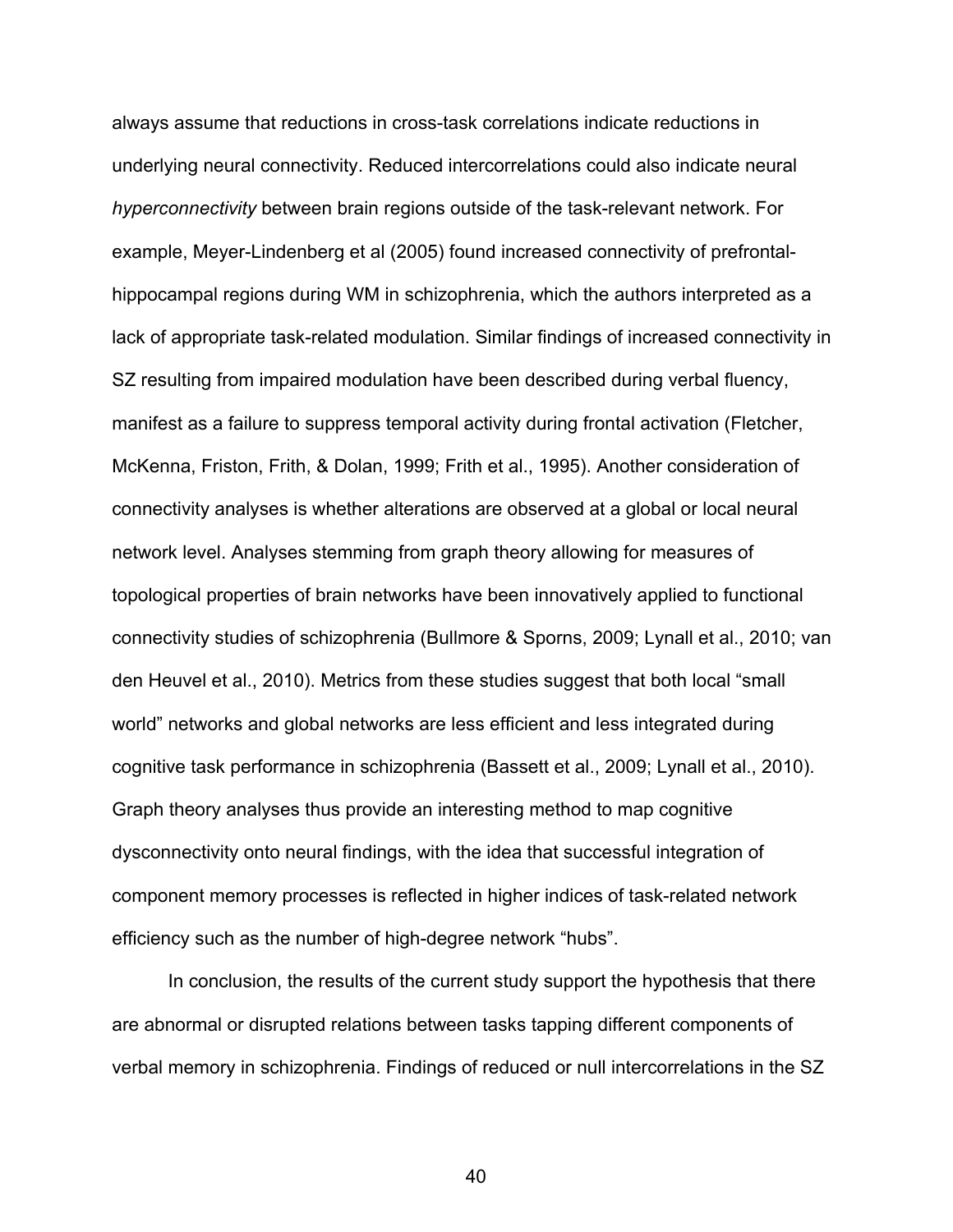group are interpreted as preliminary evidence for cognitive dysconnectivity in memory processing, which describes a disruption in normal interactions between processes supporting memory performance. Such processes include established modality-specific and nonspecific mechanisms of encoding, maintenance, and retrieval, as well as less explored processes like semantic lexical search and visuospatial imagery. The current design did not permit a stance on whether reduced cross-task correlations in SZ were caused by impaired integration of component processes or specific deficits related to each task. This is a key area for future task development. While identification of a component process contributing strongly to performance across memory tasks (a task 'hub', so to speak) would be a prime target for treatment, a number of studies with this goal have failed to identify a sole disrupted process in schizophrenia that accounts for the majority of variance in performance. From a dysconnectivity perspective, identification of treatments that can boost integration of multiple memory processes would thus be promising. Noninvasive brain stimulation methods such as transcranial magnetic stimulation and transcranial direct current stimulation applied prior to completion of basic cognitive neuroscience memory paradigms provide an avenue for these questions. Future work should also assess memory task relations in larger samples that can be grouped according to stage of illness; patterns of cross-task correlations could change as a function of illness chronicity even if verbal memory deficits are fairly stable. Lastly, the current work relies on behavioral paradigms to explain how memory processes interact. Future studies would benefit from combining neuroimaging findings of functional connectivity with graph network analyses for a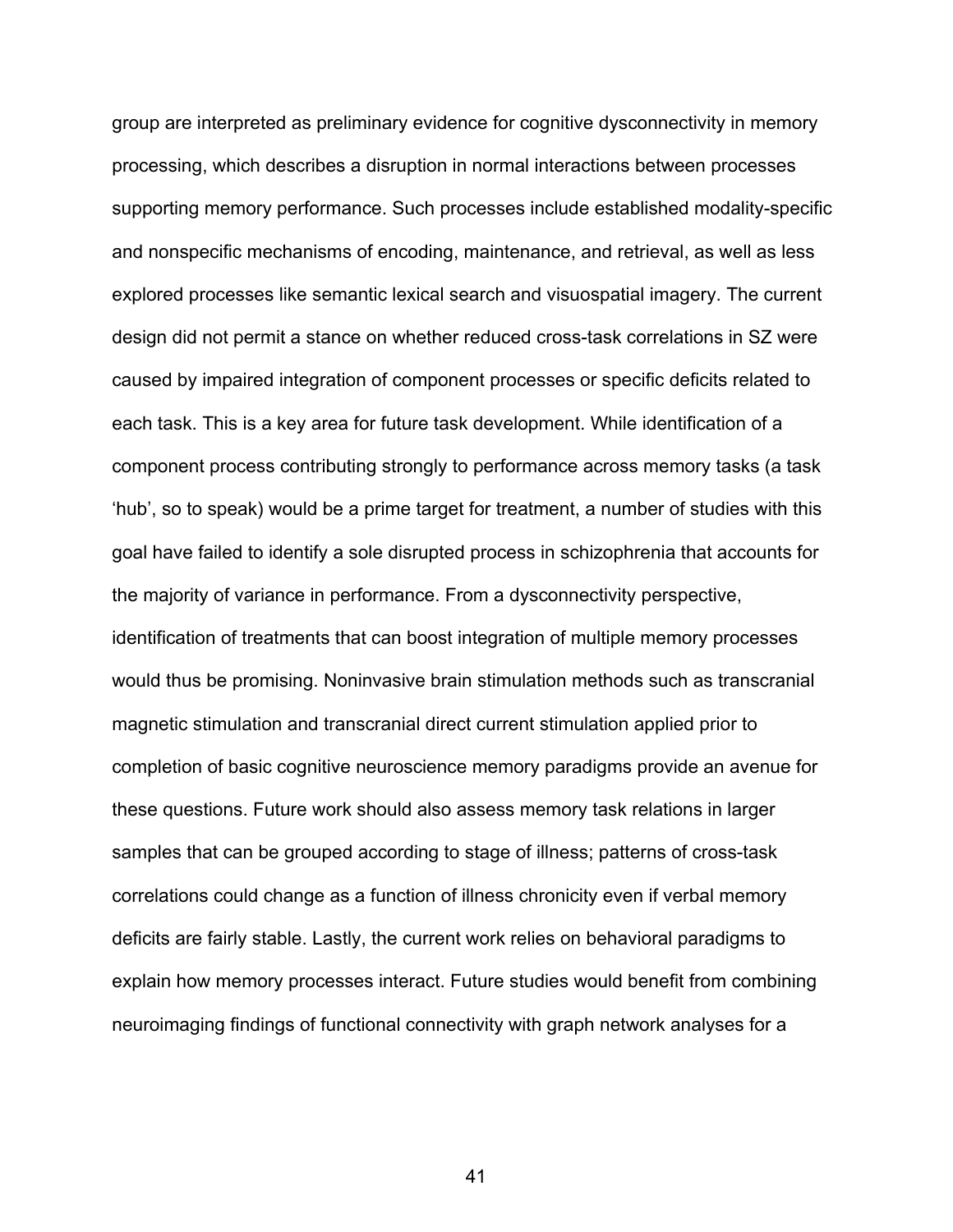similar set of behavioral memory paradigms to determine how cognitive dysconnectivity maps onto neural dysconnectivity in schizophrenia.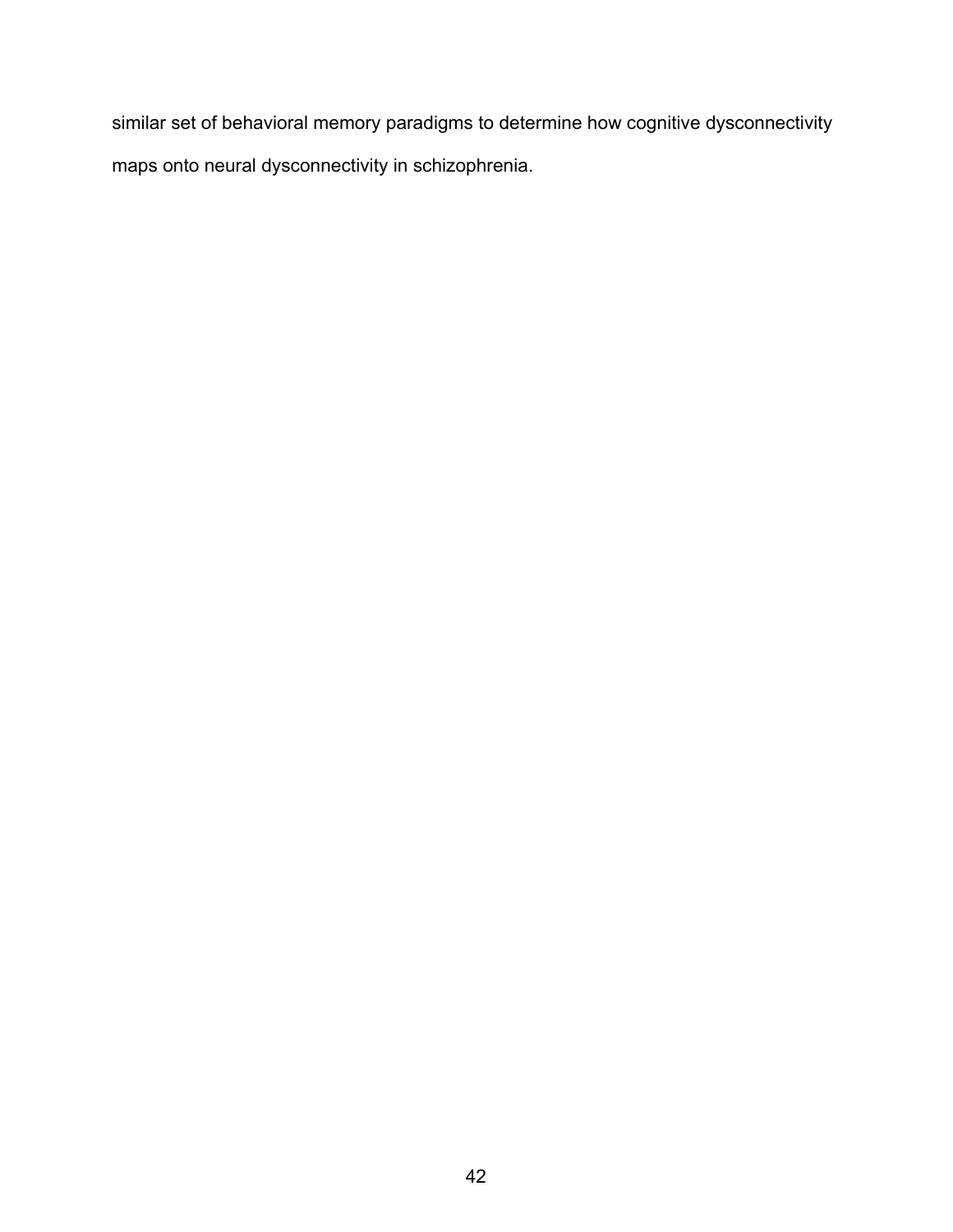# REFERENCES

- Aiken, L.S., & West, S.G. (1991). *Multiple regression: Testing and interpreting interactions.* Thousand Oaks, CA: Sage.
- Albus, M., Hubmann, W., Ehrenberg, C. H., Forcht, U., Mohr, F., Sobizack, N., Wahlheim, C. H., & Hecht, S. (1996). Neuropsychological impairment in firstepisode and chronic schizophrenic patients. *European Archives of Psychiatry and Clinical Neuroscience*, *246*(5), 249-255.
- Aleman, A., Hijman, R., de Haan, E. H. F., & Kahn, R. S. (1999). Memory Impairment in Schizophrenia: A Meta-Analysis. *American Journal of Psychiatry*, *156*, 1358– 1366.
- American Psychiatric Association. (1994). *Diagnostic and statistical manual of mental disorders* (4th ed.). Washington, DC: American Psychiatric Publishing.
- Andreasen, N. C. (1983). *The Scale for the Assessment of Negative Symptoms (SANS).* Iowa City, IA: The University of Iowa.
- Andreasen, N. C. (1984). *The Scale for the Assessment of Positive Symptoms (SAPS).* Iowa City, IA: The University of Iowa.
- Andreasen, N. C., Paradiso, S., & O'Leary, D. S. (1998). "Cognitive dysmetria" as an integrative theory of schizophrenia: a Dysfunction in cortical-subcorticalcerebellar circuitry? *Schizophrenia Bulletin*, *24*(2), 203-218.
- Armstrong, K., Williams, L. E., & Heckers, S. (2012). Revised associative inference paradigm confirms relational memory impairment in schizophrenia. *Neuropsychology*, 26(4), 451.
- Atkinson, R.C. & Shiffrin, R.M. (1968). Human memory: A proposed system and its control processes. In Spence, K.W. & Spence, J.T. (Eds.), The Psychology of Learning and Motivation (pp 89-195), New York, NY: Academic Press.
- Baddeley, A.D. & Hitch, G.J.L. (1974). Working Memory, In G.A. Bower (Ed.), The Psychology of learning and motivation: advances in research and theory (Vol. 8, pp. 47–89), New York, NY: Academic Press.
- Barch, D. M., & Ceaser, A. (2012). Cognition in schizophrenia: core psychological and neural mechanisms. *Trends in Cognitive Sciences*, *16*(1), 27-34.
- Barch, D. M., Csernansky, J. G., Conturo, T., & Snyder, A. Z. (2002). Working and long term memory deficits in schizophrenia: Is there a common prefrontal mechanism? *Journal of Abnormal Psychology*, *111*(3), 478–494.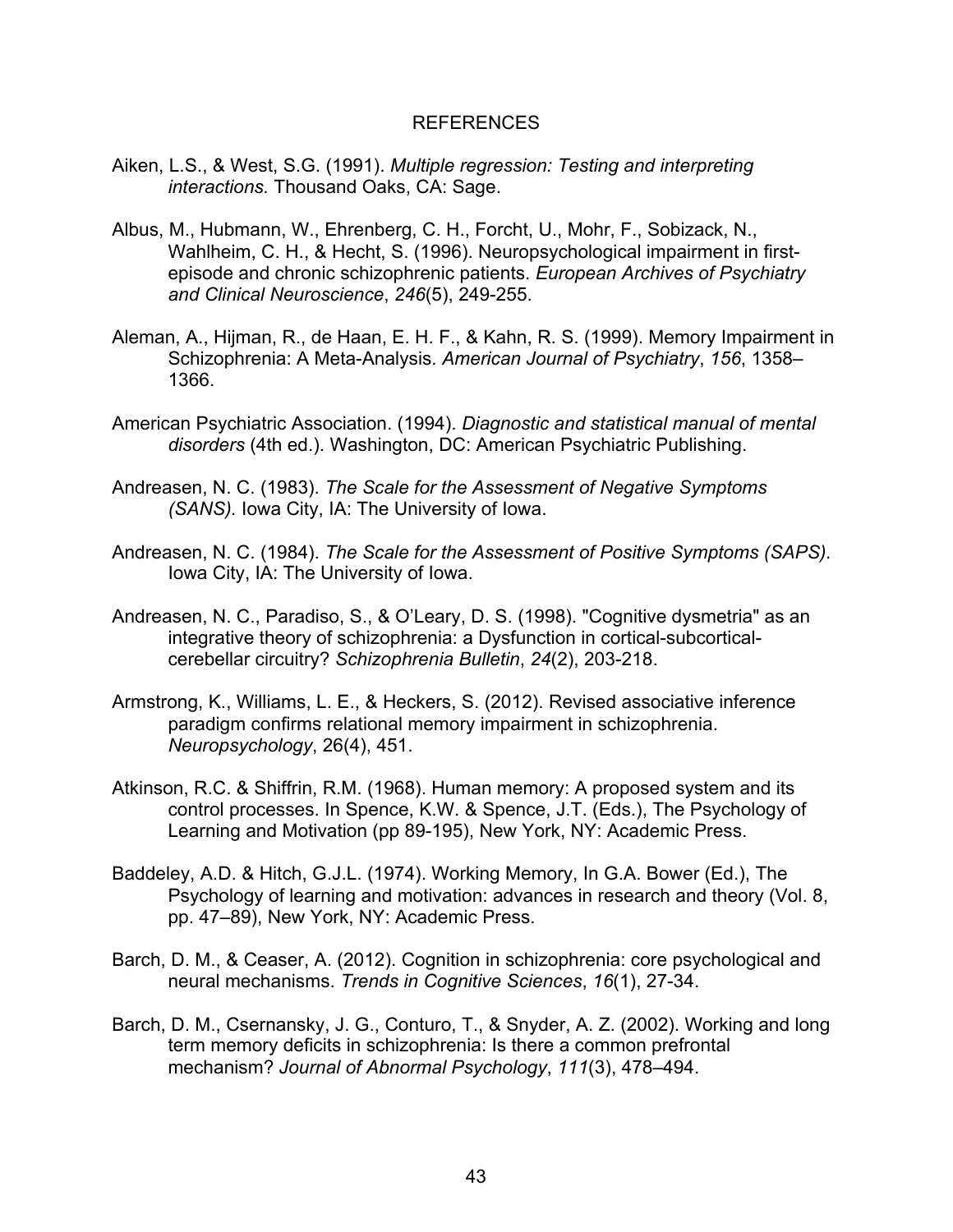- Benton, A. L., Hamsher, K., & Sivan, A. B. (1983). Controlled oral word association test (COWAT). *Multilingual Aphasia Examination*. Iowa City, IA: AJA Associates.
- Bilder, R. M., Goldman, R. S., Robinson, D., Reiter, G., Bell, L., Bates, J. A., Pappadopulos, E., Willson, D. F., Alvir, J. M., Woerner, M. G., Geisler, S., Kane, J. M., & Lieberman, J. A. (2000). Neuropsychology of first-episode schizophrenia: initial characterization and clinical correlates. *Neuropsychology*, *157*(4), 549-559.
- Bleich-Cohen, M., Sharon, H., Weizman, R., Poyurovsky, M., Faragian, S., & Hendler, T. (2012). Diminished language lateralization in schizophrenia corresponds to impaired inter-hemispheric functional connectivity. *Schizophrenia Research, 134*(2), 131-136.
- Bleuler, E. (1911). *Dementia praecox or the group of schizophrenias*. New York, NY: International Universities Press.
- Blumenfeld, R. S., & Ranganath, C. (2007). Prefrontal Cortex and Long-Term Memory Encoding: An Integrative Review of Findings from Neuropsychology and Neuroimaging. *The Neuroscientist*, *13*(3), 280–291.
- Bokat, C. E., & Goldberg, T. E. (2003). Letter and category fluency in schizophrenic patients: a Meta-analysis. *Schizophrenia Research*, *64*(1), 73–78.
- Bowden, E. M., & Jung-Beeman, M. (2003). One hundred forty-four Compound Remote Associate Problems: Short insight-like problems with one-word solutions *Behavioral Research, Methods, Instruments, and Computers*, *35*, 634-639.
- Bowden, E. M., & Jung-Beeman, M. (2007). Methods for investigating the neural components of insight. *Methods*, *42*(1), 87-99.
- Bozikas, V. P., Kosmidis, M. H., & Karavatos, A. (2005). Disproportionate impairment in semantic verbal fluency in schizophrenia: Differential deficit in clustering. *Schizophrenia Research*, *74*(1), 51-59.
- Brandt, J. (1991). The Hopkins Verbal Learning Test: Development of a new memory test with six equivalent forms. *The Clinical Neuropsychologist*, *5*(2), 125-142.
- Bullmore, E., & Sporns, O. (2009). Complex brain networks: Graph theoretical analysis of structural and functional systems. *Nature Reviews Neuroscience*, *10*(3), 186 198.
- Camchong, J., MacDonald, A. W., Bell, C., Mueller, B. A., & Lim, K. O. (2011). Altered functional and anatomical connectivity in schizophrenia. *Schizophrenia Bulletin*, *37*(3), 640–650.
- Cirillo, M. A., & Seidman, L. J. (2003). Verbal declarative memory dysfunction in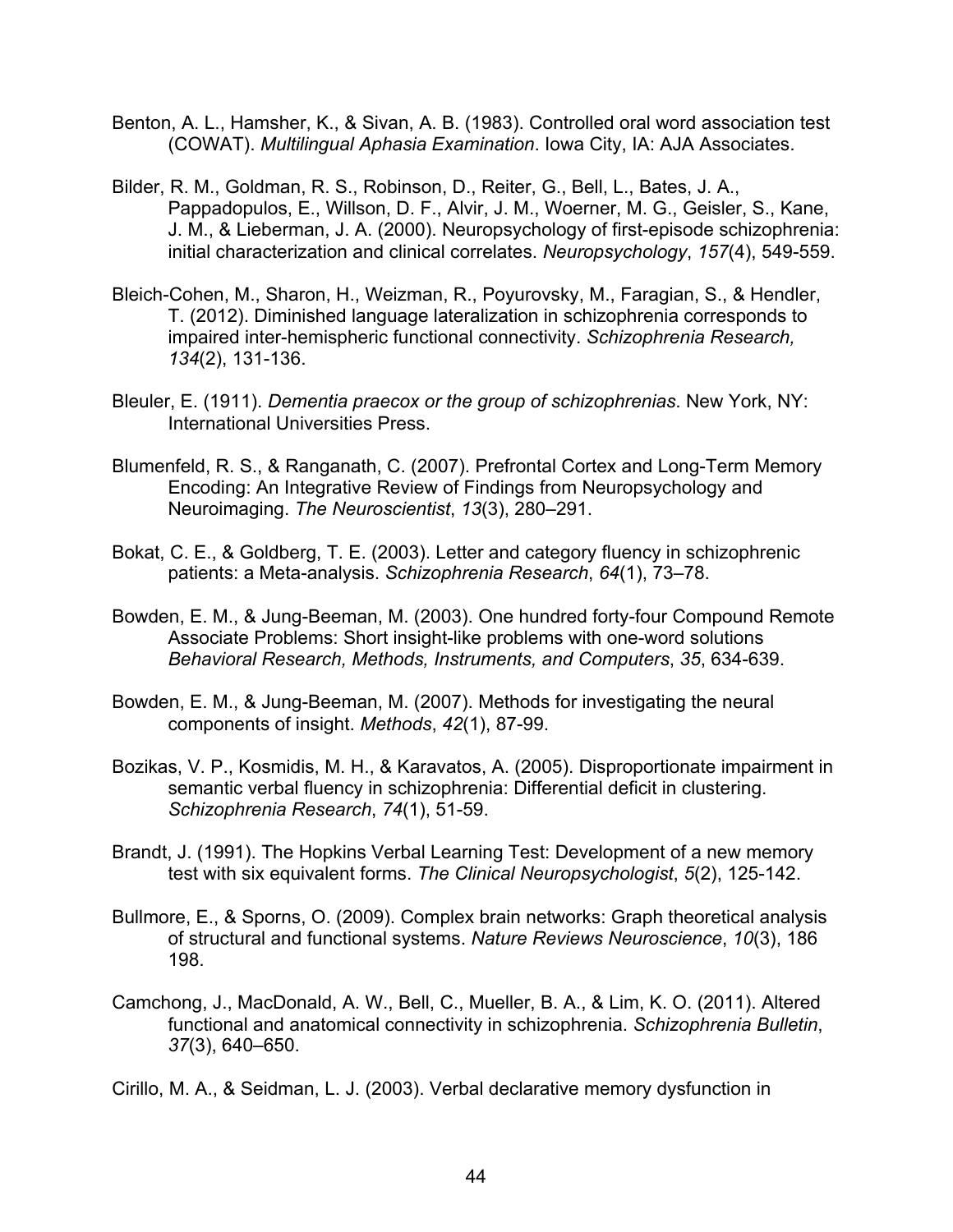schizophrenia: From clinical assessment to genetics and brain mechanisms. *Neuropsychology Review*, *13*(2), 43-77.

- Cole, M. W., Anticevic, A., Repovs, G. & Barch, D. (2011). Variable global dysconnectivity and individual differences in schizophrenia. *Biological Psychiatry*, *70*, 43-50.
- Crawford, J. R., Moore, J. W., & Cameron, I. M. (1992). Verbal fluency: a NART**-**based equation for the estimation of premorbid performance. *British Journal of Clinical Psychology*, *31*(3), 327-329.
- Deserno, L., Sterzer, P., Wüstenberg, T., Heinz, A., & Schlagenhauf, F. (2012). Reduced prefrontal-parietal effective connectivity and working memory deficits in schizophrenia. *The Journal of Neuroscience*, *32*(1), 12-20.
- Dickinson, D., & Gold, J. M. (2008). Less unique variance than meets the eye: overlap among traditional neuropsychological dimensions in schizophrenia. *Schizophrenia Bulletin*, *34*(3), 423-434.
- Dickinson, D., Ragland, J. D., Gold, J. M., & Gur, R. C. (2008). General and specific cognitive deficits in schizophrenia: Goliath defeats David?. *Biological Psychiatry*, *64*(9), 823-827.
- Dickinson, D., Iannone, V. N., Wilk, C. M., & Gold, J. M. (2004). General and specific cognitive deficits in schizophrenia. *Biological Psychiatry*, *55*(8), 826-833.
- Docherty, N. M., Hawkins, K. A., Hoffman, R. E., Quinlan, D. M., Rakfeldt, J., & Sledge, W. H. (1996). Working Memory, Attention, and Communication Disturbances in Schizophrenia. *Journal of Abnormal Psychology*, *105*(2), 212–219.
- Doughty, O. J., & Done, D. J. (2009). Is semantic memory impaired in schizophrenia? A systematic review and meta-analysis of 91 studies. *Cognitive Neuropsychiatry*, *14*(6), 473-509.
- Feinstein, A., Goldberg, T. E., Nowlin, B., & Weinberger, D. R. (1998). Types and characteristics of remote memory impairment in schizophrenia. *Schizophrenia Research*, 30(2), 155-163.
- Fletcher, P., McKenna, P. J., Friston, K. J., Frith, C. D., & Dolan, R. J. (1999). Abnormal cingulate modulation of fronto-temporal connectivity in schizophrenia*. NeuroImage, 9*, 337-342.
- Friston, K. J., & Frith, C. D. (1995). Schizophrenia: a disconnection syndrome? *Clinical Neuroscience*, *3*(2), 89–97.

Friston, K. J. (1998). The disconnection hypothesis. *Schizophrenia Research*, *30*, 115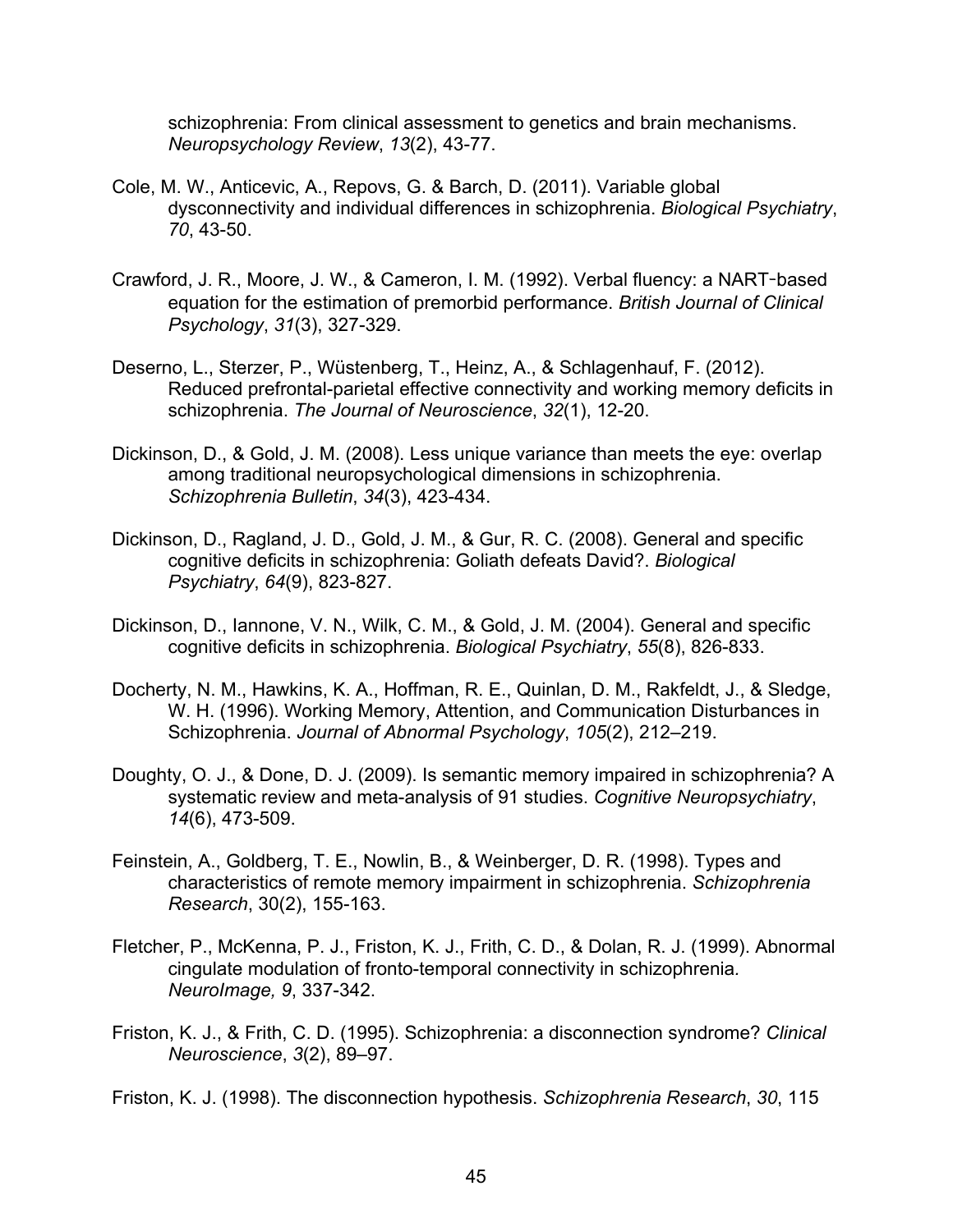-125.

- Friston, K. J. (1999). Schizophrenia and the disconnection hypothesis. *Acta Psychiatrica Scandinavica*, *99*(s395), 68-79.
- Frith, C. D., Friston, K. J., Herold, S., Silbersweig, D., Fletcher, P., Cahill, C., Dolan, R. J., Frackowiak, R. J., & Liddle, P. F. (1995). Regional brain activity in chronic schizophrenic patientsduring the performance of a verbal fluency task. *The British Journal of Psychiatry*, *167*(3), 343-349.
- Gignac, G. (2008). Higher-order models versus direct hierarchical models: *G* as superordinate or breadth factor? *Psychology Science Quarterly*, *50*, 21-43.
- Glahn, D. C., Ragland, J. D., Abramoff, A., Barrett, J., Laird, A. R., Bearden, C. E., & Velligan, D. I. (2005). Beyond hypofrontality: A quantitative meta**-**analysis of functional neuroimaging studies of working memory in schizophrenia. *Human Brain Mapping*, *25*(1), 60-69.
- Gold, J. M., Carpenter, C., Randolph, C., Goldberg, T. E., and Weinberger, D.R. (1997). Auditory working memory and Wisconsin Card Sorting Test performance in schizophrenia. *Archives of General Psychiatry, 54*, 159-165.
- Gold, J. M., Rehkemper, G., Binks III, S. W., Carpenter, C. J., Fleming, K., Goldberg, T. E., & Weinberger, D. R. (2000). Learning and forgetting in schizophrenia. *Journal of Abnormal Psychology*, *109*(3), 534.
- Goldberg, T. E., Kelsoe, J. R., Weinberger, D. R., Pliskin, N. H., Kirwin, P. D., & Berman, K. F. (1988). Performance of schizophrenic patients on putative neuropsychological tests of frontal lobe function. *International Journal of Neuroscience*, *42*(1-2), 51-58.
- Goldberg, T. E., Dodge, M., Aloia, M., Egan, M. F., & Weinberger, D. R. (2000). Effects of neuroleptic medications on speech disorganization in schizophrenia: biasing associative networks towards meaning. *Psychological Medicine*, *30*(05), 1123- 1130.
- Gourovitch, M. L., Goldberg, T. E., & Weinberger, D. R. (1996). Verbal fluency deficits in patients with schizophrenia: Semantic fluency is differentially impaired as compared with phonologic fluency. *Neuropsychology*, *10*(4), 573.
- Green, M. F., Kern, R. S., Braff, D. L., & Mintz, J. (2000). Neurocognitive Deficits and Functional Outcome in Schizophrenia: Are We Measuring the "Right Stuff"? *Schizophrenia Bulletin*, *26*(1), 119–136.
- Green, M. F., Kern, R. S., & Heaton, R. K. (2004b). Longitudinal studies of cognition and functional outcome in schizophrenia: implications for MATRICS.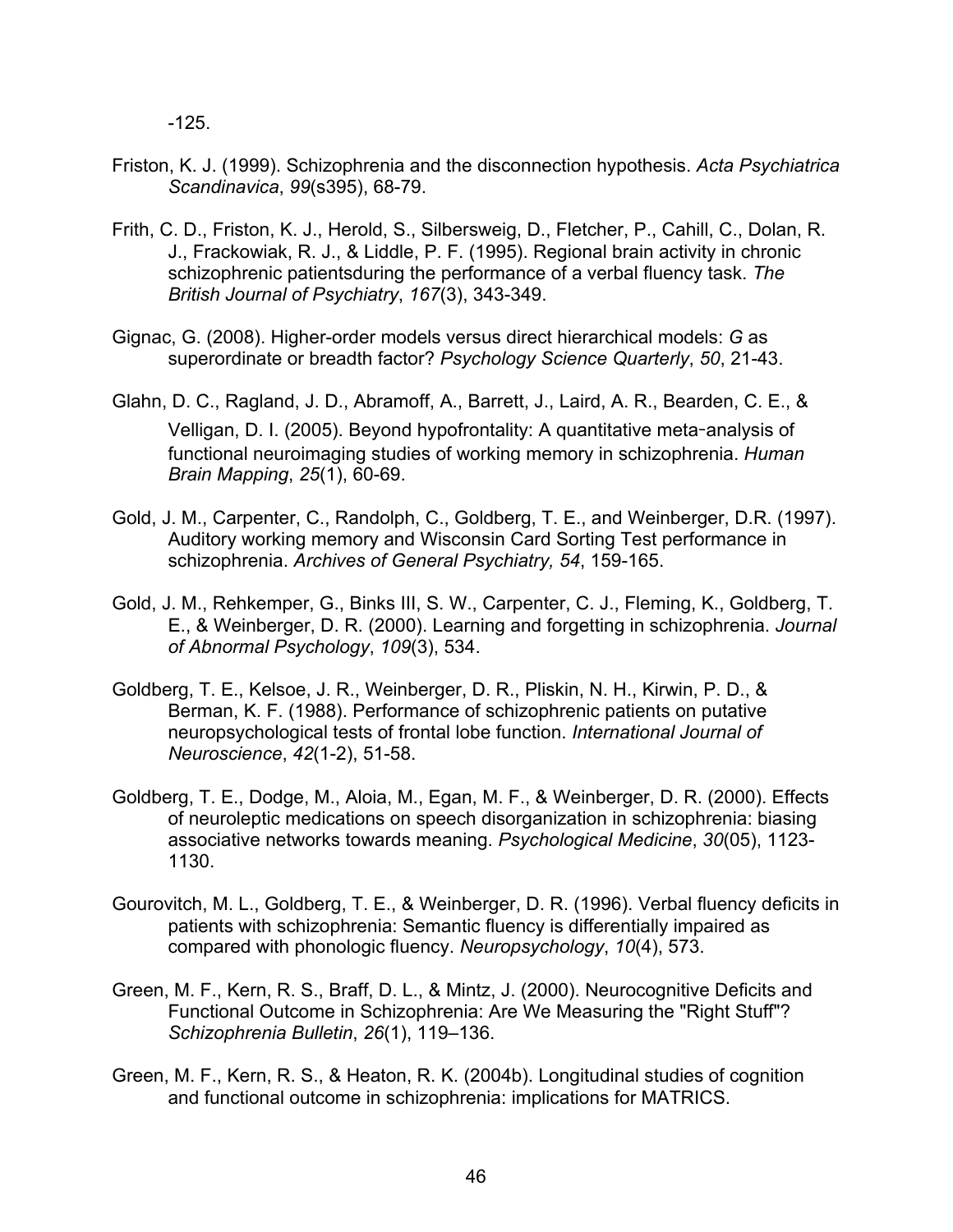*Schizophrenia Research*, *72*(1), 41–51.

- Green, M. F., Nuechterlein, K. H., Gold, J. M., Barch, D. M., Cohen, J., Essock, S., Fenton, W. S., Frese, F., Goldberg, T. E., Heaton, R. K., Keefe, R. S. E., Kern, R. S., Kraemer, H., Stover, E., Weinberger, D. R., Zalcman, S., & Marder, S. R. (2004a). Approaching a consensus cognitive battery for clinical trials in schizophrenia: the NIMH-MATRICS conference to select cognitive domains and test criteria. *Biological Psychiatry*, *56*(5), 301-307.
- Greig, T. C., Nicholls, S. S., Wexler, B. E., & Bell, M. D. (2004). Test–retest stability of neuropsychological testing and individual differences in variability in schizophrenia outpatients. *Psychiatry Research*, *129*(3), 241-247.
- Hannula, D. E., Ranganath, C., Ramsay, I. S., Solomon, M., Yoon, J., Niendam, T. A., Carter, C. S., & Ragland, J. D. (2010). Use of eye movement monitoring to examine item and relational memory in schizophrenia. *Biological Psychiatry*, 68(7), 610-616.
- Harrell, F. E. (2001). *Regression modeling strategies*. New York, NY: Springer Science & Business Media.
- Hartman, M., Steketee, M. C., Silva, S., Lanning, K., & McCann, H. (2003). Working memory and schizophrenia: Evidence for slowed encoding*. Schizophrenia Research*, *59*(2), 99-113.
- Haut, M. W., Kuwabara, H., Leach, S., & Arias, R. G. (2000). Neural activation during performance of number-letter sequencing. *Applied Neuropsychology*, *7*(4), 237- 242.
- Heaton, R. K., Gladsjo, J. A., Palmer, B. W., Kuck, J., Marcotte, T. D., & Jeste, D. V. (2001). Stability and course of neuropsychological deficits in schizophrenia. *Archives of General Psychiatry*, *58*(1), 24-32.
- Heckers, S., Rauch, S., Goff, D., Savage, C., Schacter, D., Fischman, A., & Alpert, N. (1998). Impaired recruitment of the hippocampus during conscious recollection in schizophrenia. *Nature Neuroscience*, 1(4), 318-323.
- Heinrichs, R. W., & Zakzanis, K. K. (1998). Neurocognitive deficit in schizophrenia: a quantitative review of the evidence. *Neuropsychology*, *12*(3), 426.
- Henseler, I., Falkai, P., & Gruber, O. (2010). Disturbed functional connectivity within brain networks subserving domain-specific subcomponents of working memory in schizophrenia: Relation to performance and clinical symptoms. *Journal of Psychiatric Research*, *44*(6), 364–372.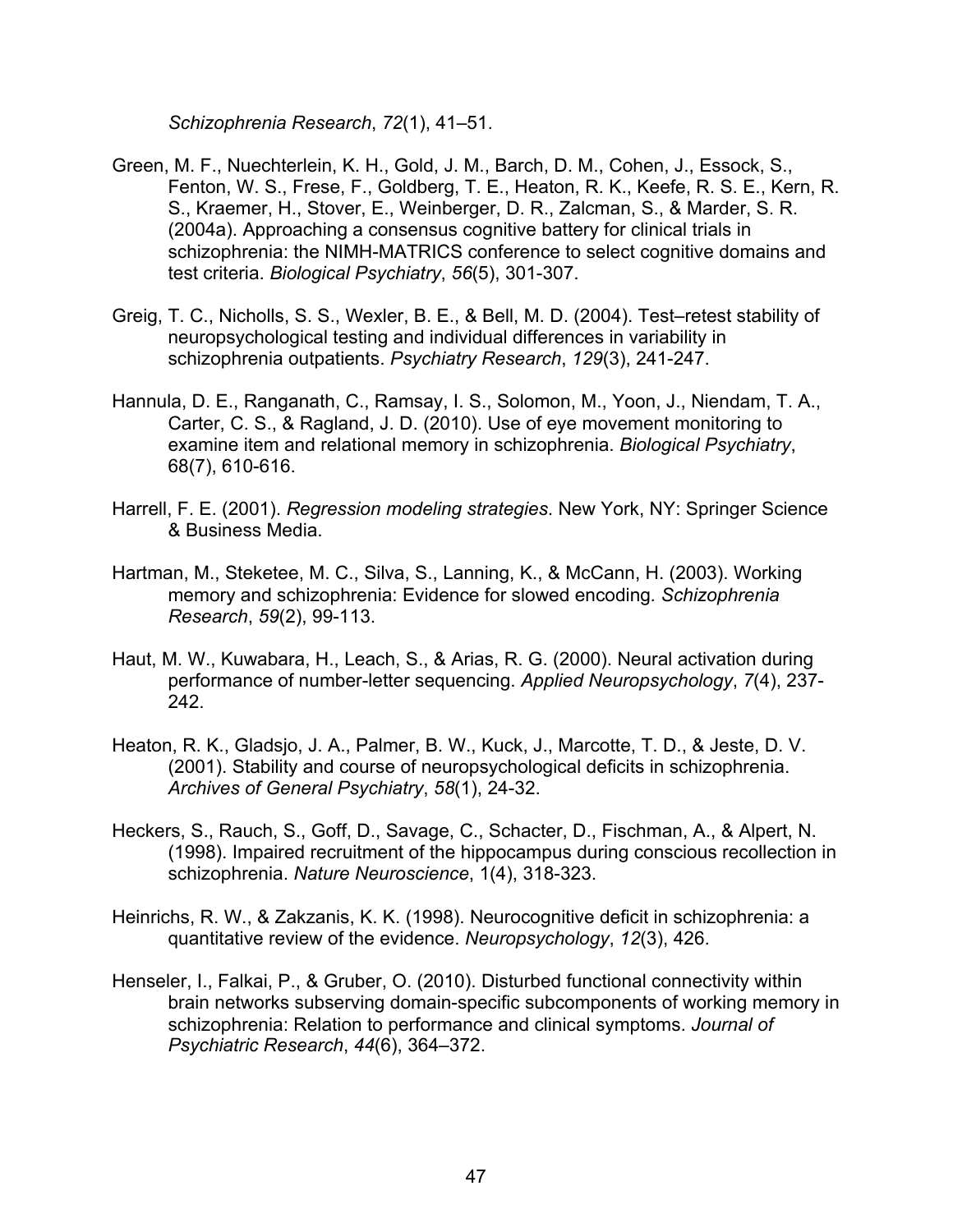- Hill, K. S., Beers, S. R., Kmiec, J. A., Keshavan, M. S., & Sweeney, J. A. (2004). Impairment of verbal memory and learning in antipsychotic-naïve patients with first-episode schizophrenia. *Schizophrenia Research*, *68*(2-3), 127–136.
- Holm, S. (1979). A Simple Sequentially Rejective Bonferroni Test Procedure. *Scandinavian Journal of Statistics*, *6*, 65–70.
- Holthausen, E. A. E., Wiersma, D., Sitskoorn, M. M., Dingemans, P. M., Schene, A. H., & van den Bosch, R. J. (2003). Long-Term Memory Deficits in Schizophrenia: Primary or Secondary Dysfunction? *Neuropsychology*, *17*(4), 539–547.
- Humphreys, L.G., (1962). The organization of human abilities. *American Psychologist*, *17*, 475-483.
- Jeneson, A., & Squire, L. R. (2011). Working memory, long-term memory, and medial temporal lobe function. *Learning & Memory*, *19*(1), 15–25.
- Jung-Beeman, M., Bowden, E. M., Haberman, J., Frymiare, J. L., Arambel-Liu, S., Greenblatt, R., Reber, P. J., & Kounios, J. (2004). Neural activity when people solve verbal problems with insight. *PLoS Biology*, *2*(4), e97.
- Kim, J-O, & Ferree, G.D. (1981). Standardization in causal analysis. *Sociological Methods and Research*, *10*, 187-210.
- Kremen, W. S., Seidman, L. J., Faraone, S. V., & Tsuang, M. T. (2003). Is there disproportionate impairment in semantic or phonemic fluency in schizophrenia? *Journal of the International Neuropsychological Society*, *9*(01), 79-88.
- Lee, J., & Park, S. (2005). Working memory impairments in schizophrenia: a metaanalysis. *Journal of Abnormal Psychology*, *114*(4), 599.
- Leeson, V. C., Robbins, T. W., Franklin, C., Harrison, M., Harrison, I., Ron, M. A., Barnes, T. R. E., & Joyce, E. M. (2009). Dissociation of long-term verbal memory and fronto-executive impairment in first-episode psychosis. *Psychological Medicine*, *39*(11), 1799–10.
- Levene, H. 1960. *Robust tests for equality of variances. In Contributions to Probability and Statistics: Essays in Honor of Harold Hotelling*, ed. I. Olkin, S. G. Ghurye, W. Hoeffding, W. G. Madow, and H. B. Mann, 278–292. Menlo Park, CA: Stanford University Press.
- Lynall, M. E., Bassett, D. S., Kerwin, R., McKenna, P. J., Kitzbichler, M., Muller, U., & Bullmore, E. (2010). Functional connectivity and brain networks in schizophrenia. *The Journal of Neuroscience*, *30*(28), 9477-9487.

Manoach, D. S. (2003). Prefrontal cortex dysfunction during working memory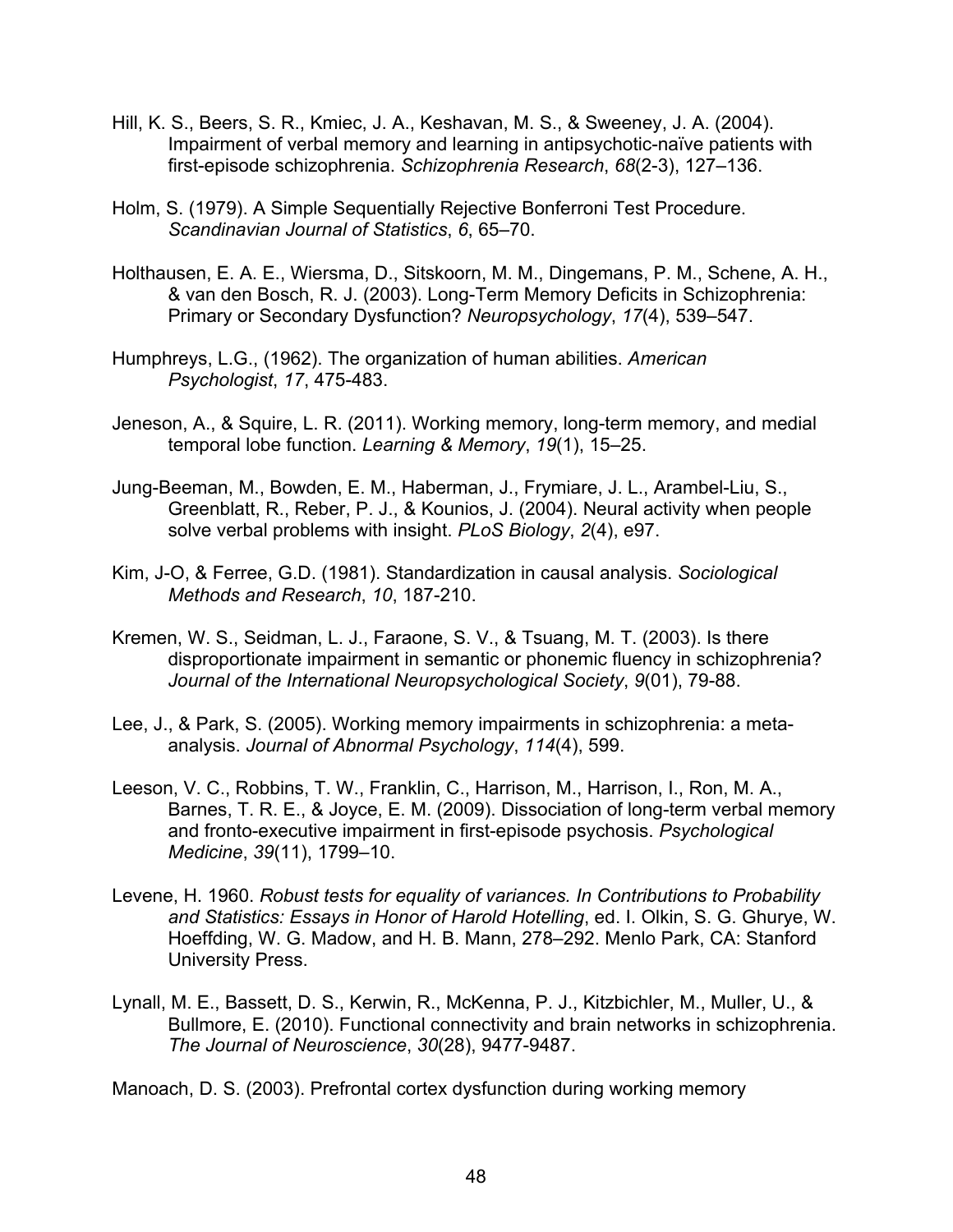performance in schizophrenia: Reconciling discrepant findings. *Schizophrenia Research, 60,* 285-298.

- Mason, R. A., & Just, M. A. (2004). How the Brain Processes Causal Inferences in Text A Theoretical Account of Generation and Integration Component Processes Utilizing Both Cerebral Hemispheres. *Psychological Science*, *15*(1), 1-7.
- Mednick, S. A., & Mednick, M. T. (1967). *Examiner's manual, Remote Associates Test: College and adult forms 1 and 2*. Boston, MA: Houghton Mifflin.
- Mesholam-Gately, R. I., Giuliano, A. J., Goff, K. P., Faraone, S. V., & Seidman, L. J. (2009). Neurocognition in First-Episode Schizophrenia: A Meta-Analytic Review. *Neuropsychology*, *23*(3), 315–336.
- Meyer-Lindenberg, A., Poline, J., Kohn, P. D., Holt, M. S., Egan, M. F., Weinberger, D. R., & Berman, K. F. (2001). Evidence for abnormal cortical functional connectivity during working memory in schizophrenia. *The American Journal of Psychiatry, 158*(11), 1809-1817.
- Miller, E. (1984). Verbal fluency as a function of a measure of verbal intelligence and in relation to different types of cerebral pathology. *British Journal of Clinical Psychology*, *23*, 53-57.
- Muthén, L.K. and Muthén, B.O. (1998-2010). *Mplus User's Guide. Sixth Edition.* Los Angeles, CA: Muthén & Muthén.
- Nelson, H. E. (1982). *National adult reading test.* Windsor, UK: NFER- Nelson.
- Nuechterlein, K. H., Barch, D. M., Gold, J. M., Goldberg, T. E., Green, M. F., & Heaton, R. K. (2004). Identification of separable cognitive factors in schizophrenia. *Schizophrenia Research*, *72*(1), 29-39.
- Oldfield, R. C. (1971). The assessment and analysis of handedness: The Edinburgh inventory. *Neuropsychologia, 9,* 97–113.
- Overall, J. E., & Gorman, D. R. (1962). The Brief Psychiatric Rating Scale. *Psychological Reports, 10,* 799–812.
- Pettersson-Yeo, W., Allen, P., Benetti, S., McGuire, P., & Mechelli, A. (2011). Dysconnectivity in schizophrenia: Where are we now? *Neuroscience and Biobehavioral Reviews*, *35*, 1110-1124.
- Pukrop, R., Matuschek, E., Ruhrmann, S., Brockhaus-Dumke, A., Tendolkar, I., Bertsch, A., & Klosterkötter, J. (2003). Dimensions of working memory dysfunction in schizophrenia. *Schizophrenia Research*, *62*(3), 259-268.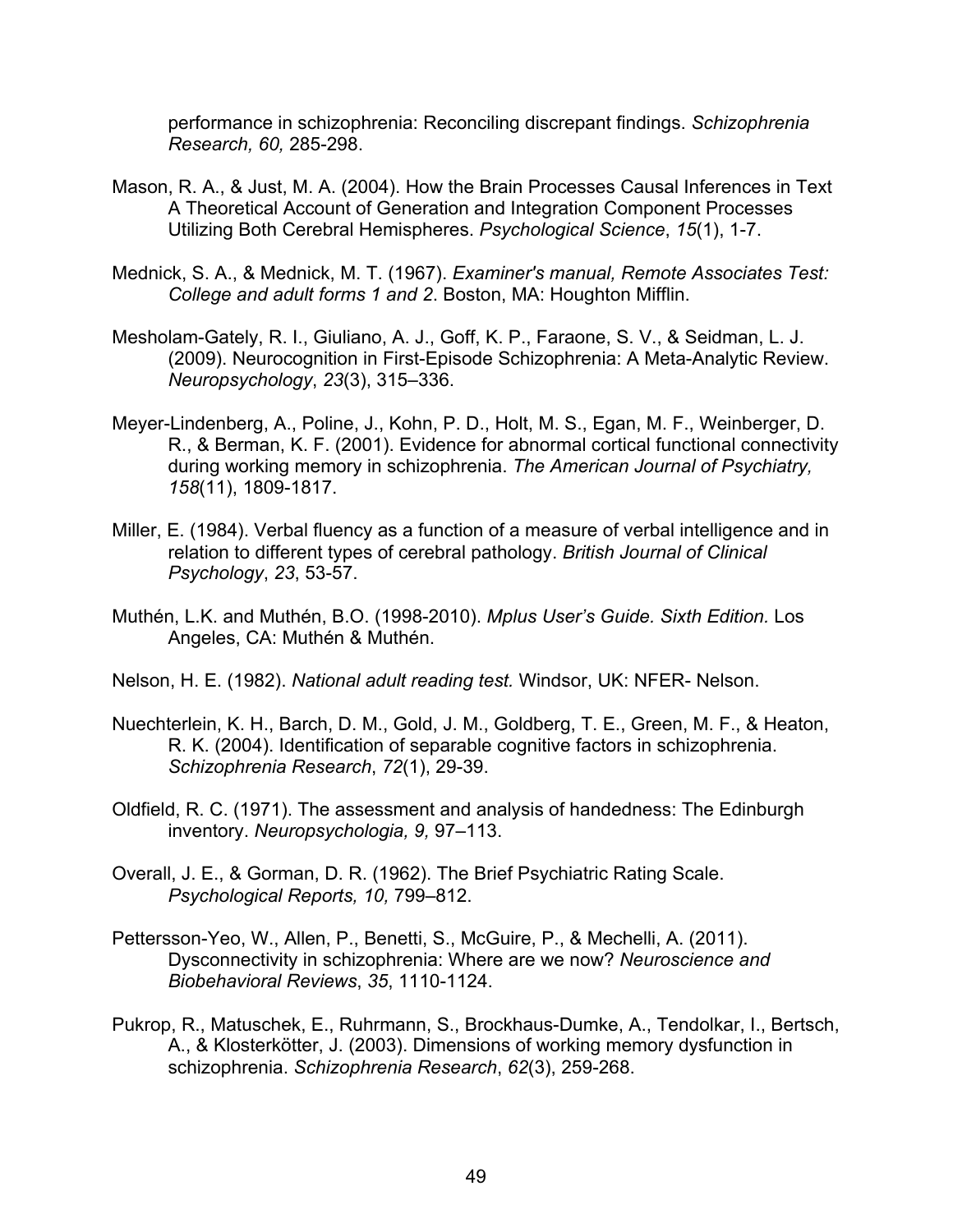- Ragland, J. D., Blumenfeld, R. S., Ramsay, I. S., Yonelinas, A., Yoon, J., Solomon, M., Carter, C. S., & Ranganath, C. (2012). Neural correlates of relational and itemspecific encoding during working and long-term memory in schizophrenia. *NeuroImage*, *59*(2), 1719–1726.
- Ranganath, C., & Blumenfeld, R. S. (2005). Doubts about double dissociations between short- and long-term memory. *Trends in Cognitive Sciences*, *9*(8), 374–380.
- Ranganath, C., Minzenberg, M. J., & Ragland, J. D. (2008). The cognitive neuroscience of memory function and dysfunction in schizophrenia. *Biological Psychiatry*, 64(1), 18-25.
- Rende, B., Ramsberger, G., & Miyake, A. (2002). Commonalities and differences in the working memory components underlying letter and category fluency tasks: a dual-task investigation. *Neuropsychology*, *16*(3), 309.
- Rosen, Wilma G. (1980). "Verbal fluency in aging and dementia." *Journal of Clinical and Experimental Neuropsychology 2*, 135-146.
- Shapiro, S. S., & Wilk, M. B. (1965). An analysis of variance test for normality (complete samples). *Biometrika*, 591-611.
- Shrout, P. E., & Fleiss, J. L. (1979). Intraclass correlations: Uses in assessing rater reliability. *Psychological Bulletin*, *86*(2), 420.
- Silver, H., Feldman, P., Bilker, W., & Gur, R. C. (2003). Working memory deficit as a core neuropsychological dysfunction in schizophrenia. *American Journal of Psychiatry*, *160*(10), 1809-1816.
- Skudlarski, P., Jagannathan, K., Anderson, K., Stevens, M. C., Calhoun, V. D., Skudlarska, B. A., & Pearlson, G. (2010). Brain connectivity is not only lower but different in schizophrenia: A combined anatomical and functional approach. *Biological Psychiatry*, *68*(1), 61–69.
- Staresina, B. P., & Davachi, L. (2006). Differential encoding mechanisms for subsequent associative recognition and free recall. *The Journal of Neuroscience, 26*(36), 9162-9172.
- Steyvers, M., Shiffrin, R. M. & Nelson, D. L. (2004). Word association spaces for predicting semantic similarity effects in episodic memory. In A. F. Healy (Ed.), Cognitive psychology and its applications: Festschrift in Honor of Lyle Bourne, Walter Kintsch, and Thomas Landauer (pp. 237–249). Washington, DC: American Psychological Association.

Stirling, J. D., Hellewell, J. S., & Hewitt, J. (1997). Verbal memory impairment in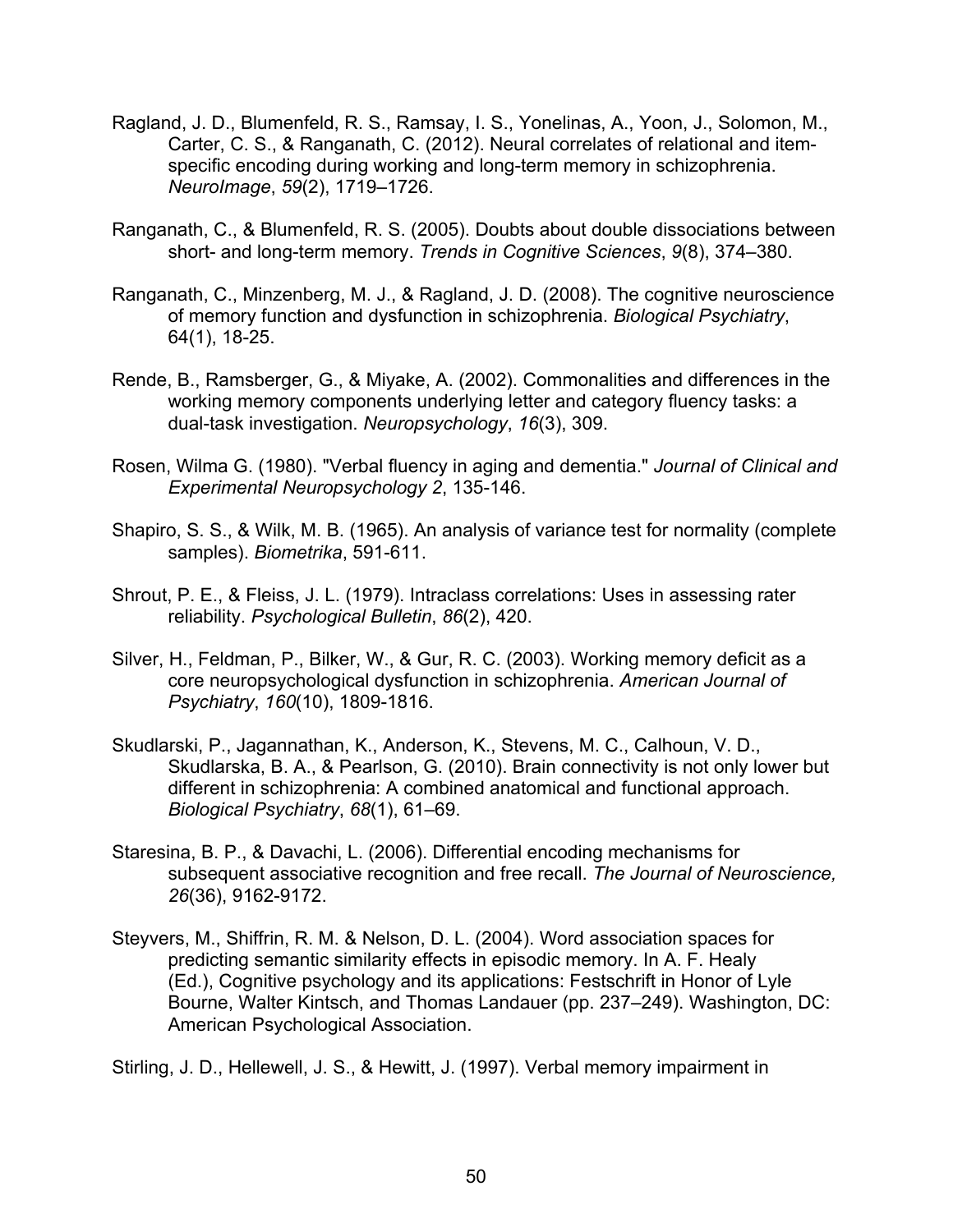schizophrenia: no sparing of short-term recall. *Schizophrenia Research*, *25*, 85– 95.

- Taft, R., & Rossiter, J. R. (1966). The Remote Associates Test: divergent or convergent thinking?. *Psychological Reports*, *19*(3f), 1313-1314.
- van den Heuvel, M. P., Mandl, R. C., Stam, C. J., Kahn, R. S., & Pol, H. E. H. (2010). Aberrant frontal and temporal complex network structure in schizophrenia: a graph theoretical analysis. *The Journal of Neuroscience*, *30*(47), 15915-15926.
- Van Snellenberg, J. X. (2009). Working memory and long-term memory deficits in schizophrenia: Is there a common substrate? *Psychiatry Research: Neuroimaging*, *174*(2), 89–96.
- Villasenor Alva, J. A., & Estrada, E. G. (2009). A generalization of Shapiro–Wilk's test for multivariate normality. *Communications in Statistics—Theory and Methods*, *38*(11), 1870-1883.
- Wechsler, D. (1997). WAIS-III, Wechsler adult intelligence scale: Administration and scoring manual. New York, NY: Psychological Corporation.
- Weiss, E. M., Hofer, A., Golaszewski, S., Siedentopf, C., Brinkhoff, C., Kremser, C., Felber, S. & Fleischhacker, W. W. (2004). Brain activation patterns during a verbal fluency test—a functional MRI study in healthy volunteers and patients with schizophrenia. *Schizophrenia Research*, *70*(2), 287-291.
- Weiss, A., & Heckers, S. (2001). Neuroimaging of declarative memory in schizophrenia. *Scandinavian Journal of Psychology*, *42*(3), 239-250.
- Welch, B. L. (1938). The significance of the difference between two means when the population variances are unequal. *Biometrika*, 350-362.
- Whitfield-Gabrieli, S., Thermenos, H. W., Milanovic, S., Tsuang, M. T., Faraone, S. V., McCarley, R. W., Shenton, M. E., Green, A. I., Nieto-Castanon, A., LaViolette, P., Wojcik, J., Gabrieli, J. D. E., & Seidman, L. J. (2009). Hyperactivity and hyperconnectivity of the default network in schizophrenia and in first-degree relatives of persons with schizophrenia. *Proceedings of the National Academy of Sciences*, *106*(4), 1279–1284.
- Wilcox, R. R. (1994). The percentage bend correlation coefficient. *Psychometrika*, *59*(4), 601-616.
- Wilcox, R. R. (2012). *Introduction to robust estimation and hypothesis testing*. San Diego, CA: Academic Press.